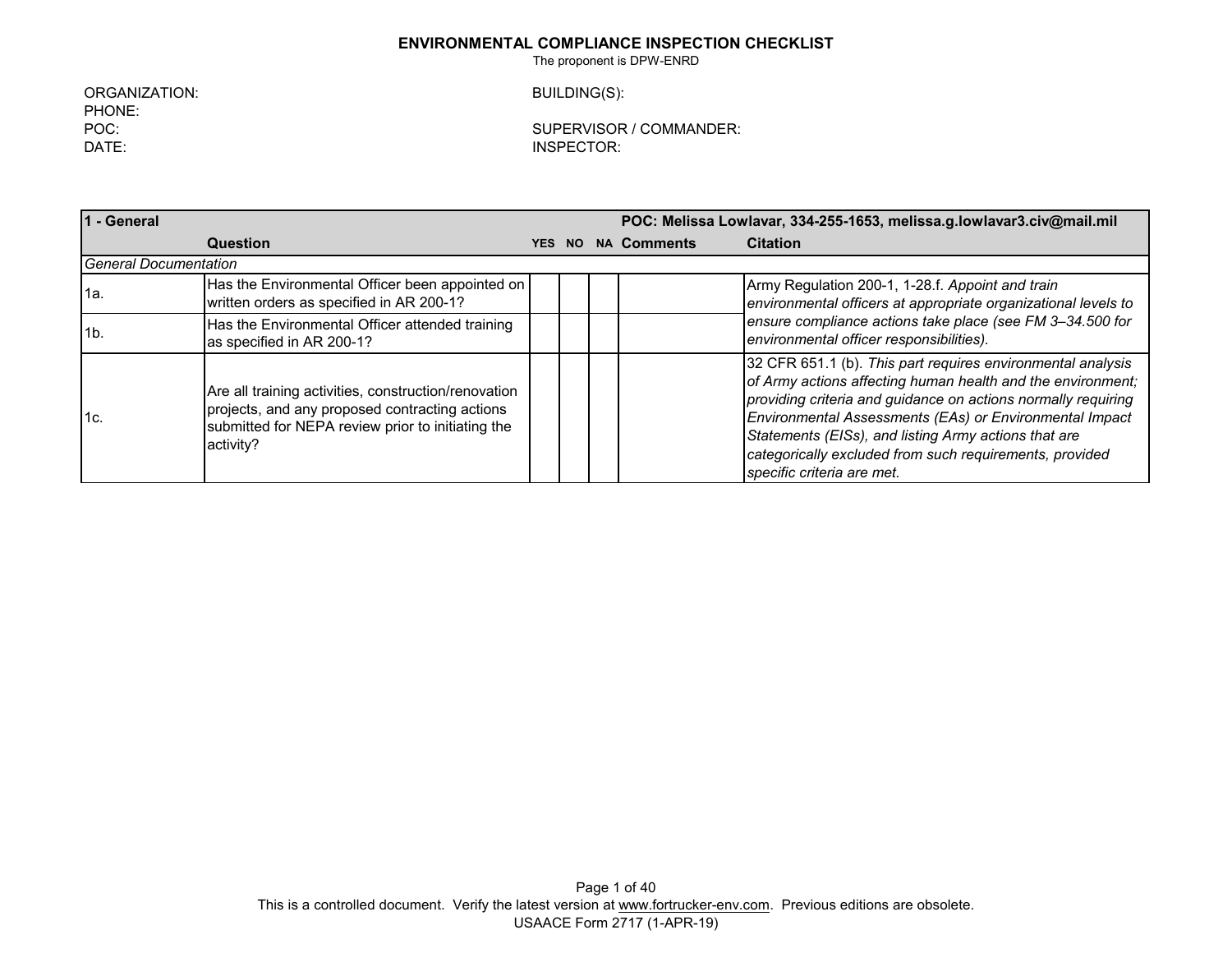The proponent is DPW-ENRD

ORGANIZATION: BUILDING(S): PHONE:<br>POC: DATE: INSPECTOR:

SUPERVISOR / COMMANDER:

|                | 2 - Oil & Material Storage                                                                              |  |  |  |                    | POC: Julie Majors, 334-255-1657, julie.p.majors.civ@mail.mil                                                                                                                                                                                                                                                                                         |  |  |  |
|----------------|---------------------------------------------------------------------------------------------------------|--|--|--|--------------------|------------------------------------------------------------------------------------------------------------------------------------------------------------------------------------------------------------------------------------------------------------------------------------------------------------------------------------------------------|--|--|--|
|                | Question                                                                                                |  |  |  | YES NO NA Comments | <b>Citation</b>                                                                                                                                                                                                                                                                                                                                      |  |  |  |
| 2a.            | Have inspections been completed monthly for<br>new products?                                            |  |  |  |                    | SPCC Plan Section 5.7. Fort Rucker requires monthly<br>operator inspections,  for all containers with the exception                                                                                                                                                                                                                                  |  |  |  |
| 2 <sub>b</sub> | Have inspections been completed weekly for<br>used oil?                                                 |  |  |  |                    | of used oil containers. Used oil, including used cooking oil,<br>containers must be inspected by operators on a weekly basis.                                                                                                                                                                                                                        |  |  |  |
| 2c.            | Have inspections been completed using USAACE<br>Form 2711, SPCC Plan Container Inspection<br>Checklist? |  |  |  |                    | Operator inspections are conducted using the checklist in<br>Appendix G [USAACE Form 2711].                                                                                                                                                                                                                                                          |  |  |  |
| 2d.            | Have inspection forms been turned in to DPW-                                                            |  |  |  |                    | 40 CFR 112.7.(e). Conduct inspections and tests required by<br>this part in accordance with written procedures that you or the<br>certifying engineer develop for the facility.                                                                                                                                                                      |  |  |  |
|                | ENRD monthly for all bulk oil storage containers<br>55-gallons and larger?                              |  |  |  |                    | SPCC Plan Section 5.7. Operator inspections are conducted<br>using the checklist in Appendix G. Copies of these<br>inspections must be turned in to DPW-ENRD by the 15th of<br>the following month.                                                                                                                                                  |  |  |  |
| 2e.            | Has all hydraulic equipment been inspected as<br>part of normal maintenance operations?                 |  |  |  |                    | SPCC Plan Section 6.11.4. The operator using this<br>equipment is responsible for checking the equipment prior to<br>each use and when any problems are encountered. Mobile<br>hydraulic equipment is inspected and any required<br>maintenance is performed on an annual basis at a minimum.                                                        |  |  |  |
| 2f.            | Are adequate spill response supplies (i.e.,<br>absorbents, spill kits) available?                       |  |  |  |                    | SPCC Plan Section 5.1. At all sites, such as shops, airfields<br>and stagefields, spill kits are located near storage areas and<br>can be easily accessed within a reasonable time to be<br>effective in spill response.<br>ISCP Section 2.1. To prevent spills everyone should: 12.<br>Ensure the work area has the appropriate spill kits and they |  |  |  |
|                |                                                                                                         |  |  |  |                    | are maintained and placed for easy access.                                                                                                                                                                                                                                                                                                           |  |  |  |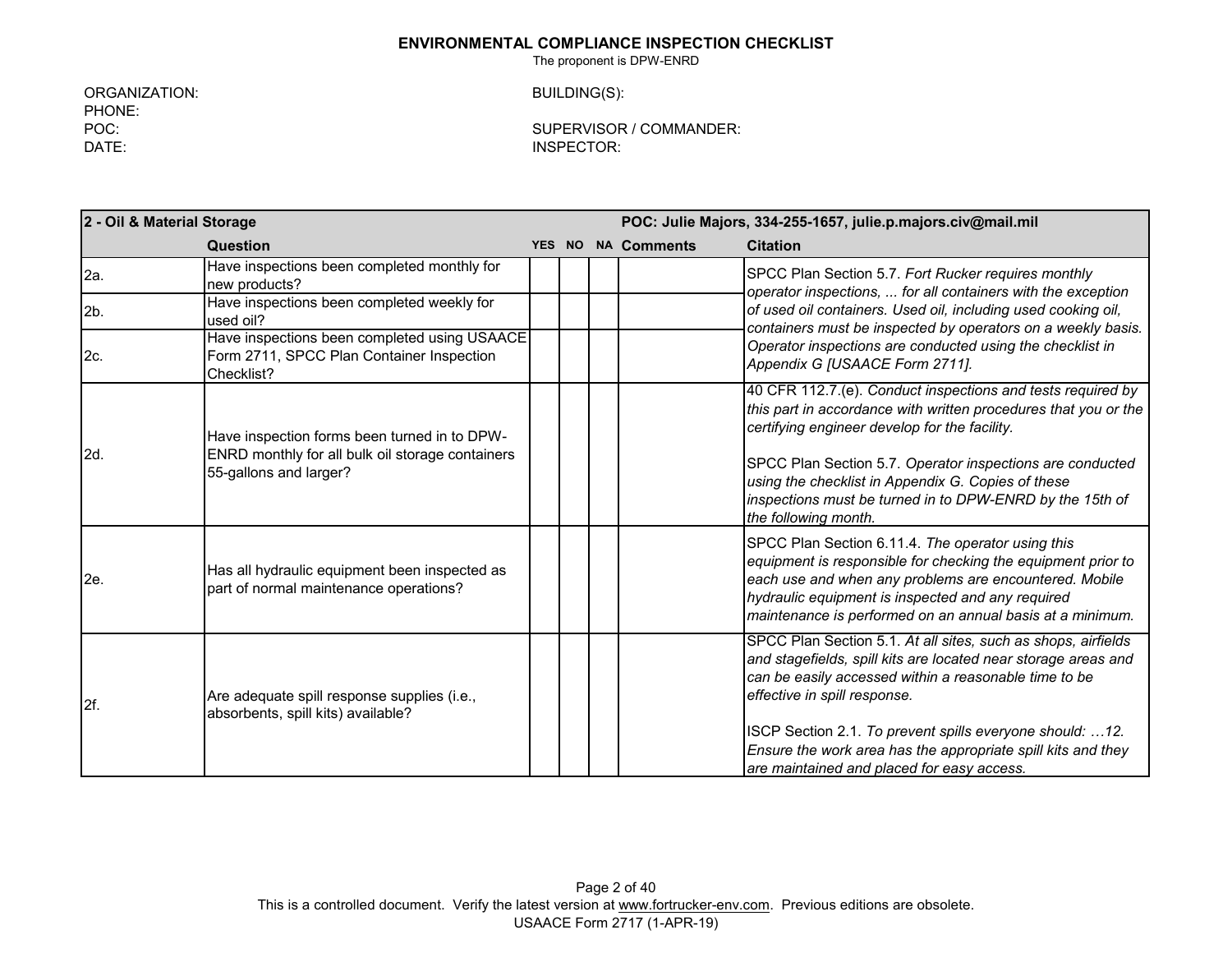| 2 - Oil & Material Storage |                                                                                                                                                                                                                            |  |  |  |                    | POC: Julie Majors, 334-255-1657, julie.p.majors.civ@mail.mil                                                                                                                                                                                                                                                                                                                                                                                                                                                                                                                            |
|----------------------------|----------------------------------------------------------------------------------------------------------------------------------------------------------------------------------------------------------------------------|--|--|--|--------------------|-----------------------------------------------------------------------------------------------------------------------------------------------------------------------------------------------------------------------------------------------------------------------------------------------------------------------------------------------------------------------------------------------------------------------------------------------------------------------------------------------------------------------------------------------------------------------------------------|
|                            | Question                                                                                                                                                                                                                   |  |  |  | YES NO NA Comments | <b>Citation</b>                                                                                                                                                                                                                                                                                                                                                                                                                                                                                                                                                                         |
| 2g.                        | Have all spills of any type of oil, regardless of<br>container size or type, been appropriately cleaned<br>(i.e., no visible oil/product near the container, on<br>the container surface, or in secondary<br>containment)? |  |  |  |                    | ISCP Appendix A / USAACE Form 2719, Site Specific Spill<br>Plan. Remove the source of the spill. Envelop spilled material<br>on ground. Absorb spilled material; clean up soil.<br>Containerize used absorbent & soil. Transmit a report of the<br>spill.<br>40 CFR 112.8(c)(10) Promptly correct visible discharges<br>which result in a loss of oil from the container, including but<br>not limited to seams, gaskets, piping, pumps, valves, rivets,<br>and bolts. You must promptly remove any accumulations of<br>oil in diked areas.                                             |
| 2h.                        | Does the EO have access to the Installation Spill<br>Contingency Plan (ISCP) (either in hard-copy or<br>electronically)?                                                                                                   |  |  |  |                    | ISCP Section 1. A copy of the ISCP will be available at each<br>site that stores, handles, or transfers oil or hazardous<br>substances for which there is a reasonable possibility of a<br>significant spill.  If an organization does not have access to<br>the website, a hard copy should be kept at the facility.                                                                                                                                                                                                                                                                   |
| 2i.                        | Does the EO have access to the Spill Prevention,<br>Control, and Countermeasures (SPCC) Plan<br>(either in hard-copy or electronically)?                                                                                   |  |  |  |                    | SPCC Section 3.3.1. Specific responsibilities [of the EO<br>include]:<br>· Implementation of unit-specific Standard Operating<br>Procedures (SOPs) as those procedures relate to the Fort<br>Rucker SPCC Plan;<br>· Training of unit personnel on issues relating to the Fort<br>Rucker SPCC Plan and unit-specific SOPs (e.g., reporting,<br>proper Chain-of-Command notification);<br>· Acquisition, organization, storage and maintenance of<br>supplies/equipment for the clean-up of small spills;                                                                                 |
| 2j.                        | Have all personnel received SPCC plan training<br>appropriate for their positions?                                                                                                                                         |  |  |  |                    | · Response to spills occurring within the organization,<br>ensuring the most efficient spill diversion/containment<br>possible;<br>Completion of initial and annual spill response training<br>conducted under the auspices of the DPW-ENRD;<br>• Maintain working knowledge of Fort Rucker's SPCC Plan as<br>provided for in the Environmental Officer Course;<br>Satisfy all reporting protocols for releases as specified in the<br>Fort Rucker SPCC Plan; and<br>· Perform inspections of organization operations to ensure<br>compliance and conformance with environmental plans. |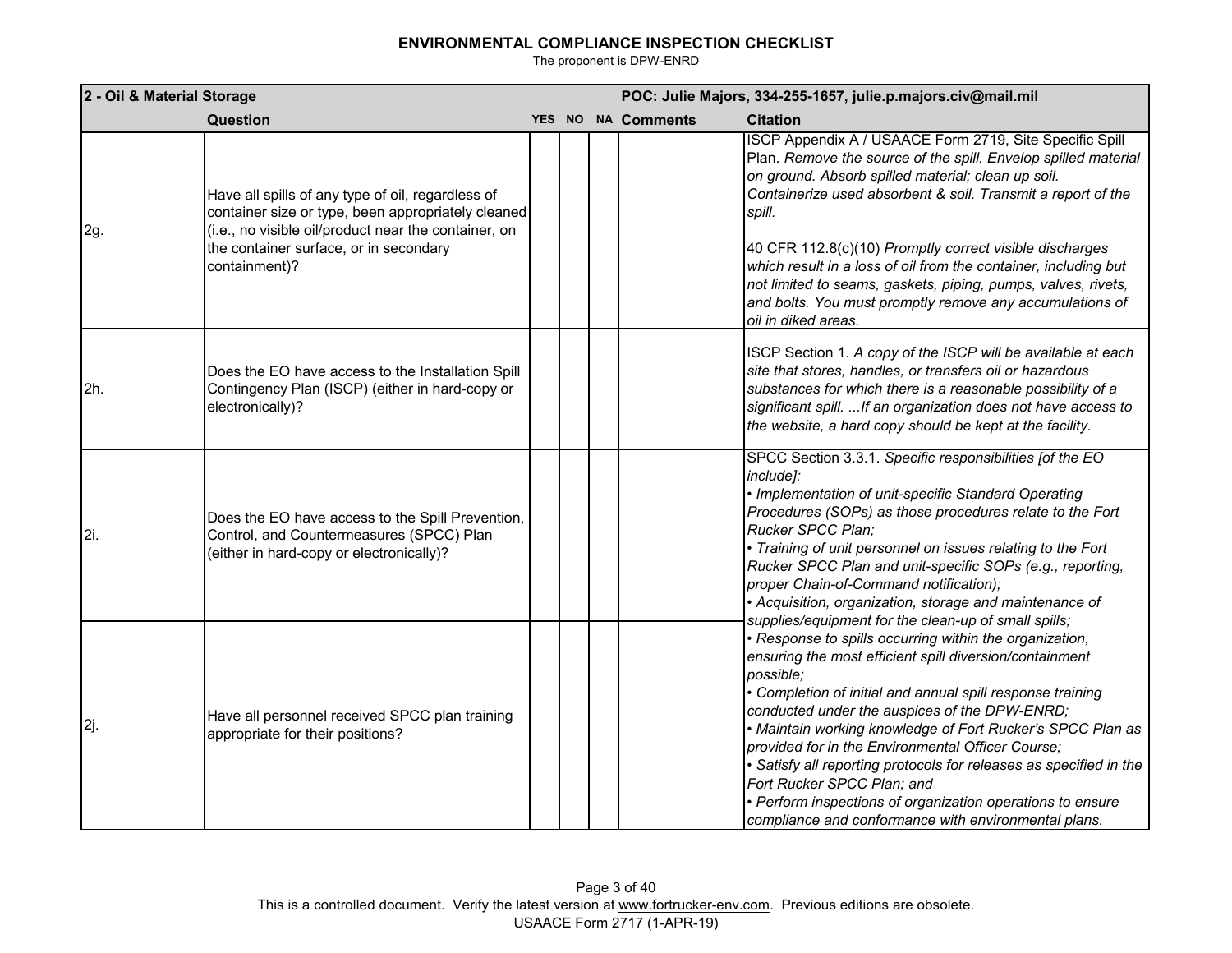| 2 - Oil & Material Storage |                                                                                                       | POC: Julie Majors, 334-255-1657, julie.p.majors.civ@mail.mil |  |  |                    |                                                                                                                                                                                                                                                                                                                                            |  |  |  |
|----------------------------|-------------------------------------------------------------------------------------------------------|--------------------------------------------------------------|--|--|--------------------|--------------------------------------------------------------------------------------------------------------------------------------------------------------------------------------------------------------------------------------------------------------------------------------------------------------------------------------------|--|--|--|
|                            | Question                                                                                              | YES NO                                                       |  |  | <b>NA Comments</b> | <b>Citation</b>                                                                                                                                                                                                                                                                                                                            |  |  |  |
| 2k.                        | Is an updated copy of USAACE Form 2719, Site-<br>Specific Spill Plan, available on-site, as required? |                                                              |  |  |                    | USAACE Form 2719, Site Specific Spill Plan Cover Page.<br>Post [the title page of the Site Specific Spill Plan] prominently<br>at each hazardous waste satellite accumulation point, 90-Day<br>HW Site, Hazardous Material Storage Area, and SPCC<br>Container Storage Area.                                                               |  |  |  |
|                            |                                                                                                       |                                                              |  |  |                    | USAACE Form 2719 Section 5. At a minimum, this plan will<br>be updated annually.                                                                                                                                                                                                                                                           |  |  |  |
|                            | Container / Storage                                                                                   |                                                              |  |  |                    |                                                                                                                                                                                                                                                                                                                                            |  |  |  |
| <b>2</b> I.                | Are containers of used oil in good condition (no<br>holes, rust, dents, leaks, etc.)?                 |                                                              |  |  |                    | 40 CFR 279.22(b)(1). In good condition (no severe rusting,<br>apparent structural defects or deterioration); and (2) Not<br>leaking (no visible leaks).                                                                                                                                                                                    |  |  |  |
| 2m.                        | Are containers of new products in good condition<br>(no holes, rust, dents, leaks, etc.)?             |                                                              |  |  |                    | SPCC Plan Section 5.7. The inspection checklist covers<br>container condition, container labeling, evidence of<br>spills/leaks and associated cleanup measures, valve closure,<br>gauge functioning, condition of secondary containment,<br>containment valve closure, and collection of rainwater or<br>product in containment structure. |  |  |  |
| 2n.                        | Are containers of used oil clearly labeled as to<br>content?                                          |                                                              |  |  |                    | 40 CFR 279.22(c)(1). Containers and aboveground tanks<br>used to store used oil at generator facilities must be labeled<br>or marked clearly with the words "Used Oil."                                                                                                                                                                    |  |  |  |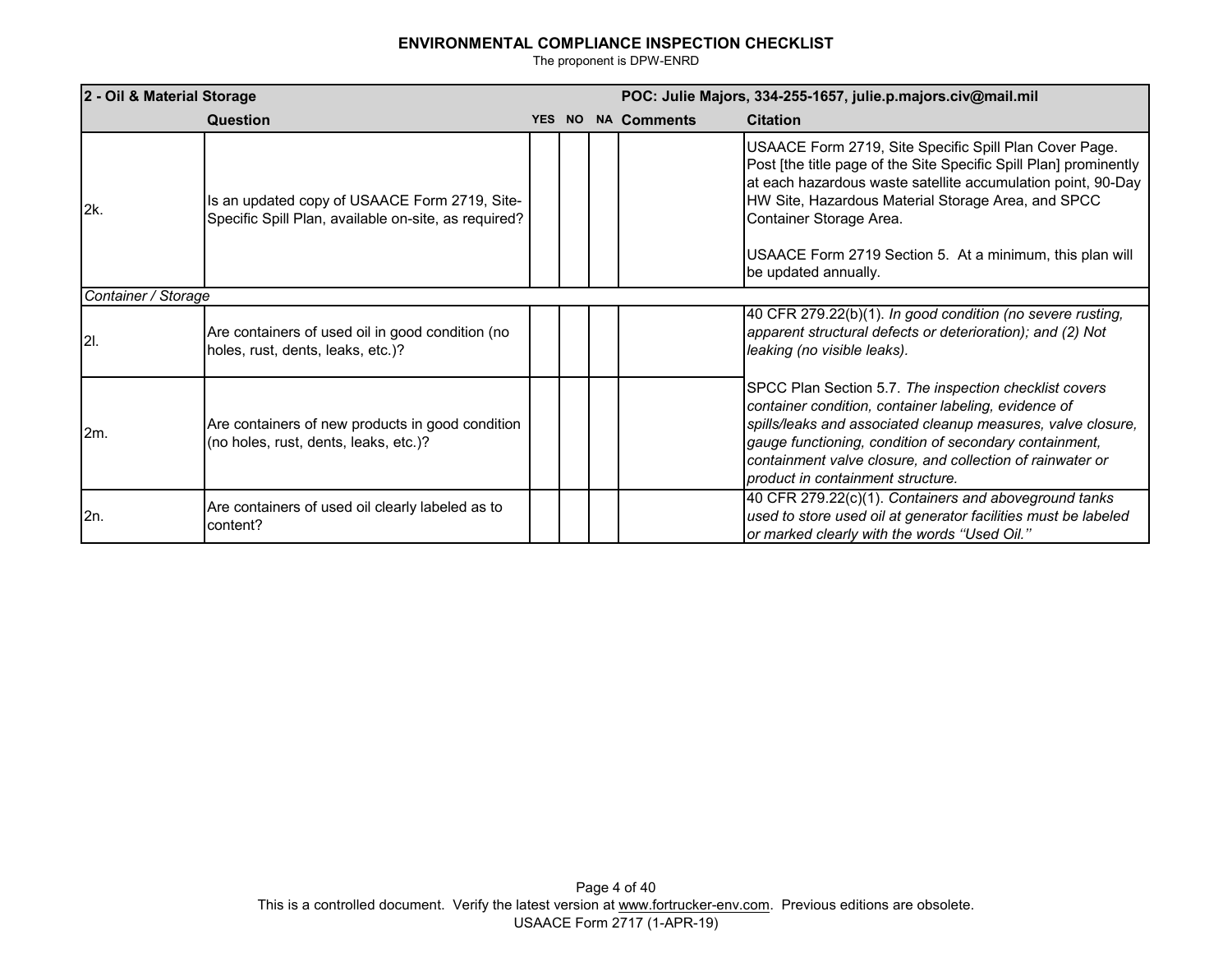| 2 - Oil & Material Storage |                                                                                                                             | POC: Julie Majors, 334-255-1657, julie.p.majors.civ@mail.mil |  |                    |                                                                                                                                                                                                                                                                                                                                                                                                                                                                                                                                                                                                                                                                                                                                                                                                                                                                                                                                                                                                                                                                                                                                                                                                                                                                                                       |
|----------------------------|-----------------------------------------------------------------------------------------------------------------------------|--------------------------------------------------------------|--|--------------------|-------------------------------------------------------------------------------------------------------------------------------------------------------------------------------------------------------------------------------------------------------------------------------------------------------------------------------------------------------------------------------------------------------------------------------------------------------------------------------------------------------------------------------------------------------------------------------------------------------------------------------------------------------------------------------------------------------------------------------------------------------------------------------------------------------------------------------------------------------------------------------------------------------------------------------------------------------------------------------------------------------------------------------------------------------------------------------------------------------------------------------------------------------------------------------------------------------------------------------------------------------------------------------------------------------|
|                            | Question                                                                                                                    |                                                              |  | YES NO NA Comments | <b>Citation</b>                                                                                                                                                                                                                                                                                                                                                                                                                                                                                                                                                                                                                                                                                                                                                                                                                                                                                                                                                                                                                                                                                                                                                                                                                                                                                       |
| 2o.                        | Are containers of new products labeled as to<br>content?                                                                    |                                                              |  |                    | SPCC Plan Section 5.7. The inspection checklist covers<br>container condition, container labeling, evidence of<br>spills/leaks and associated cleanup measures, valve closure,<br>gauge functioning, condition of secondary containment,<br>containment valve closure, and collection of rainwater or<br>product in containment structure.<br>29 CFR 1910.1200(f)(6). Except as provided in paragraphs<br>$(f)(7)$ and (f)(8) of this section, the employer shall ensure that<br>each container of hazardous chemicals in the workplace is<br>labeled, tagged or marked with either:<br>(i) The information specified under paragraphs $(f)(1)(i)$<br>through (v) of this section for labels on shipped containers<br>[i.e., (i) Product identifier; (ii) Signal word; (iii) Hazard<br>statement(s); (iv) Pictogram(s); (v) precautionary<br>statement(s)]; or,<br>(ii) Product identifier and words, pictures, symbols, or<br>combination thereof, which provide at least general<br>information regarding the hazards of the chemicals, and<br>which, in conjunction with the other information immediately<br>available to employees under the hazard communication<br>program, will provide employees with the specific information<br>regarding the physical and health hazards of the hazardous |
| 2p.                        | Are containers sealed/closed when not in use?                                                                               |                                                              |  |                    | chemical.<br>SPCC Plan Section 5.11. All valves, fill ports, lids and any<br>other openings are sealed and/or closed when not in use<br>during product transfer activities.                                                                                                                                                                                                                                                                                                                                                                                                                                                                                                                                                                                                                                                                                                                                                                                                                                                                                                                                                                                                                                                                                                                           |
| 2q.                        | Is secondary containment large enough to<br>contain the volume of the largest container plus<br>rainwater?                  |                                                              |  |                    | 40 CFR 112.8(c)(2). Construct all bulk storage tank<br>installations (except mobile refuelers and other non-<br>transportation-related tank trucks) so that you provide a<br>secondary means of containment for the entire capacity of the<br>largest single container and sufficient freeboard to contain<br>precipitation.                                                                                                                                                                                                                                                                                                                                                                                                                                                                                                                                                                                                                                                                                                                                                                                                                                                                                                                                                                          |
| 2r.                        | Is secondary containment sufficiently impervious<br>to contain spills/leaks (i.e., no cracks, visible<br>vegetation, etc.)? |                                                              |  |                    | 40 CFR 112.8(c)(2). You must ensure that diked areas are<br>sufficiently impervious to contain discharged oil.                                                                                                                                                                                                                                                                                                                                                                                                                                                                                                                                                                                                                                                                                                                                                                                                                                                                                                                                                                                                                                                                                                                                                                                        |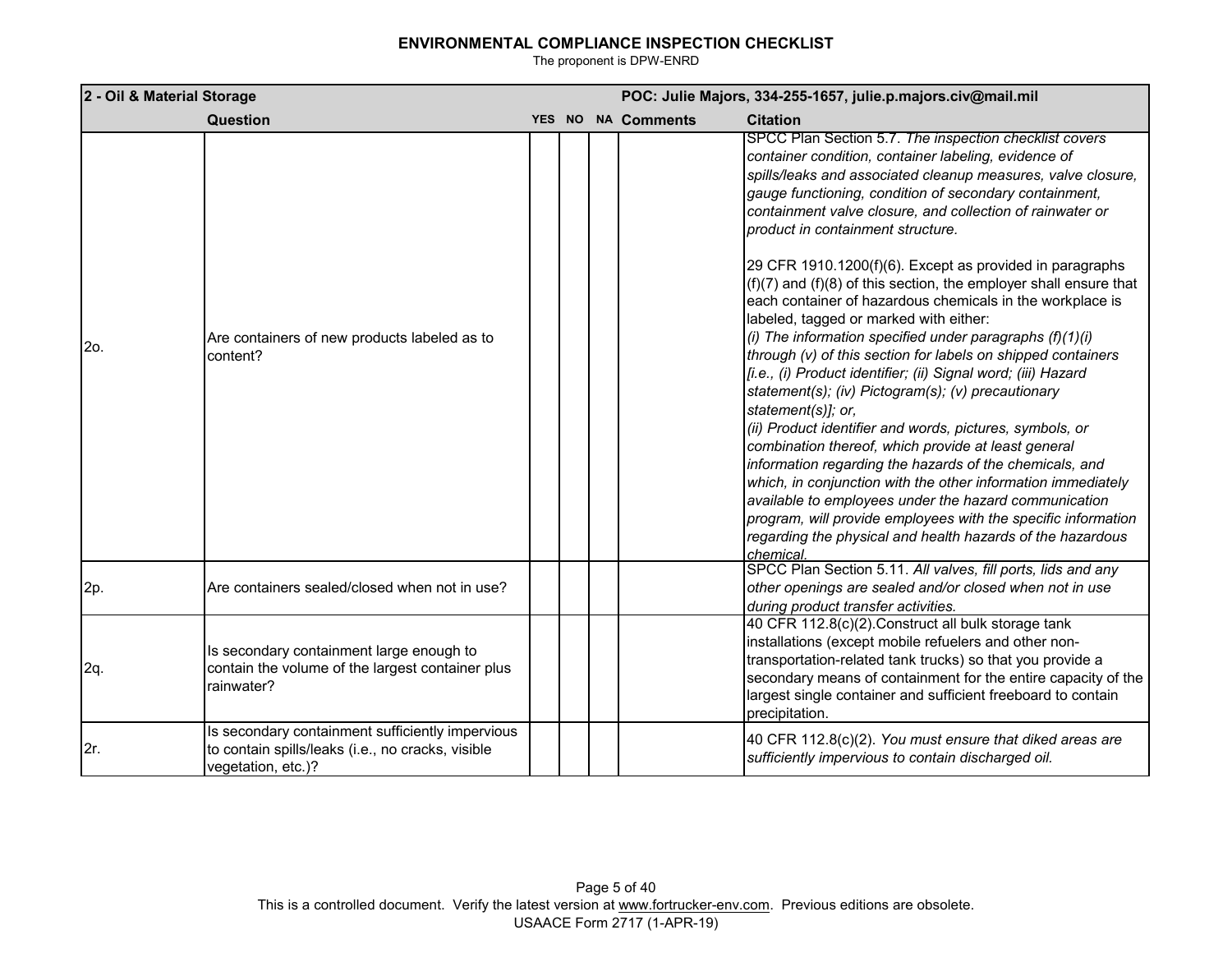| 2 - Oil & Material Storage |                                                                                                                                                                                                                      | POC: Julie Majors, 334-255-1657, julie.p.majors.civ@mail.mil |  |                    |                                                                                                                                                                                                                                                                                                                                                                                                                                                                                                                                                                                                                                                                                                                                                                                                                                                                                                                                                                                                                                                                                                                    |
|----------------------------|----------------------------------------------------------------------------------------------------------------------------------------------------------------------------------------------------------------------|--------------------------------------------------------------|--|--------------------|--------------------------------------------------------------------------------------------------------------------------------------------------------------------------------------------------------------------------------------------------------------------------------------------------------------------------------------------------------------------------------------------------------------------------------------------------------------------------------------------------------------------------------------------------------------------------------------------------------------------------------------------------------------------------------------------------------------------------------------------------------------------------------------------------------------------------------------------------------------------------------------------------------------------------------------------------------------------------------------------------------------------------------------------------------------------------------------------------------------------|
|                            | <b>Question</b>                                                                                                                                                                                                      |                                                              |  | YES NO NA Comments | <b>Citation</b>                                                                                                                                                                                                                                                                                                                                                                                                                                                                                                                                                                                                                                                                                                                                                                                                                                                                                                                                                                                                                                                                                                    |
| 2s.                        | Is secondary containment checked and found to<br>be free of material?                                                                                                                                                |                                                              |  |                    | 40 CFR 112.8(c)(10). Promptly correct visible discharges<br>which result in a loss of oil from the container, including but<br>not limited to seams, gaskets, piping, pumps, valves, rivets,<br>and bolts. You must promptly remove any accumulations of<br>oil in diked areas.                                                                                                                                                                                                                                                                                                                                                                                                                                                                                                                                                                                                                                                                                                                                                                                                                                    |
| 2t.                        | If rainwater collects in secondary containment, is<br>it inspected for contamination, documented on<br>USAACE Form 2716, Secondary Containment<br>Draining Activity Log, and properly discharged at<br>least weekly? |                                                              |  |                    | 40 CFR 112.8(c)(3). Not allow drainage of uncontaminated<br>rainwater from the diked area into a storm drain or discharge<br>of an effluent into an open watercourse, lake, or pond,<br>bypassing the facility treatment system unless you: (i)<br>Normally keep the bypass valve sealed closed. (ii) Inspect the<br>retained rainwater to ensure that its presence will not cause a<br>discharge as described in 40 CFR 112.1(b). (iii) Open the<br>bypass valve and reseal it following drainage under<br>responsible supervision; and (iv) Keep adequate records of<br>such events, for example, any records required under permits<br>issued in accordance with 40 CFR 122.41 $(i)(2)$ and<br>$122.41(m)(3)$ of this chapter.<br>SPCC Section 5.8. Installation personnel drain rainwater from<br>containment areas through normally locked manually<br>activated valves. Prior to release, personnel inspect the water<br>to ensure that no oil or other harmful substance will be<br>drained along with the water. If oil is present, DPW- ENRD is<br>contacted to take appropriate action for reporting and |
|                            |                                                                                                                                                                                                                      |                                                              |  |                    | cleanup. After draining procedures are completed, all gate<br>valves are returned to the closed position. Personnel maintain<br>a drain log recording when rainwater is released from the<br>containment areas (See Appendix F for sample log).                                                                                                                                                                                                                                                                                                                                                                                                                                                                                                                                                                                                                                                                                                                                                                                                                                                                    |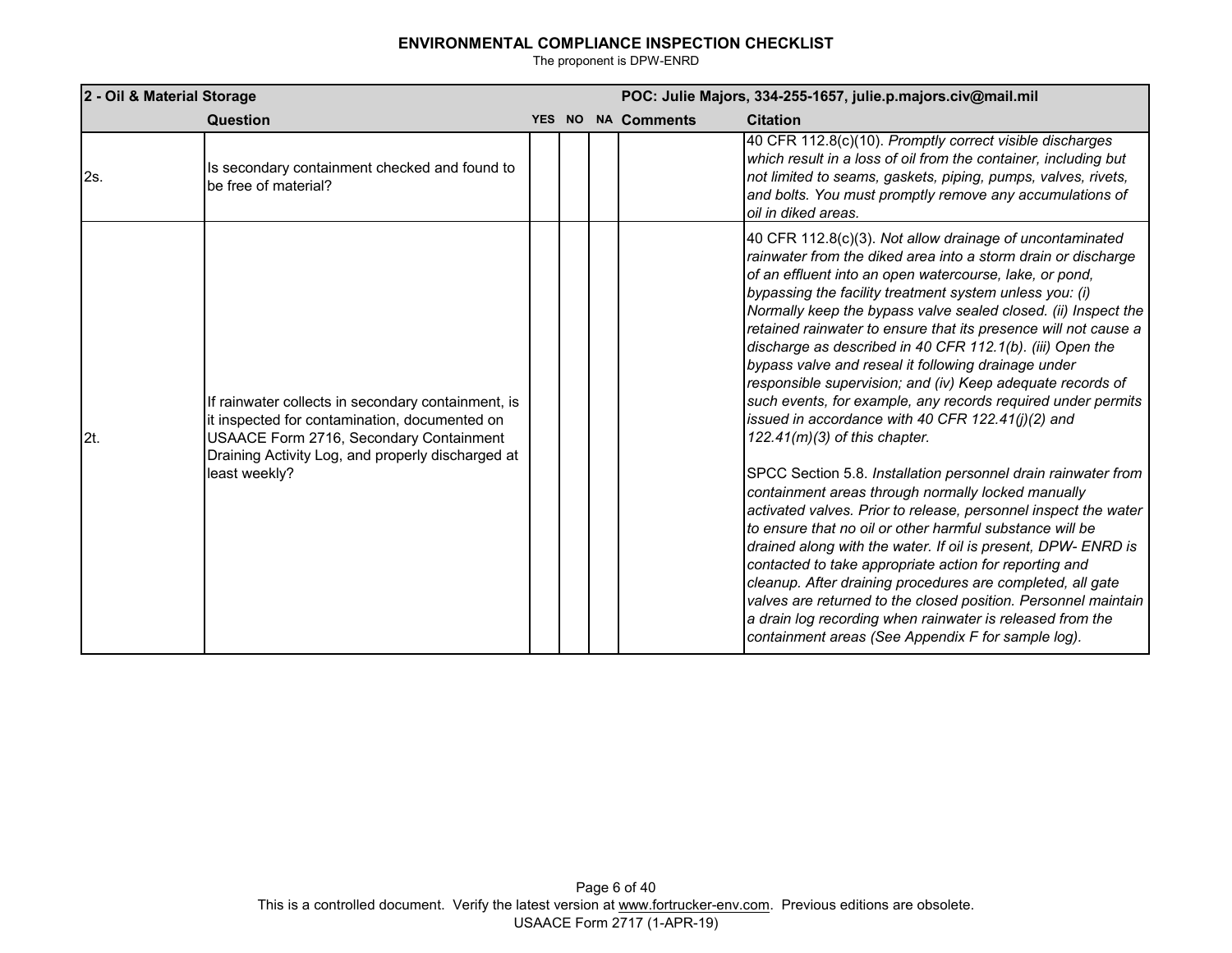| 2 - Oil & Material Storage |                                             | POC: Julie Majors, 334-255-1657, julie.p.majors.civ@mail.mil |     |  |                    |                                                                                                                                                                                                                                                                                                                                                                                                                                                                                                                                                                                                                                                                                                                                 |
|----------------------------|---------------------------------------------|--------------------------------------------------------------|-----|--|--------------------|---------------------------------------------------------------------------------------------------------------------------------------------------------------------------------------------------------------------------------------------------------------------------------------------------------------------------------------------------------------------------------------------------------------------------------------------------------------------------------------------------------------------------------------------------------------------------------------------------------------------------------------------------------------------------------------------------------------------------------|
|                            | Question                                    | YES.                                                         | NO. |  | <b>NA Comments</b> | <b>Citation</b>                                                                                                                                                                                                                                                                                                                                                                                                                                                                                                                                                                                                                                                                                                                 |
| l2u.                       | Is secondary containment valve kept closed? |                                                              |     |  |                    | 40 CFR 112.8(c)(3) Not allow drainage of uncontaminated<br>rainwater from the diked area into a storm drain or discharge<br>of an effluent into an open watercourse, lake, or pond,<br>bypassing the facility treatment system unless you: (i)<br>Normally keep the bypass valve sealed closed. (ii) Inspect the<br>retained rainwater to ensure that its presence will not cause a<br>discharge as described in 40 CFR 112.1(b). (iii) Open the<br>bypass valve and reseal it following drainage under<br>responsible supervision; and (iv) Keep adequate records of<br>such events, for example, any records required under permits<br>issued in accordance with 40 CFR $122.41(j)(2)$ and<br>$122.41(m)(3)$ of this chapter. |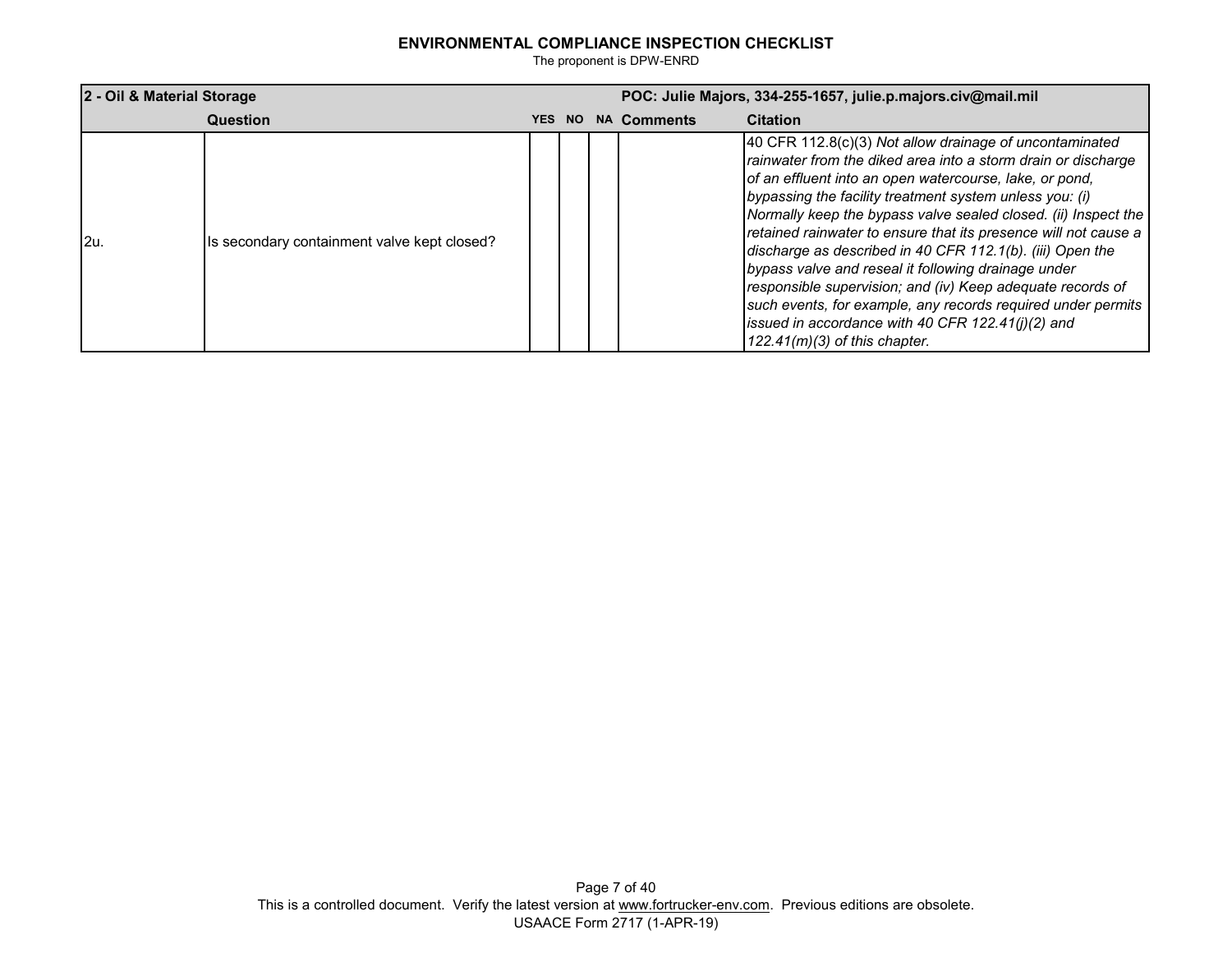The proponent is DPW-ENRD

ORGANIZATION: BUILDING(S): PHONE:<br>POC: DATE: INSPECTOR:

SUPERVISOR / COMMANDER:

| 3 - Washracks  |                                                                                                           |  |  |  |                    | POC: Philip Anderson, 334-255-1658, philip.t.anderson.civ@mail.mil                                                                                                                                                                                                                                                                                                                                                                                                                                                                                                                                                                                                         |
|----------------|-----------------------------------------------------------------------------------------------------------|--|--|--|--------------------|----------------------------------------------------------------------------------------------------------------------------------------------------------------------------------------------------------------------------------------------------------------------------------------------------------------------------------------------------------------------------------------------------------------------------------------------------------------------------------------------------------------------------------------------------------------------------------------------------------------------------------------------------------------------------|
|                | Question                                                                                                  |  |  |  | YES NO NA Comments | <b>Citation</b>                                                                                                                                                                                                                                                                                                                                                                                                                                                                                                                                                                                                                                                            |
| 3a.            | Are only allowable detergents being used on<br>washrack?                                                  |  |  |  |                    | 40 CFR 110.4. Addition of dispersants or emulsifiers to oil to<br>be discharged that would circumvent the provisions of this<br>part is prohibited.                                                                                                                                                                                                                                                                                                                                                                                                                                                                                                                        |
|                |                                                                                                           |  |  |  |                    | AR 200-1 Sect 4-2.e.(1)(c) Control or eliminate sources of<br>pollutants and contaminants to protect water bodies and<br>groundwater.                                                                                                                                                                                                                                                                                                                                                                                                                                                                                                                                      |
| 3 <sub>b</sub> | Is the hardstand of the washrack area free of<br>spilled POL?                                             |  |  |  |                    | ENV-WA004, Section 5.1.8, 5.2.6, 5.3.7. Ensure that<br>solvents, fuels or other hazardous materials are not stored on<br>or released in to the washrack.                                                                                                                                                                                                                                                                                                                                                                                                                                                                                                                   |
|                |                                                                                                           |  |  |  |                    | ENV-WA004, Section 5.1.10, 5.2.8, 5.3.9. No maintenance or<br>refueling/defueling of vehicles, aircraft, or equipment will be<br>performed on the wash rack.                                                                                                                                                                                                                                                                                                                                                                                                                                                                                                               |
| 3c.            | Is the washrack and OWS inspected weekly<br>utilizing USAACE Form 2712, Washrack<br>Inspection Checklist? |  |  |  |                    | AR 420-1 Sect 23-24.e. Periodic inspections should be made<br>of nondomestic wastewater sources (for example,<br>laboratories, boiler plants, cooling towers, photographic<br>developing facilities, oil/water separators, and other small<br>treatment systems) to ensure that prohibited wastes are not<br>being disposed into the wastewater collection system or, if<br>authorized, then not in prohibited amounts.<br>ENV-WA004, Section 5.1.2, 5.3.3, 5.4.1. Inspect the<br>washrack once a week (for shared washrack facilities, the<br>predominant user will be overall responsible for inspections)<br>utilizing USAACE Form 2712, Washrack Inspection Checklist. |
|                | Is the trench drain/inlet grate free of sediment                                                          |  |  |  |                    | ENV-WA004, Section 5.3.6. Ensure that all trash and debris                                                                                                                                                                                                                                                                                                                                                                                                                                                                                                                                                                                                                 |
| 3d.            | that could impede the intended operation of the<br>washrack?                                              |  |  |  |                    | is removed from the washrack after washing vehicles or<br>equipment.                                                                                                                                                                                                                                                                                                                                                                                                                                                                                                                                                                                                       |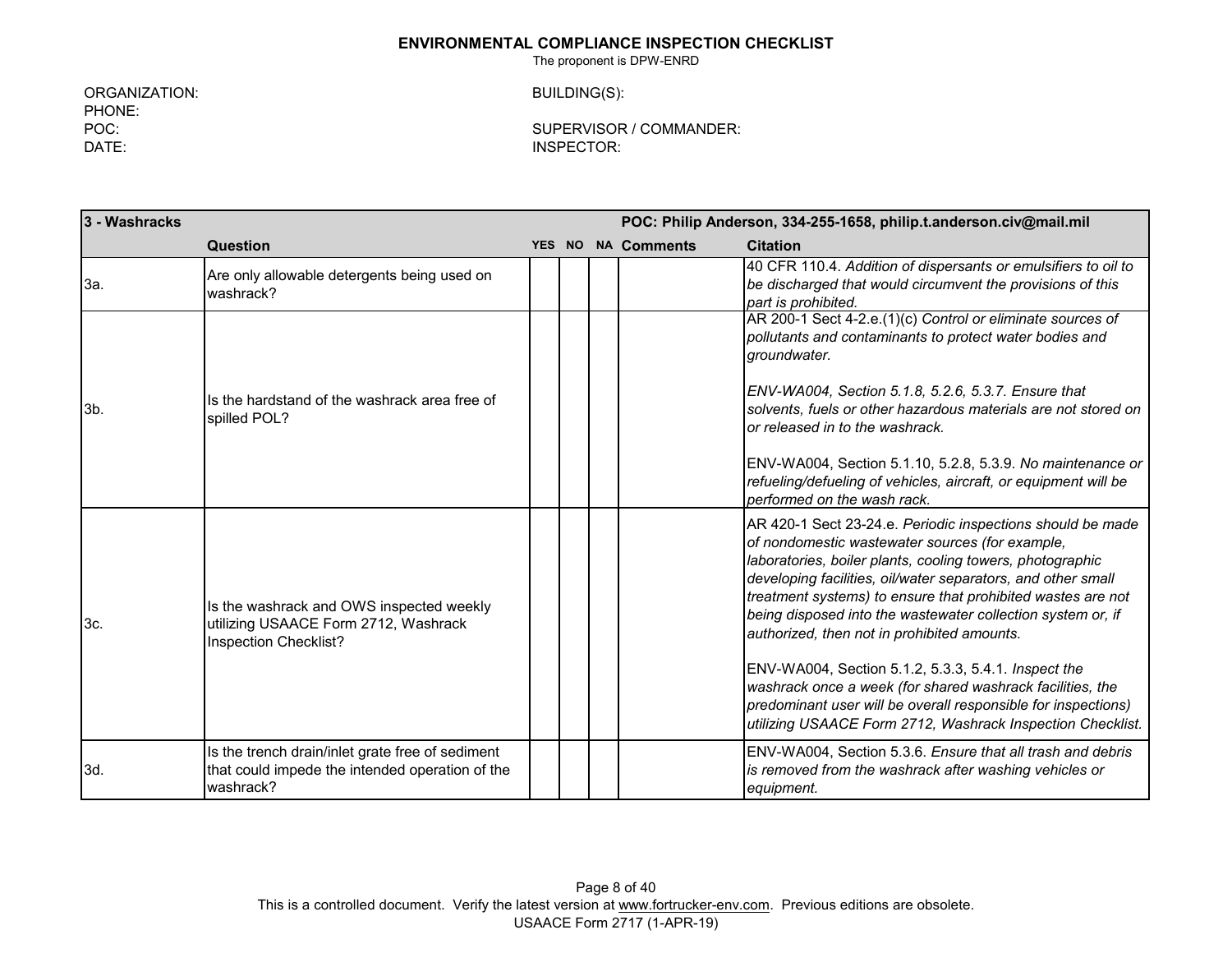| 3 - Washracks |                                                                                                                                                                                                       |  | POC: Philip Anderson, 334-255-1658, philip.t.anderson.civ@mail.mil |                                                                                                                                                                                                                                                                                                                                                                                                                                                    |  |  |  |
|---------------|-------------------------------------------------------------------------------------------------------------------------------------------------------------------------------------------------------|--|--------------------------------------------------------------------|----------------------------------------------------------------------------------------------------------------------------------------------------------------------------------------------------------------------------------------------------------------------------------------------------------------------------------------------------------------------------------------------------------------------------------------------------|--|--|--|
|               | <b>Question</b>                                                                                                                                                                                       |  | YES NO NA Comments                                                 | <b>Citation</b>                                                                                                                                                                                                                                                                                                                                                                                                                                    |  |  |  |
| 3e.           | Is the OWS functional?                                                                                                                                                                                |  |                                                                    | ENV-WA004 Section 5.1.2, 5.4.1. Inspect the wash rack once<br>a week (for shared wash rack facilities, the predominant user<br>will be overall responsible for inspections) utilizing USAACE<br>Form 2712, Washrack Inspection Checklist. Call in a Demand<br>Maintenance Order (255-9041) if the wash rack or oil water<br>separator appears to not be functioning properly.                                                                      |  |  |  |
| 3f.           | Is the OWS free of foreign debris and trash?                                                                                                                                                          |  |                                                                    | AR 420-1 Sect 23-18.g. Prevention and control of surface and<br>ground water pollution, including oil/water separators will be<br>in accordance with AR 200-1.<br>AR 200-1 Sect 4-e.(1)(c) Control or eliminate sources of<br>pollutants and contaminants to protect water bodies and<br>groundwater                                                                                                                                               |  |  |  |
| 3g.           | Can the activity explain or show evidence of how<br>personnel are trained to know proper washrack<br>procedures and to ensure that they do not<br>introduce improper substances into the<br>washrack? |  |                                                                    | ENV-WA004 Section 5.1.3, 5.2.2, 5.3.2 Ensure personnel<br>using the washrack are instructed on proper usage<br>procedures (review of this work instruction and on-site<br>familiarization).                                                                                                                                                                                                                                                        |  |  |  |
| 3h.           | Is the valve positioned to discharge to storm drain<br>when not washing aircraft or other equipment? Is<br>valve positioned to oil/water separator when<br>washing aircraft or other equipment?       |  |                                                                    | ENV-WA004 Section 5.1.7. For wash racks that have<br>diversion valves, ensure they are positioned for proper<br>operation in accordance with posted instructions near the<br>valve: When wash racks are not being utilized for washing,<br>the valves will be positioned to cause the runoff to flow into<br>the storm drain system. While washing, the valves will be<br>positioned to cause the flow to discharge to the oil water<br>separator. |  |  |  |
| 3i.           | Is the washrack free of evidence that<br>aircraft/vehicle maintenance is being performed<br>on the washrack (i.e., parts left lying around, oil<br>products, etc.)?                                   |  |                                                                    | ENV-WA004, Section 5.1.10, 5.2.8, 5.3.9. No maintenance or<br>refueling/defueling of vehicles, aircraft, or equipment will be<br>performed on the wash rack.                                                                                                                                                                                                                                                                                       |  |  |  |
| 3j.           | Is the washrack free of improperly stored<br>containers or products in the washrack area (i.e.,<br>unlabeled, open, bad condition, etc.)?                                                             |  |                                                                    | AR 200-1 Sect 4-2.e.(1)(c) Control or eliminate sources of<br>pollutants and contaminants to protect water bodies and<br>groundwater.<br>ENV-WA004 5.1.8, 5.2.6, 5.3.7. Ensure that solvents, fuels or<br>other hazardous materials are not stored on or released in to<br>the washrack.                                                                                                                                                           |  |  |  |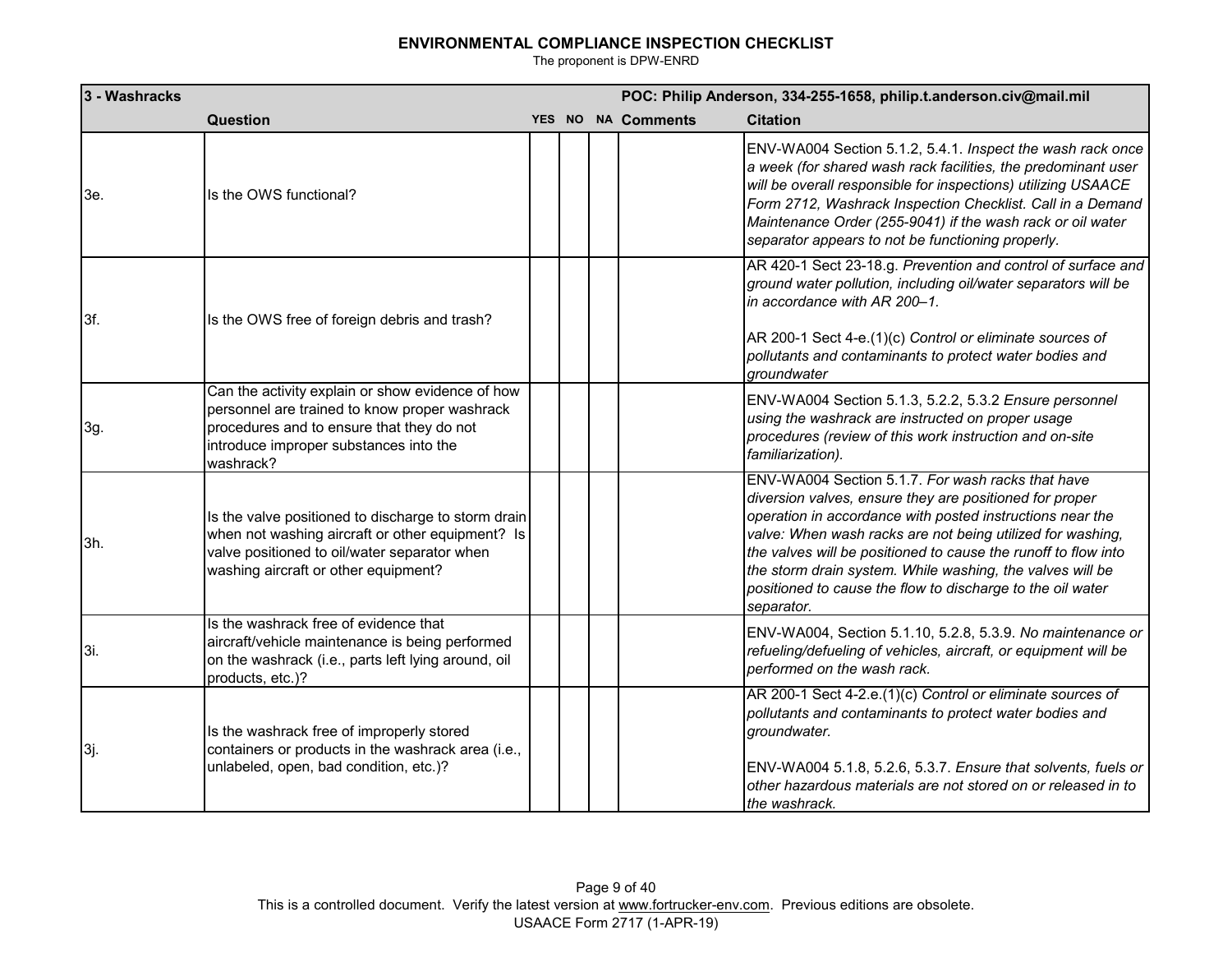| 3 - Washracks |                                                                                                                                      |        | POC: Philip Anderson, 334-255-1658, philip.t.anderson.civ@mail.mil |                                                                                                                                                                                                                                                      |  |  |
|---------------|--------------------------------------------------------------------------------------------------------------------------------------|--------|--------------------------------------------------------------------|------------------------------------------------------------------------------------------------------------------------------------------------------------------------------------------------------------------------------------------------------|--|--|
|               | <b>Question</b>                                                                                                                      | YES NO | <b>NA Comments</b>                                                 | <b>Citation</b>                                                                                                                                                                                                                                      |  |  |
| l3k.          | Is the facility free of evidence that aircraft,<br>vehicle, or equipment washing activities are being<br>performed off the washrack? |        |                                                                    | SWPPP, Section 6.7.2. All washing or rinsing activities<br>associated with mission or industrial processes must occur at<br>an approved washrack.                                                                                                    |  |  |
| I3I.          | Is the washrack free of evidence that aircraft,<br>vehicle, or equipment fueling activities are being<br>performed on the washrack?  |        |                                                                    | ENV-WA004, Section 5.1.10, 5.2.8, 5.3.9. No maintenance or<br>refueling/defueling of vehicles, aircraft, or equipment will be<br>performed on the wash rack.                                                                                         |  |  |
| l3m.          | Are hoses/faucets turned off (and not leaking)<br>when not actively washing vehicles, equipment,<br>or aircraft?                     |        |                                                                    | ENV-WA004 Section 5.1.9, 5.2.7, 5.3.8. Ensure hoses and<br>faucets are not leaking or running when not actively washing<br>aircraft or vehicles. If leaking, notify the Demand Maintenance<br>Order Section at 255-9041.                             |  |  |
| l3n.          | Is a copy of the organizaton's NPDES permit<br>available for review?                                                                 |        |                                                                    | ENV-WA004 Section 5.3.10. All organizations/units that are<br>required by ADEM rules to maintain their own NPDES permit<br>must submit a copy of the permit to the Environmental and<br>Natural Resources Division. DPW-ENRD must be notified        |  |  |
| l3o.          | Has a copy been submitted to DPW-ENRD?                                                                                               |        |                                                                    | immediately if there is a violation of the existing permit for the<br>facility as it is located within the confines of Fort Rucker. The<br>organization is responsible for maintaining compliance with<br>their permit and any applicable reporting. |  |  |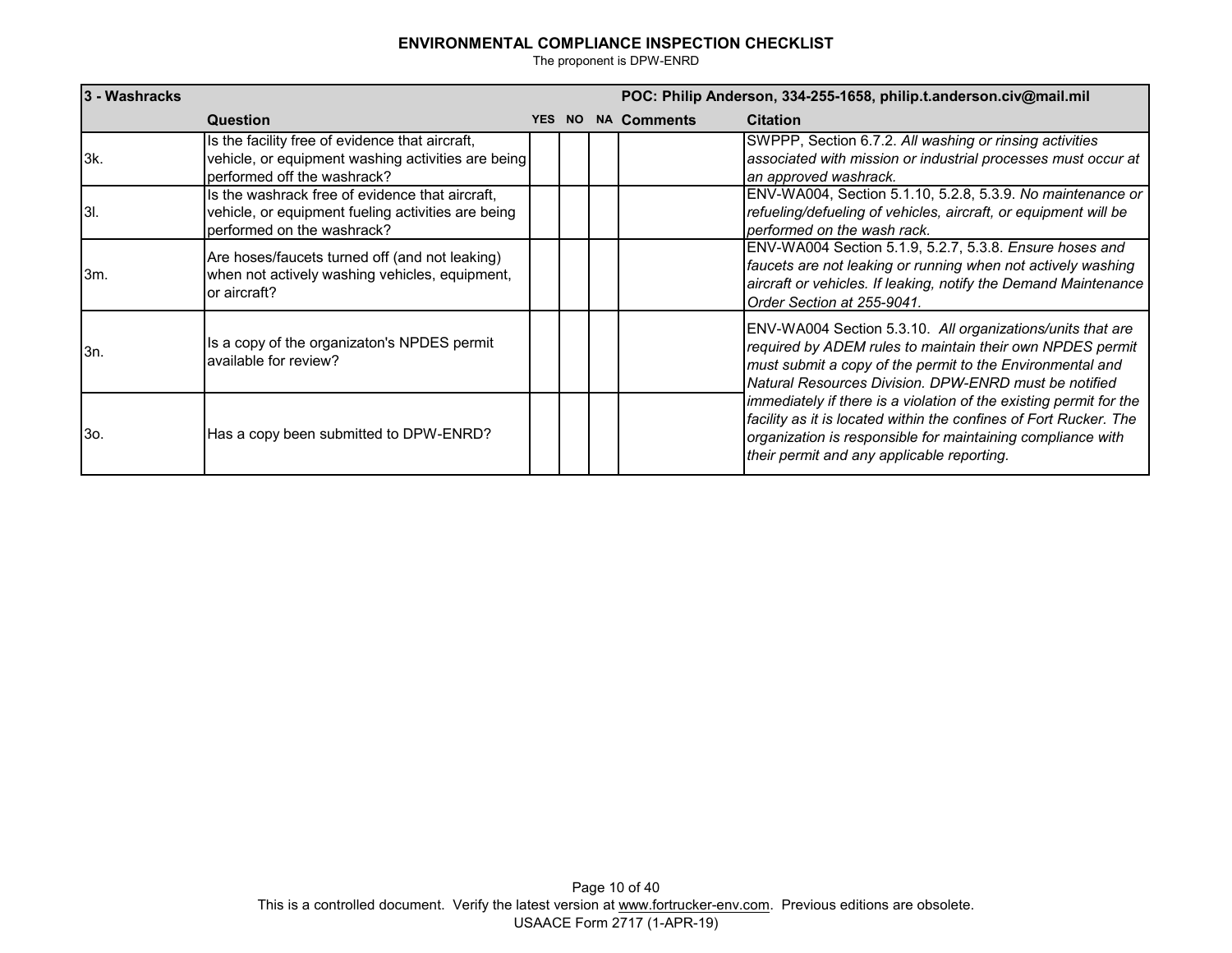The proponent is DPW-ENRD

ORGANIZATION: BUILDING(S): PHONE: DATE: INSPECTOR:

POC: SUPERVISOR / COMMANDER:

**4 - 90-HWCAA POC: Amanda Hickerson, 334-255-1024, amanda.l.hickerson.civ@mail.mil Question YES NO NA Comments Citation** 4a. Is the 90-day hazardous waste central accumulation area (90-HWCAA) secured to prevent unauthorized entry? ADEM Admin Code 335-14-3-.01(7)(a)(10.)(i). Unless exempt under 335-14-3-.01(7)(a)10., a large quantity generator must have: 1. A 24-hour surveillance system (e.g., television monitoring or surveillance by guards or facility personnel) which continuously monitors and controls entry onto the active portion of the facility; or 2. An artificial or natural barrier (e.g., a fence in good repair or a fence combined with a cliff), which completely surrounds the active portion of the facility, and a means to control entry, at all times, through the gates or other entrances to the central accumulation area (e.g., an attendant, television monitors, locked entrance, or controlled roadway access to the facility). HWMP Section 6.6. Each 90-HWCAA is located within a secure area. All entrances will be locked when the facilities are closed.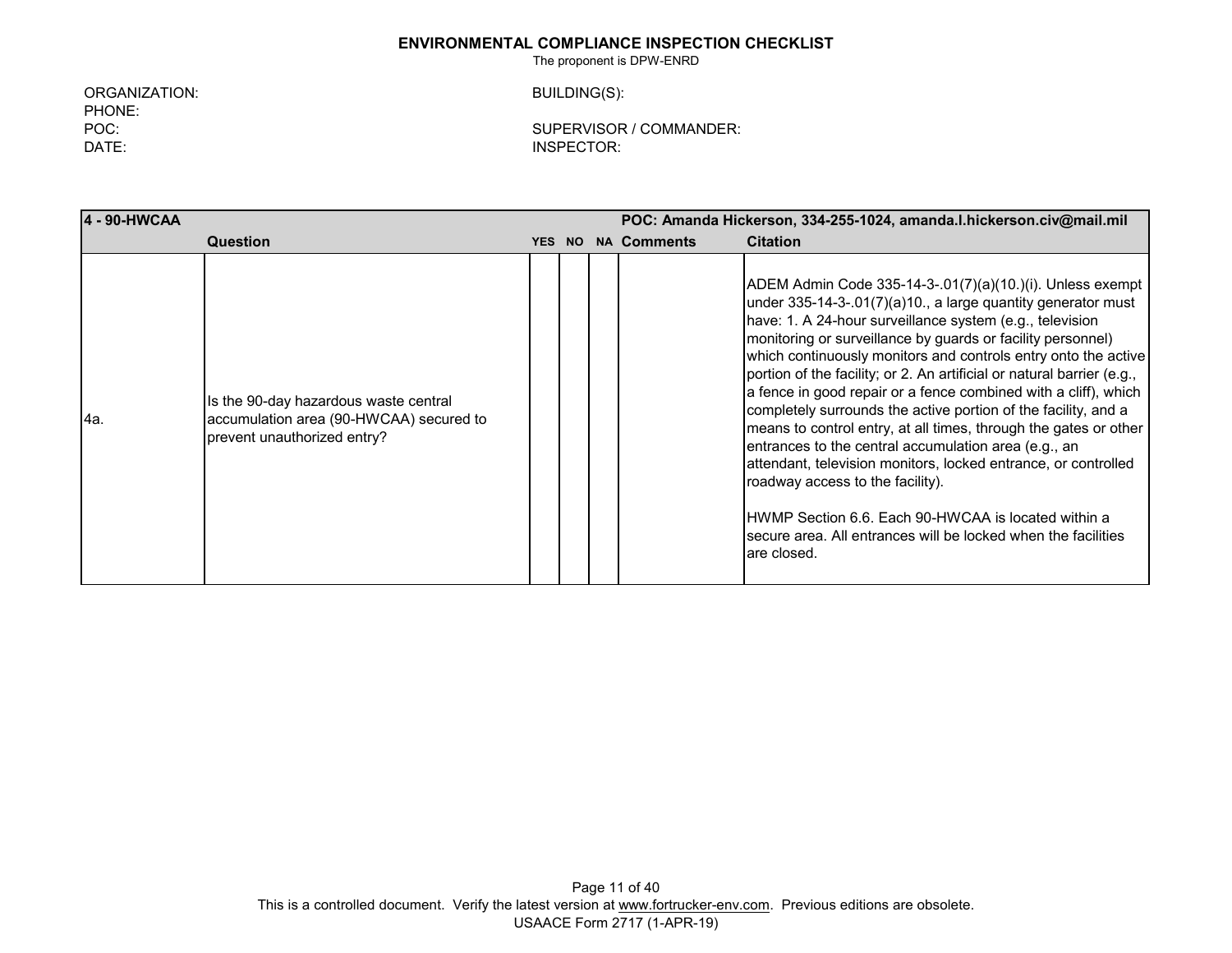| 4 - 90-HWCAA |                                                                                                                            | POC: Amanda Hickerson, 334-255-1024, amanda.l.hickerson.civ@mail.mil |  |  |                    |                                                                                                                                                                                                                                                                                                                                                                                                                                                                                                                                                                                                                                                                                                                                                                                                                                                                                                                                                                                                                                                                                                                                   |  |  |  |  |
|--------------|----------------------------------------------------------------------------------------------------------------------------|----------------------------------------------------------------------|--|--|--------------------|-----------------------------------------------------------------------------------------------------------------------------------------------------------------------------------------------------------------------------------------------------------------------------------------------------------------------------------------------------------------------------------------------------------------------------------------------------------------------------------------------------------------------------------------------------------------------------------------------------------------------------------------------------------------------------------------------------------------------------------------------------------------------------------------------------------------------------------------------------------------------------------------------------------------------------------------------------------------------------------------------------------------------------------------------------------------------------------------------------------------------------------|--|--|--|--|
|              | <b>Question</b>                                                                                                            |                                                                      |  |  | YES NO NA Comments | <b>Citation</b>                                                                                                                                                                                                                                                                                                                                                                                                                                                                                                                                                                                                                                                                                                                                                                                                                                                                                                                                                                                                                                                                                                                   |  |  |  |  |
| 4b.          | Is signage posted around the accumulation area<br>as required?                                                             |                                                                      |  |  |                    | ADEM Admin Code 335-14-3-.01(7)(a)(10.)(ii). Unless<br>exempt under 335-14-3-.01(7)(a)10., a sign with the legend,<br>"Danger--Unauthorized Personnel Keep Out", must be posted<br>at each entrance to the central accumulation area, and at<br>other locations, in sufficient numbers to be seen from any<br>approach. The legend must be written in English and in any<br>other language predominant in the workplace and the area<br>surrounding the facility, and must be legible from a distance<br>of at least 25 feet. Existing signs with a legend other than<br>"Danger-Unauthorized Personnel Keep Out" may be used if<br>the legend on the sign indicates that only authorized<br>personnel are allowed to enter the active portion, and that<br>entry onto the active portion can be dangerous.<br>HWMP Section 6.6. Signs are posted with the wording<br>"DANGER - UNAUTHORIZED PERSONNEL KEEP OUT" at<br>the entrance to each area. Signs are also posted with the<br>wording "HAZARDOUS WASTE" and "NO SMOKING" where<br>the hazardous waste is actually stored. All signs should be<br>legible from 25 feet away. |  |  |  |  |
| 4c.          | Has the 90-HWCAA Manager been formally<br>appointed using USAACE Form 2733?                                                |                                                                      |  |  |                    | HWMP Section 3.4.b. Appoint in writing military personnel,<br>civilian or contactor supervisors as 90-HWCAA and/or<br>HWSAA managers (whichever is appropriate) using USAACE<br>Form 2733, HWSAA and HWCAA Manager Appointment<br>Memo, for all activities within their area of responsibility that<br>generate, manage, accumulate, store, and/or transport<br>hazardous waste.                                                                                                                                                                                                                                                                                                                                                                                                                                                                                                                                                                                                                                                                                                                                                  |  |  |  |  |
| 4d.          | Does the manager of the storage area have<br>USAACE Form 2719, Site-Specific Spill Plan<br>available at the 90-HWCAA?      |                                                                      |  |  |                    | HWMP Section 6.10. Individual activities and tenants will<br>maintain the following records and documents:                                                                                                                                                                                                                                                                                                                                                                                                                                                                                                                                                                                                                                                                                                                                                                                                                                                                                                                                                                                                                        |  |  |  |  |
| 4e.          | Does the manager of the storage area have 90-<br>HWCAA inspection records (USAACE Form<br>2726) available at the 90-HWCAA? |                                                                      |  |  |                    | 6.10.1 Records that must be kept in the 90-HWCAA a. Site<br>Specific Spill Plan (USAACE Form 2719) b. 90-HWCAA<br>inspection records (USAACE Form 2726)                                                                                                                                                                                                                                                                                                                                                                                                                                                                                                                                                                                                                                                                                                                                                                                                                                                                                                                                                                           |  |  |  |  |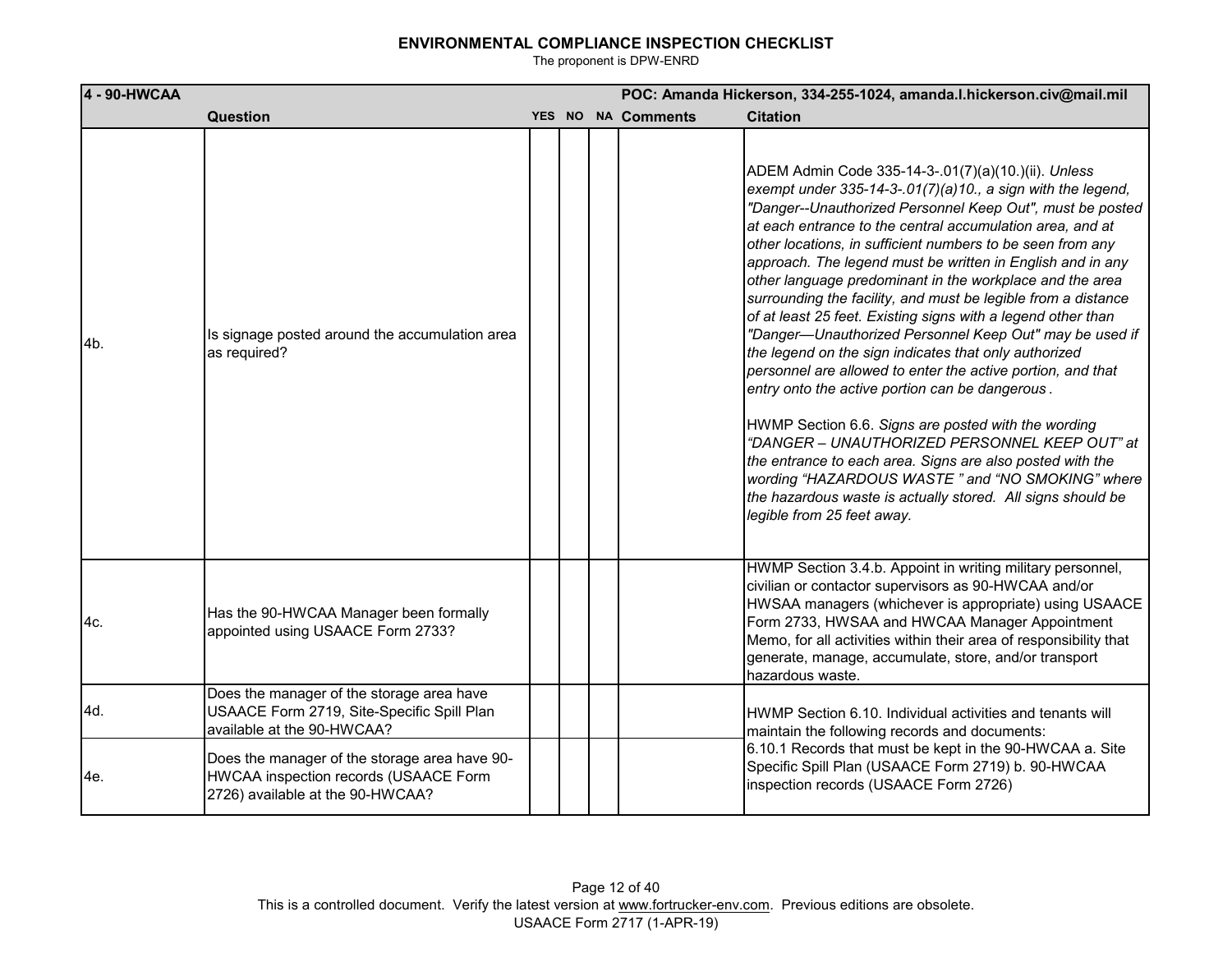| 4 - 90-HWCAA |                                                                                                                                                                                                                                    |  | POC: Amanda Hickerson, 334-255-1024, amanda.l.hickerson.civ@mail.mil |                    |                                                                                                                                                                                                                                                                                                                                                                                                                                                                                                                                                                                                                                                                                                   |  |  |
|--------------|------------------------------------------------------------------------------------------------------------------------------------------------------------------------------------------------------------------------------------|--|----------------------------------------------------------------------|--------------------|---------------------------------------------------------------------------------------------------------------------------------------------------------------------------------------------------------------------------------------------------------------------------------------------------------------------------------------------------------------------------------------------------------------------------------------------------------------------------------------------------------------------------------------------------------------------------------------------------------------------------------------------------------------------------------------------------|--|--|
|              | Question                                                                                                                                                                                                                           |  |                                                                      | YES NO NA Comments | <b>Citation</b>                                                                                                                                                                                                                                                                                                                                                                                                                                                                                                                                                                                                                                                                                   |  |  |
| 4f.          | Does the manager of the storage area have the<br>required documents available in an accessible<br>location (not necessarily at the 90-HWCAA):<br>Hazardous waste training records, including<br>USAACE Form 2735                   |  |                                                                      |                    |                                                                                                                                                                                                                                                                                                                                                                                                                                                                                                                                                                                                                                                                                                   |  |  |
| 4g.          | Does the manager of the storage area have the<br>required documents available in an accessible<br>location (not necessarily at the 90-HWCAA): Fort<br>Rucker HWMP                                                                  |  |                                                                      |                    | HWMP Section 6.10. Individual activities and tenants will                                                                                                                                                                                                                                                                                                                                                                                                                                                                                                                                                                                                                                         |  |  |
| 4h.          | Does the manager of the storage area have the<br>required documents available in an accessible<br>location (not necessarily at the 90-HWCAA): Fort<br>Rucker ISCP and SPCC Plan                                                    |  |                                                                      |                    | maintain the following records and documents:<br>6.10.2 Records that may be kept in a separate work area<br>a. Hazardous waste training records, including USAACE<br>Form 2735 (maintain for a minimum of three years from when                                                                                                                                                                                                                                                                                                                                                                                                                                                                   |  |  |
| 4i.          | Does the manager of the storage area have the<br>required documents available in an accessible<br>location (not necessarily at the 90-HWCAA): DD<br>Form 1348-1A turn-in documents                                                 |  |                                                                      |                    | the employee last worked at the facility) b. Fort Rucker<br>HWMP (this document) c. Fort Rucker ISCP and SPCC Plan<br>d. DD Form 1348-1A turn-in documents<br>e. Manifests and Land Disposal Restrictions (Cairns, Shell,<br>and Main 90-Day only) f. Hazardous waste profile list.                                                                                                                                                                                                                                                                                                                                                                                                               |  |  |
| 4j.          | Does the manager of the storage area have the<br>required documents available in an accessible<br>location (not necessarily at the 90-HWCAA):<br>Manifests and Land Disposal Restrictions<br>(Cairns, Shell, and Main 90-Day only) |  |                                                                      |                    |                                                                                                                                                                                                                                                                                                                                                                                                                                                                                                                                                                                                                                                                                                   |  |  |
| 4k.          | Does the manager of the storage area have the<br>required documents available in an accessible<br>location (not necessarily at the 90-HWCAA):<br>Hazardous waste profile list                                                      |  |                                                                      |                    |                                                                                                                                                                                                                                                                                                                                                                                                                                                                                                                                                                                                                                                                                                   |  |  |
| I4I.         | Are inspections of the hazardous waste storage<br>area being conducted at least once every 7 days<br>using the appropriate form (USAACE Form<br>2726)?                                                                             |  |                                                                      |                    | ADEM Admin Code 335-14-3-.01(7)(a)(1.)(v). At least weekly,<br>the large quantity generator must inspect central<br>accumulation areas. The large quantity generator must look<br>for leaking containers and for deterioration of containers<br>caused by corrosion or other factors. The large quantity<br>generator must record inspections in an inspection log or<br>summary. He must keep these records for at least three<br>years from the date of inspection. At a minimum, these<br>records must include the date and time of the inspection, the<br>name of the inspector, a notation of the observations made,<br>and the date and nature of any repairs or other remedial<br>actions. |  |  |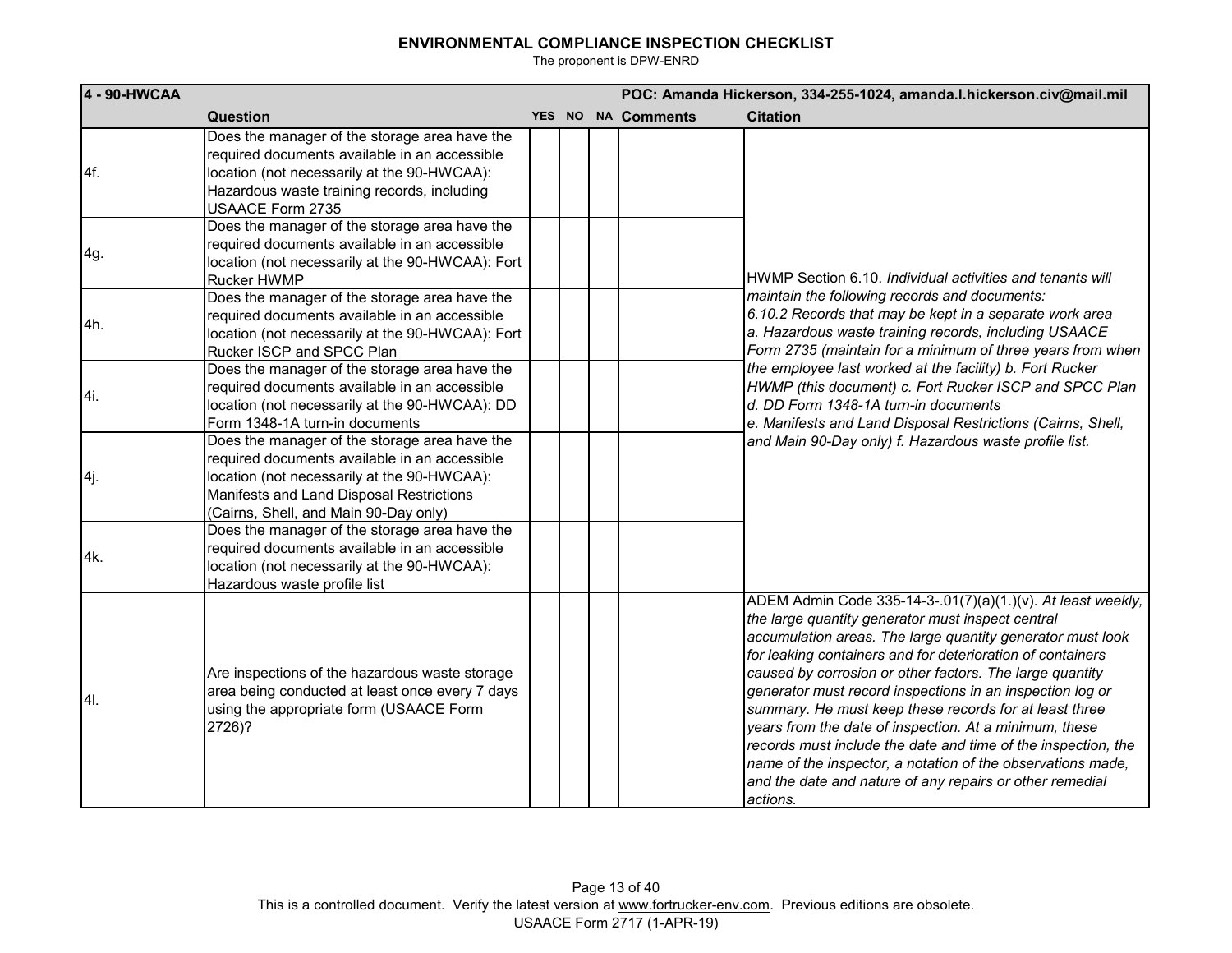| 4 - 90-HWCAA |                                                                                                                                                                |  | POC: Amanda Hickerson, 334-255-1024, amanda.I.hickerson.civ@mail.mil |                                                                                                                                                                                                                                                                                                              |  |  |
|--------------|----------------------------------------------------------------------------------------------------------------------------------------------------------------|--|----------------------------------------------------------------------|--------------------------------------------------------------------------------------------------------------------------------------------------------------------------------------------------------------------------------------------------------------------------------------------------------------|--|--|
|              | Question                                                                                                                                                       |  | YES NO NA Comments                                                   | <b>Citation</b>                                                                                                                                                                                                                                                                                              |  |  |
| 4m.          | Are hazardous waste containers properly labeled<br>with the words "HAZARDOUS WASTE" and the<br>EPA ID?                                                         |  |                                                                      |                                                                                                                                                                                                                                                                                                              |  |  |
| 4n.          | Are hazardous waste containers properly labeled<br>with the description of content(s)?                                                                         |  |                                                                      | ADEM Admin Code 335-14-3-.01(7)(a)(5.)(i) A large quantity                                                                                                                                                                                                                                                   |  |  |
| 4o.          | Are hazardous waste containers properly labeled<br>with waste code(s)?                                                                                         |  |                                                                      | generator must mark or label its containers with the following:<br>a. The words "Hazardous Waste" and the EPA hazardous<br>waste number;<br>b. An indication of the hazards of the contents (i.e., ignitable,                                                                                                |  |  |
| 4p.          | Are hazardous waste containers properly labeled<br>with an accumulation start date?                                                                            |  |                                                                      | corrosive, reactive, toxic); hazard communication consistent<br>with the DOT requirements at 49 CFR part 172 subpart E<br>(labeling) or subpart F (placarding); a hazard statement or<br>pictogram consistent with the OSHA Hazard Communication<br>Standard at 29 CFR 1910.1200; or a chemical hazard label |  |  |
| 4q.          | Are hazardous waste containers properly labeled<br>with an indication of the hazard(s) of the contents<br>(i.e. ignitable, corrosive, reactive, and/or toxic)? |  |                                                                      | consistent with the NFPA code 704); and;<br>c. The date upon which each period of accumulation begins<br>clearly visible for inspection on each container.                                                                                                                                                   |  |  |
| 4r.          | Are all containers at Cairns, Shell, & Main Post<br>within 40 days of accumulation start date unless<br>notification has been sent to DPW-ENRD?                |  |                                                                      | ADEM Admin Code 335-14-3-.01(7)(a). A large quantity<br>generator accumulates hazardous waste on site for no more<br>than 90 days, unless in compliance with the accumulation<br>time limit extension or F006 accumulation conditions for                                                                    |  |  |
| 4s.          | Are all containers within 7 calendar days of<br>reciept at Hanchey, Lowe, and AMSS?                                                                            |  |                                                                      | exemption in 335-14-3-.01(7)(b) through (e). [and it meets<br>listed conditions].                                                                                                                                                                                                                            |  |  |
| 4t.          | Are all containers under 90 days from<br>accumulation start date at the facility regardless<br>of location?                                                    |  |                                                                      | HWMP Sect 3.6. For Cairns, Shell, and Main Post 90-<br>HWCAA, report containers in a 90-HWCAA over 40 days to<br>DPW-ENRD. For Hanchey, Lowe, and AMSS, transfer waste<br>to the Main Post 90-HWCAA within 7 calendar days of<br>reciept.                                                                    |  |  |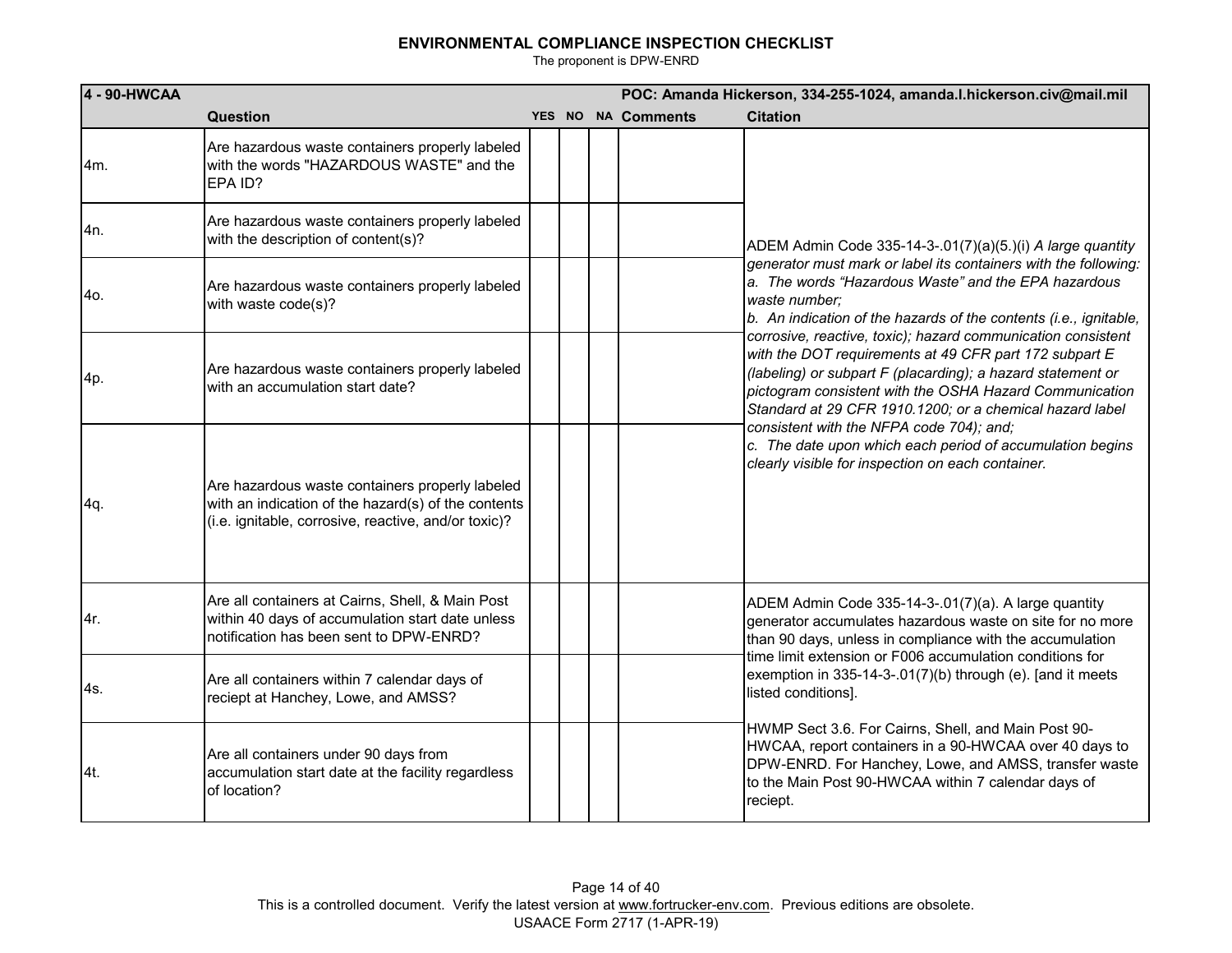| 4 - 90-HWCAA |                                                                                                                                           |  | POC: Amanda Hickerson, 334-255-1024, amanda.l.hickerson.civ@mail.mil |                    |                                                                                                                                                                                                                                                                                                                                                                                                                                    |  |  |
|--------------|-------------------------------------------------------------------------------------------------------------------------------------------|--|----------------------------------------------------------------------|--------------------|------------------------------------------------------------------------------------------------------------------------------------------------------------------------------------------------------------------------------------------------------------------------------------------------------------------------------------------------------------------------------------------------------------------------------------|--|--|
|              | <b>Question</b>                                                                                                                           |  |                                                                      | YES NO NA Comments | <b>Citation</b>                                                                                                                                                                                                                                                                                                                                                                                                                    |  |  |
| 4u.          | Are the containers used to store the hazardous<br>waste made of or lined with materials which are<br>compatible with the hazardous waste? |  |                                                                      |                    | ADEM Admin Code 335-14-3-.01(7)(a)(1.)(iii). The large<br>quantity generator must use a container made of or lined with<br>materials that will not react with, and are otherwise<br>compatible with, the hazardous waste to be stored, so that<br>the ability of the container to contain the waste is not<br><i>impaired.</i>                                                                                                     |  |  |
| 4v.          | Are incompatible wastes appropriately<br>segregated?                                                                                      |  |                                                                      |                    | ADEM Admin Code 335-14-3-.01(7)(a)(1.)(vii)(c). A container<br>holding a hazardous waste that is incompatible with any<br>waste or other materials accumulated or stored nearby in<br>other containers, piles, open tanks, or surface impoundments<br>must be separated from the other materials or protected from<br>them by means of a dike, berm, wall, or other device.                                                        |  |  |
| 4w.          | Are all containers closed except when adding or<br>removing waste?                                                                        |  |                                                                      |                    | ADEM Admin Code 335-14-3-.01(7)(a)(1.)(iv). A container<br>holding hazardous waste must always be closed during<br>accumulation, except when it is necessary to add or remove<br>waste and must not be opened, handled, or stored in a<br>manner that may rupture the container or cause it to leak.<br>Containers having a capacity greater than 30 gallons must<br>not be stacked over two containers high.                      |  |  |
| 4x.          | Are hazardous waste containers free from leaks.<br>rust, or dents?                                                                        |  |                                                                      |                    | ADEM Admin Code 335-14-3-.01(7)(a)(1.)(ii). If a container<br>holding hazardous waste is not in good condition, or if it<br>begins to leak, the large quantity generator must immediately<br>transfer the hazardous waste from this container to a<br>container that is in good condition, or immediately manage<br>the waste in some other way that complies with the conditions<br>for exemption of this section (335-14-3-.01). |  |  |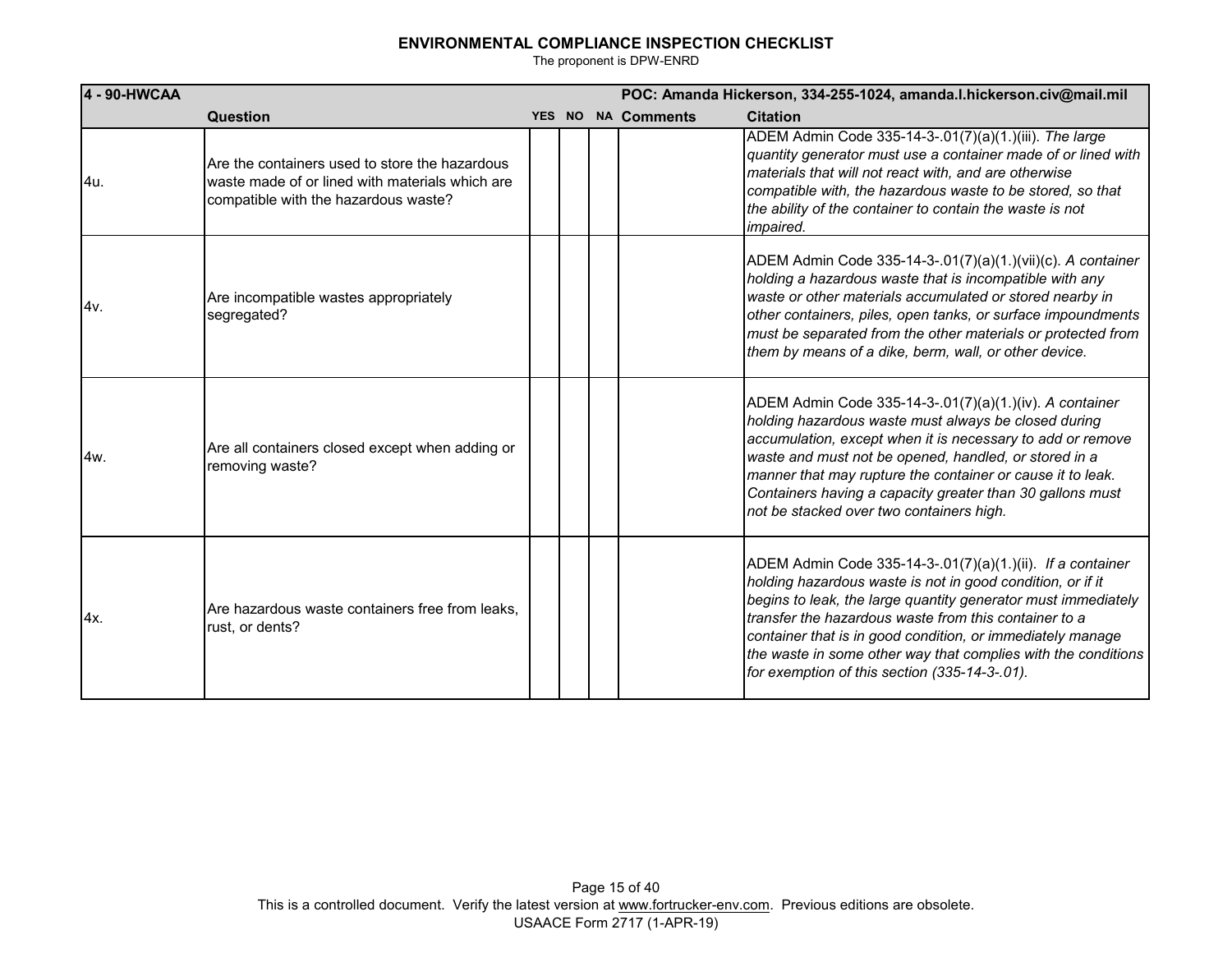| 4 - 90-HWCAA |                                                                                                                                   | POC: Amanda Hickerson, 334-255-1024, amanda.l.hickerson.civ@mail.mil |  |                    |                                                                                                                                                                                                                                                                                                                                                                                                                                                                                                                                                                                                                                                                                                                                                                                                                                                                                                                                                                                                                                                                                       |
|--------------|-----------------------------------------------------------------------------------------------------------------------------------|----------------------------------------------------------------------|--|--------------------|---------------------------------------------------------------------------------------------------------------------------------------------------------------------------------------------------------------------------------------------------------------------------------------------------------------------------------------------------------------------------------------------------------------------------------------------------------------------------------------------------------------------------------------------------------------------------------------------------------------------------------------------------------------------------------------------------------------------------------------------------------------------------------------------------------------------------------------------------------------------------------------------------------------------------------------------------------------------------------------------------------------------------------------------------------------------------------------|
|              | Question                                                                                                                          |                                                                      |  | YES NO NA Comments | <b>Citation</b>                                                                                                                                                                                                                                                                                                                                                                                                                                                                                                                                                                                                                                                                                                                                                                                                                                                                                                                                                                                                                                                                       |
| 4y.          | Are containers greater than 30-gallons stacked<br>no more than 2 high?                                                            |                                                                      |  |                    | ADEM Admin Code 335-14-3-.01(7)(a)(1.)(iv). Containers<br>having a capacity greater than 30 gallons must not be<br>stacked over two containers high.                                                                                                                                                                                                                                                                                                                                                                                                                                                                                                                                                                                                                                                                                                                                                                                                                                                                                                                                  |
| 4z.          | Does the hazardous waste storage area have an<br>alarm or emergency communication method in<br>case of a major spill or accident? |                                                                      |  |                    | ADEM Admin Code 334-14-3-.14(3). All areas deemed<br>applicable by 335-14-3-.14(1) must be equipped with the<br>items in 335-14-3-.14(3)(a) through (d) (unless none of the<br>hazards posed by waste handled at the facility could require a<br>particular kind of equipment specified below or the actual<br>hazardous waste generation or accumulation area does not<br>lend itself for safety reasons to have a particular kind of<br>equipment specified below). A large quantity generator may<br>determine the most appropriate locations within its facility to<br>locate equipment necessary to prepare for and respond to<br>emergencies: (a) An internal communications or alarm<br>system capable of providing immediate emergency instruction<br>(voice or signal) to facility personnel; (b) A device, such as a<br>telephone (immediately available at the scene of operations)<br>or a hand-held two-way radio, capable of summoning<br>emergency assistance from local law enforcement agencies,<br>fire departments, or state or local emergency response<br>teams; |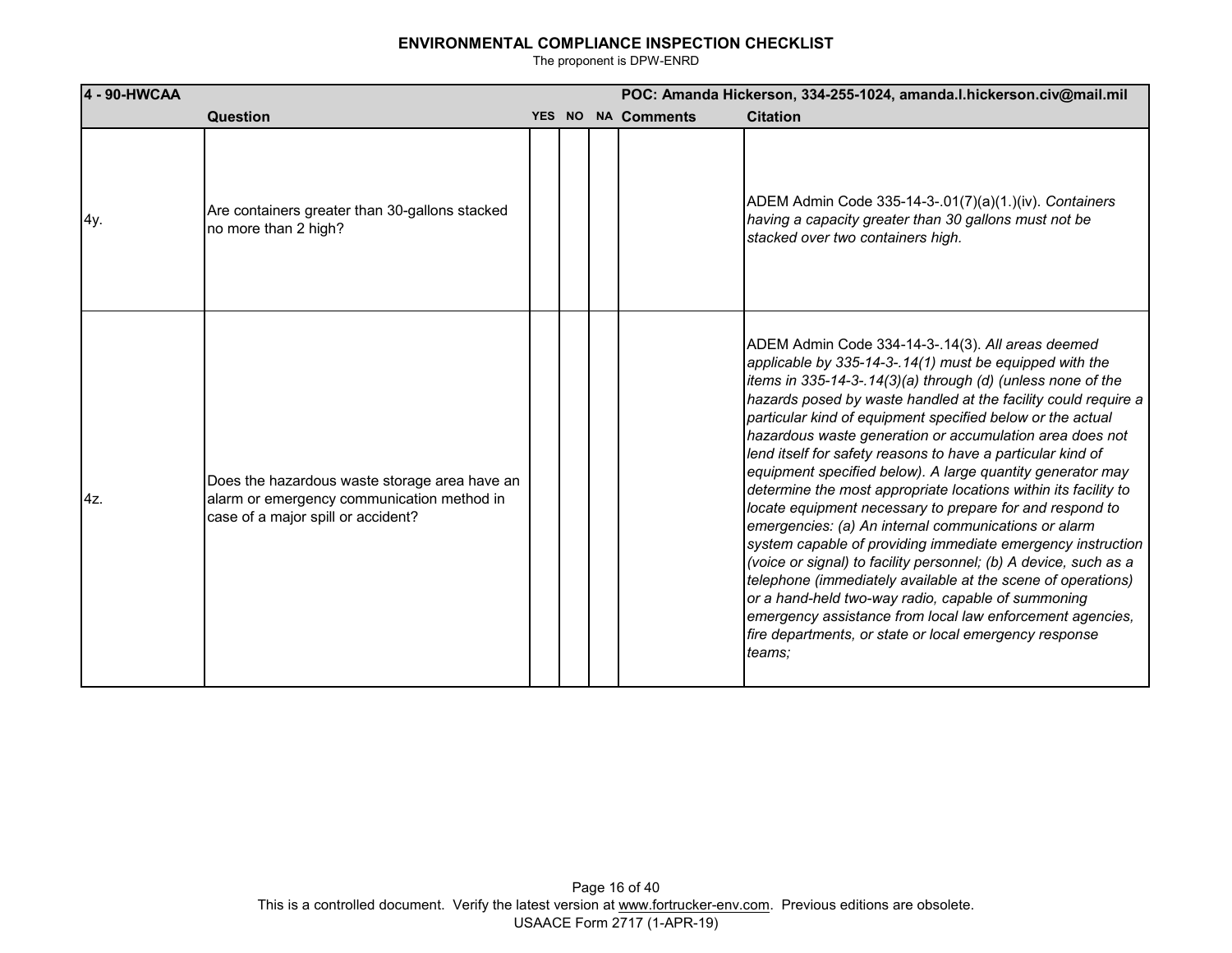| 4 - 90-HWCAA |                                                                                                                                                                   |  | POC: Amanda Hickerson, 334-255-1024, amanda.I.hickerson.civ@mail.mil |                    |                                                                                                                                                                                                                                                                                                                                                                                                                                                                                                                                                                                                                                                                                                   |
|--------------|-------------------------------------------------------------------------------------------------------------------------------------------------------------------|--|----------------------------------------------------------------------|--------------------|---------------------------------------------------------------------------------------------------------------------------------------------------------------------------------------------------------------------------------------------------------------------------------------------------------------------------------------------------------------------------------------------------------------------------------------------------------------------------------------------------------------------------------------------------------------------------------------------------------------------------------------------------------------------------------------------------|
|              | Question                                                                                                                                                          |  |                                                                      | YES NO NA Comments | <b>Citation</b>                                                                                                                                                                                                                                                                                                                                                                                                                                                                                                                                                                                                                                                                                   |
| l4aa.        | Does the hazardous waste storage area have a<br>portable fire extinguisher on hand?                                                                               |  |                                                                      |                    | ADEM Admin Code 334-14-3-.14(3). All areas deemed<br>applicable by 335-14-3-.14(1) must be equipped with the<br>items in 335-14-3-.14(3)(a) through (d) (unless none of the<br>hazards posed by waste handled at the facility could require a<br>particular kind of equipment specified below or the actual<br>hazardous waste generation or accumulation area does not<br>lend itself for safety reasons to have a particular kind of<br>equipment specified below). A large quantity generator may<br>determine the most appropriate locations within its facility to<br>locate equipment necessary to prepare for and respond to<br>emergencies: (c) Portable fire extinguishers, fire control |
| 4bb.         | Does the hazardous waste storage area have<br>spill control equipment, such as absorbent<br>material, on hand and at the site?                                    |  |                                                                      |                    | equipment (including special extinguishing equipment, such<br>as that using foam, inert gas, or dry chemicals), spill control<br>equipment, and decontamination equipment; and (d) Water at<br>adequate volume and pressure to supply water hose streams,<br>or foam producing equipment, or automatic sprinklers, or<br>water spray systems.                                                                                                                                                                                                                                                                                                                                                     |
| l4cc.        | Is there enough space between aisles to allow<br>free movement for inspection, emergency<br>personnel, fire extinguishers, hoses, and spill<br>control equipment? |  |                                                                      |                    | 334-14-3-.14(6). The large quantity generator must maintain<br>aisle space to allow the unobstructed movement of personnel,<br>fire protection equipment, spill control equipment, and<br>decontamination equipment to any area of facility operation in<br>an emergency, unless aisle space is not needed for any of<br>these purposes. The large quantity generator must maintain<br>aisle space to allow the unobstructed movement of personnel,<br>fire protection equipment, spill control equipment, and<br>decontamination equipment to any area of facility operation in<br>an emergency, unless aisle space is not needed for any of<br>these purposes.                                  |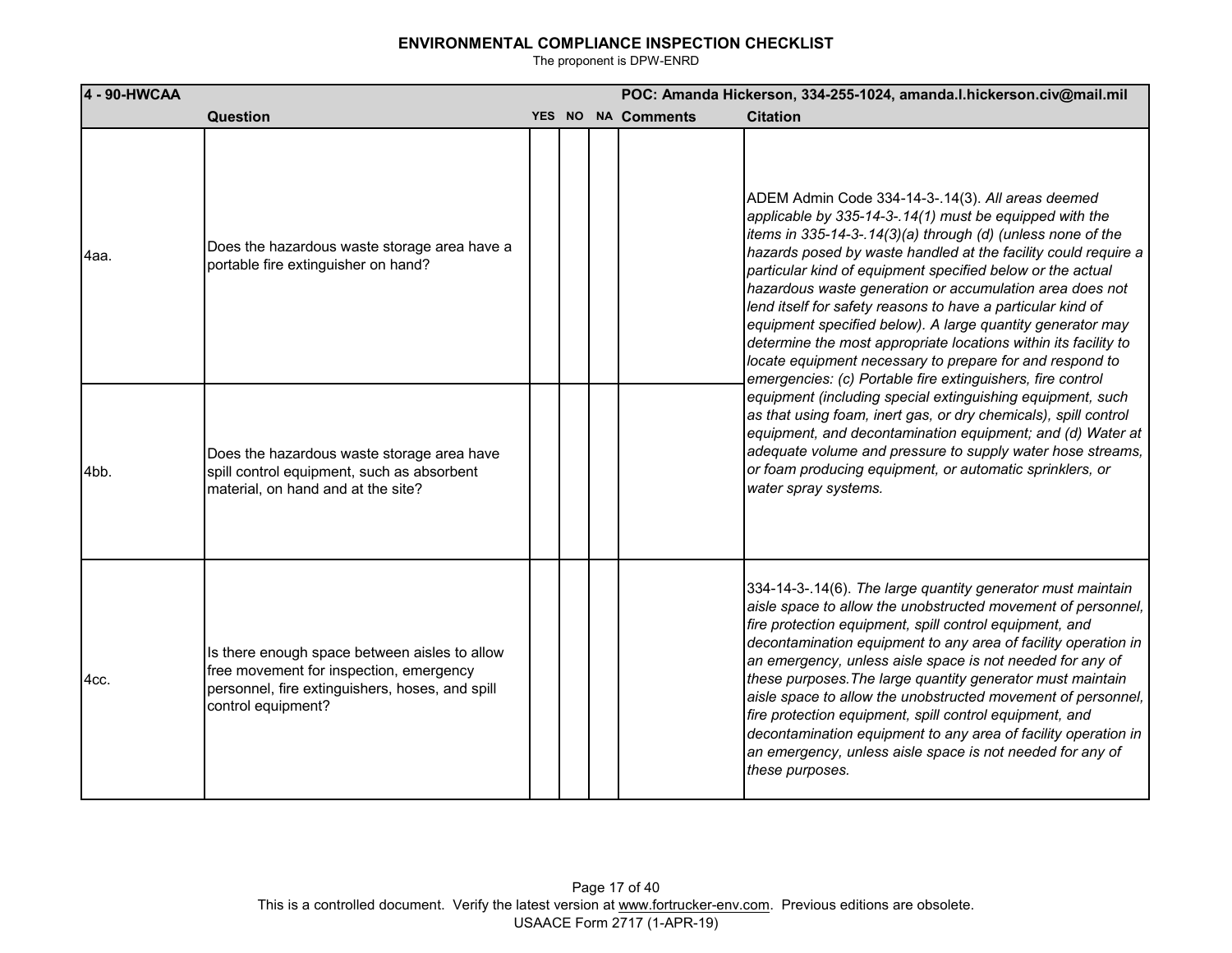| 4 - 90-HWCAA |                                                                                                                                                                                                                     |  | POC: Amanda Hickerson, 334-255-1024, amanda.I.hickerson.civ@mail.mil |                    |                                                                                                                                                                                                                                                                                                                                                                                                                                                                                                                                                                                                           |
|--------------|---------------------------------------------------------------------------------------------------------------------------------------------------------------------------------------------------------------------|--|----------------------------------------------------------------------|--------------------|-----------------------------------------------------------------------------------------------------------------------------------------------------------------------------------------------------------------------------------------------------------------------------------------------------------------------------------------------------------------------------------------------------------------------------------------------------------------------------------------------------------------------------------------------------------------------------------------------------------|
|              | Question                                                                                                                                                                                                            |  |                                                                      | YES NO NA Comments | <b>Citation</b>                                                                                                                                                                                                                                                                                                                                                                                                                                                                                                                                                                                           |
| 4dd.         | For liquid wastes, is the secondary containment<br>system free of significant cracks, gaps, corrosion,<br>or other deterioration?                                                                                   |  |                                                                      |                    | ADEM Admin Code 335-14-3-.01(7)(a)(1.)(viii). Container<br>storage areas must meet the containment requirements of<br>335-14-6-.09(6).<br>ADEM Admin Code 335-14-6-.09(6)(a). Container storage<br>areas must have a containment system that is designed and<br>operated in accordance with 335-14-6-.09(6)(b), except as<br>otherwise provided by 335-14-6-.09(6)(c). (b)1. A base must<br>underlie the containers which is free of cracks or gaps and is<br>sufficiently impervious to contain leaks, spills, and<br>accumulated precipitation until the collected material is<br>detected and removed: |
| 4ee.         | For liquid wastes, is the secondary containment<br>system large enough to hold 10% of the total<br>volume of all containers or the volume of the<br>largest container?                                              |  |                                                                      |                    | ADEM Admin Code 335-14-6-.09(6)(a). Container storage<br>areas must have a containment system that is designed and<br>operated in accordance with 335-14-6-.09(6)(b), except as<br>otherwise provided by 335-14-6-.09(6)(c).<br>ADEM Admin Code 335-14-6-.09(6)(b)3. The containment<br>system must have sufficient capacity to contain 10% of the<br>volume of containers or the volume of the largest container,<br>whichever is greater. Containers that do not contain free<br>liquids need not be considered in this determination;                                                                  |
| 4ff.         | For wastes with no free liquids, is the storage<br>area designed to remove liquid resulting from<br>precipitation or are the containers elevated or<br>otherwise protected from contact with<br>accumulated liquid? |  |                                                                      |                    | ADEM Admin Code 335-14-6-.09(6)(c). Storage areas that<br>store containers holding only wastes that do not contain free<br>liquids need not have a containment system defined by 335-<br>14-6-.09(6)(b), except as provided by 335-14-6-.09(6)(d) or<br>provided that: 1. The storage area is sloped or is otherwise<br>designed and operated to drain and remove liquid resulting<br>from precipitation, or 2. The containers are elevated or are<br>otherwise protected from contact with accumulated liquid.                                                                                           |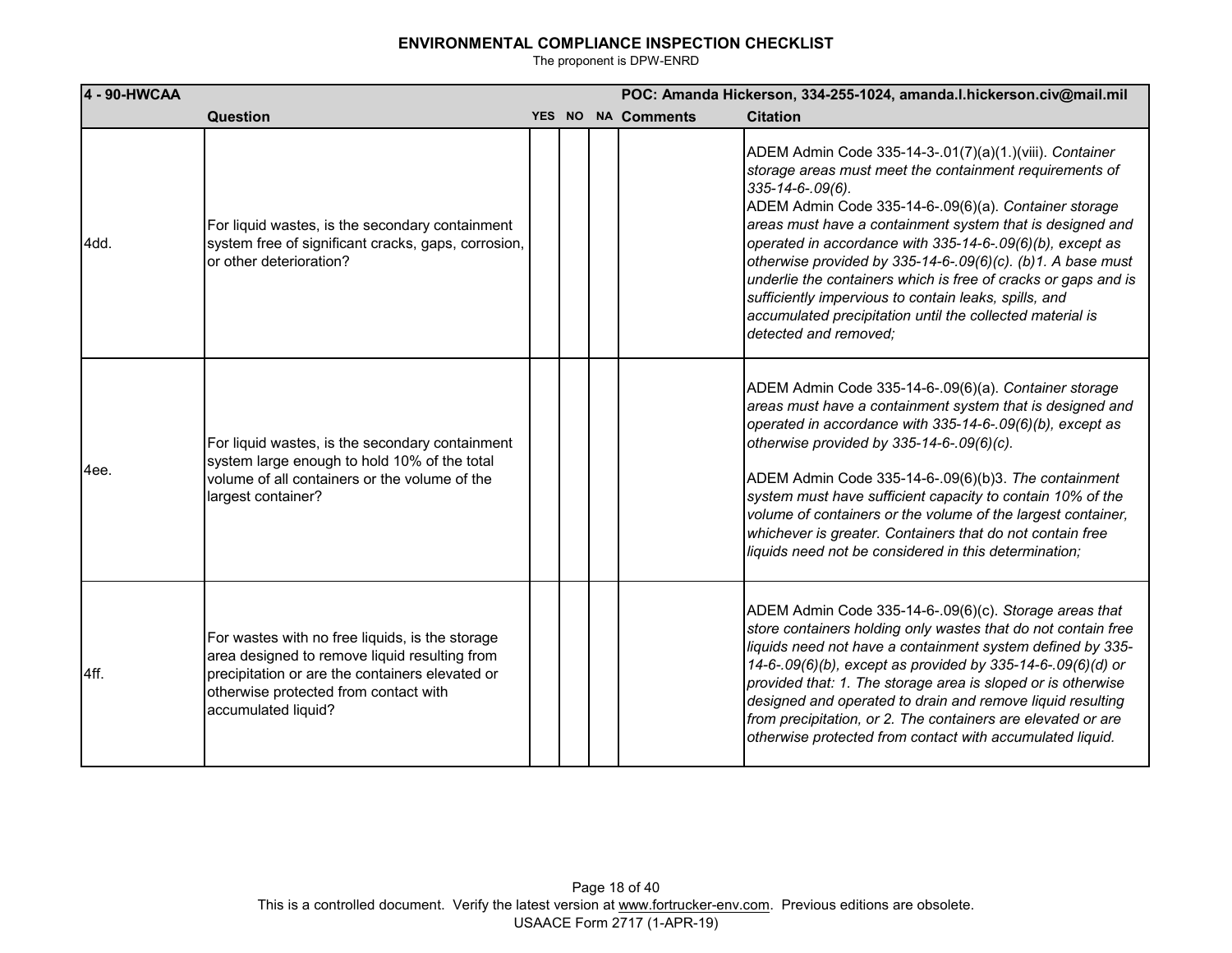The proponent is DPW-ENRD

ORGANIZATION: BUILDING(S): PHONE: DATE: INSPECTOR:

POC: SUPERVISOR / COMMANDER:

**5 - HWSAAs POC: Amanda Hickerson, 334-255-1024, amanda.l.hickerson.civ@mail.mil Question YES NO NA Comments Citation** 5a. Does the HWSAA meet the total accumulation requirements not to exceed 55-gallons of hazardous waste or 1 quart of acutely hazardous waste (of any one waste stream)? ADEM Admin Code 334-14-3-.01(5)(a). *A generator may accumulate as much as 55 gallons of non-acute hazardous waste and/or either one quart of liquid acute hazardous waste listed in 335-14-2-.04(2) or 335-14-2-.04(4)(e) or 1 kg (2.2 lbs) of solid acute hazardous waste listed in 14-2-.04(2) or 335-14-2-.04(4)(e) in containers at or near any point of generation where wastes initially accumulate which is under the control of the operator of the process generating the waste, without a permit or interim status and without complying with the requirements of 335-14-5 through 335-14- 8, provided that all of the conditions for exemption in this section are met. A generator may comply with the conditions for exemption in this section instead of complying with the conditions for exemption in 335-14-3-.01(6)(b) or (7)(a), except as required in 335-14-3-.01(5)(a)7.through 8. The conditions for exemption for satellite accumulation are: [meets listed conditions].*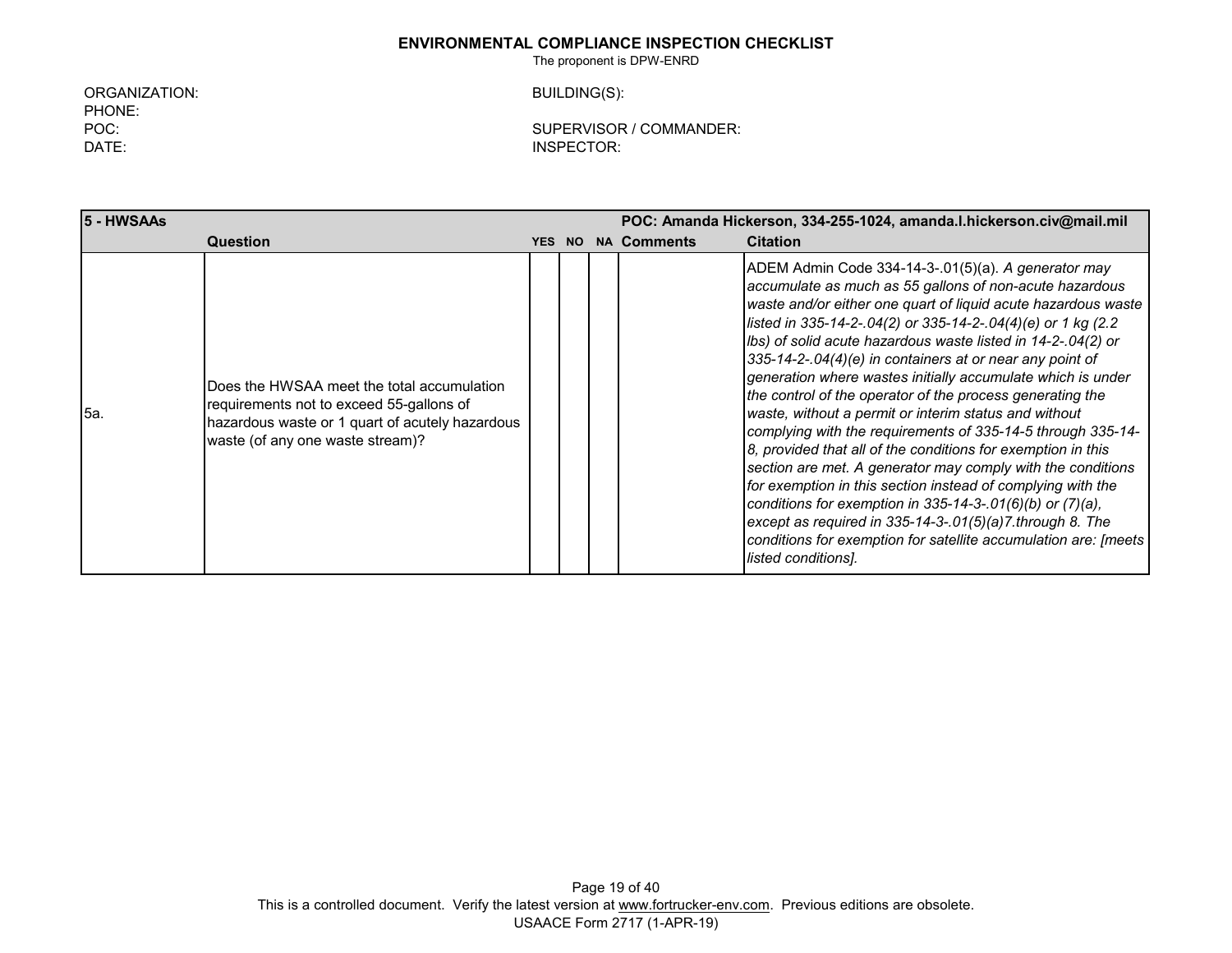| 5 - HWSAAs |                                                                                                                                                    |  |                    | POC: Amanda Hickerson, 334-255-1024, amanda.l.hickerson.civ@mail.mil                                                                                                                                                                                                                                                                                                                                                                                                                                                                                                                                                                                                                                                                                                                                                                                                                                                                                                                                                                                                                                                                                       |
|------------|----------------------------------------------------------------------------------------------------------------------------------------------------|--|--------------------|------------------------------------------------------------------------------------------------------------------------------------------------------------------------------------------------------------------------------------------------------------------------------------------------------------------------------------------------------------------------------------------------------------------------------------------------------------------------------------------------------------------------------------------------------------------------------------------------------------------------------------------------------------------------------------------------------------------------------------------------------------------------------------------------------------------------------------------------------------------------------------------------------------------------------------------------------------------------------------------------------------------------------------------------------------------------------------------------------------------------------------------------------------|
|            | Question                                                                                                                                           |  | YES NO NA Comments | <b>Citation</b>                                                                                                                                                                                                                                                                                                                                                                                                                                                                                                                                                                                                                                                                                                                                                                                                                                                                                                                                                                                                                                                                                                                                            |
| 5b.        | Have all full containers of HW been transferred to<br>the 90-HWCAA within three consecutive calendar<br>days of the accumulation start date?       |  |                    | ADEM Admin Code 334-14-3-.01(5)(a)(6.) A generator who<br>accumulates either acute hazardous waste listed in 335-14-2-<br>.04(2) or 335-14-2-.04(4)(e) or non-acute hazardous waste in<br>excess of the amounts listed in 335-14-3-.01(5)(a) at or near<br>any point of generation must do the<br>following: (i) Comply within three consecutive calendar days<br>with the applicable central accumulation area regulations in<br>335-14-3-.01(6)(b) or (7)(a), or (ii) Remove the excess from<br>the satellite accumulation area within three consecutive<br>calendar days to either a central accumulation area operated<br>in accordance with the applicable requirements in 335-14-3-<br>.01(6)(b) or (7)(a), an on-site interim status or permitted<br>treatment, storage, or disposal facility, or an off-site<br>designated facility; and (iii) During the three-consecutive-<br>calendar-day period the generator must continue to comply<br>with 335-14-3-.01(5)(a)1.through 5. The generator must mark<br>or label the container(s) holding the excess accumulation of<br>hazardous waste with the date the excess amount began<br>accumulating. |
| 5c.        | Are hazardous waste containers at or near the<br>point of generation and under the control of the<br>operator of the process who generates the HW? |  |                    | ADEM Admin Code 334-14-3-.01(5)(a). A generator may<br>accumulate as much as 55 gallons of non-acute hazardous<br>waste and/or either one quart of liquid acute hazardous waste<br>listed in 335-14-2-.04(2) or 335-14-2-.04(4)(e) or 1 kg (2.2<br>Ibs) of solid acute hazardous waste listed in 14-2-.04(2) or<br>335-14-2-.04(4)(e) in containers at or near any point of<br>generation where wastes initially accumulate which is under<br>the control of the operator of the process generating the<br>waste, without a permit or interim status and without<br>complying with the requirements of 335-14-5 through 335-14-<br>8, provided that all of the conditions for exemption in this<br>section are met [meets listed conditions].                                                                                                                                                                                                                                                                                                                                                                                                              |
| 5d.        | Are containers used to store hazardous waste<br>made of or lined with materials which are<br>compatible with the hazardous waste?                  |  |                    | ADEM Admin Code 335-14-3-.01(5)(a)(2.) The generator<br>must use a container made of or lined with materials that will<br>not react with, and are otherwise compatible with, the<br>hazardous waste to be accumulated, so that the ability of the<br>container to contain the waste is not impaired.                                                                                                                                                                                                                                                                                                                                                                                                                                                                                                                                                                                                                                                                                                                                                                                                                                                       |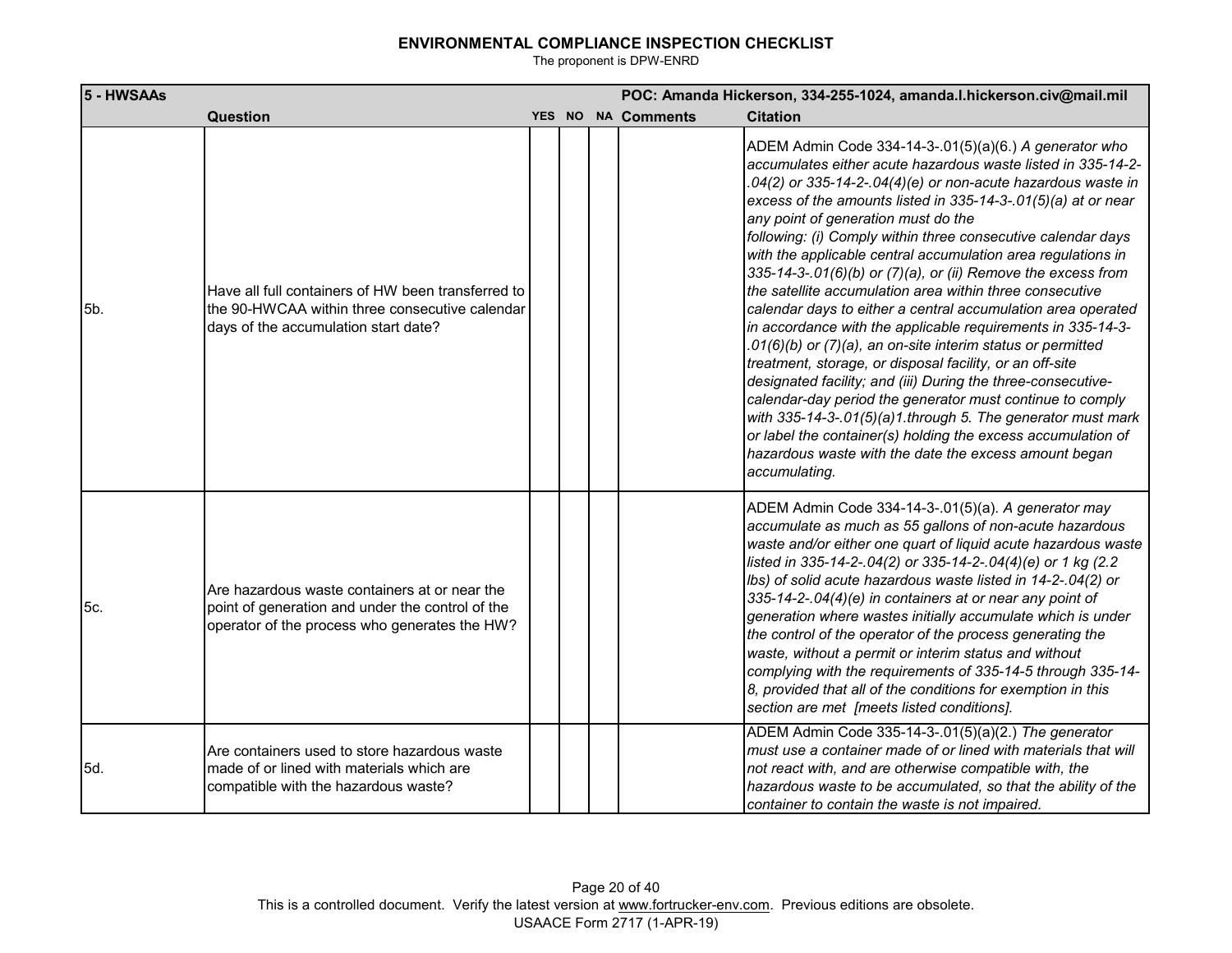| 5 - HWSAAs  |                                                                                                                                                                |  | POC: Amanda Hickerson, 334-255-1024, amanda.I.hickerson.civ@mail.mil |                                                                                                                                                                                                                                                                                                                                                                                                                                      |  |  |
|-------------|----------------------------------------------------------------------------------------------------------------------------------------------------------------|--|----------------------------------------------------------------------|--------------------------------------------------------------------------------------------------------------------------------------------------------------------------------------------------------------------------------------------------------------------------------------------------------------------------------------------------------------------------------------------------------------------------------------|--|--|
|             | <b>Question</b>                                                                                                                                                |  | YES NO NA Comments                                                   | <b>Citation</b>                                                                                                                                                                                                                                                                                                                                                                                                                      |  |  |
| 5e.         | Are all containers closed except when actively<br>adding or removing waste?                                                                                    |  |                                                                      | ADEM Admin Code 335-14-3-.01(7)(a)(1.)(iv). A container<br>holding hazardous waste must always be closed during<br>accumulation, except when it is necessary to add or remove<br>waste and must not be opened, handled, or stored in a<br>manner that may rupture the container or cause it to leak.<br>Containers having a capacity greater than 30 gallons must<br>not be stacked over two containers high.                        |  |  |
| 5f.         | Are hazardous waste containers free from leaks.<br>rust, or dents?                                                                                             |  |                                                                      | ADEM Admin Code 335-14-3-.01(5)(a)(1.) If a container<br>holding hazardous waste is not in good condition, or if it<br>begins to leak, the generator must immediately transfer the<br>hazardous waste from this container to a container that is in<br>good condition and does not leak, or immediately transfer and<br>manage the waste in a central accumulation area operated in<br>compliance with 335-14-3-.01(6)(b) or (7)(a). |  |  |
| 5g.         | Are hazardous waste containers labeled properly<br>with the words "HAZARDOUS WASTE"?                                                                           |  |                                                                      | ADEM Admin Code 334-14-3-.01(5)(a)5. A generator must<br>mark or label its container with the following:<br>(i) The words "Hazardous Waste" and (ii) An indication of the                                                                                                                                                                                                                                                            |  |  |
| <b>5h.</b>  | Are hazardous waste containers labeled properly<br>with the description of content(s)?                                                                         |  |                                                                      | hazards of the contents (examples include, but are not limited<br>to, the applicable hazardous waste characteristic(s) (i.e.,<br>ignitable, corrosive, reactive, toxic); hazard communication<br>consistent with the DOT requirements at 49 CFR part 172                                                                                                                                                                             |  |  |
| l5i.        | Are hazardous waste containers properly labeled<br>with an indication of the hazard(s) of the contents<br>(i.e. ignitable, corrosive, reactive, and/or toxic)? |  |                                                                      | subpart E (labeling) or subpart F (placarding); a hazard<br>statement or pictogram consistent with the OSHA Hazard<br>Communication Standard at 29 CFR 1910.1200; or a<br>chemical hazard label consistent with the NFPA code 704).                                                                                                                                                                                                  |  |  |
| 5j.         | Are hazardous waste containers labeled properly<br>with hazardous waste code(s)?                                                                               |  |                                                                      |                                                                                                                                                                                                                                                                                                                                                                                                                                      |  |  |
| 5k.         | Are hazardous waste containers labeled properly<br>with EPA ID number?                                                                                         |  |                                                                      |                                                                                                                                                                                                                                                                                                                                                                                                                                      |  |  |
| <b>5</b> I. | Are hazardous waste interim container(s)<br>properly managed?                                                                                                  |  |                                                                      | HWMP Section 5.4.5 Interim Container Management                                                                                                                                                                                                                                                                                                                                                                                      |  |  |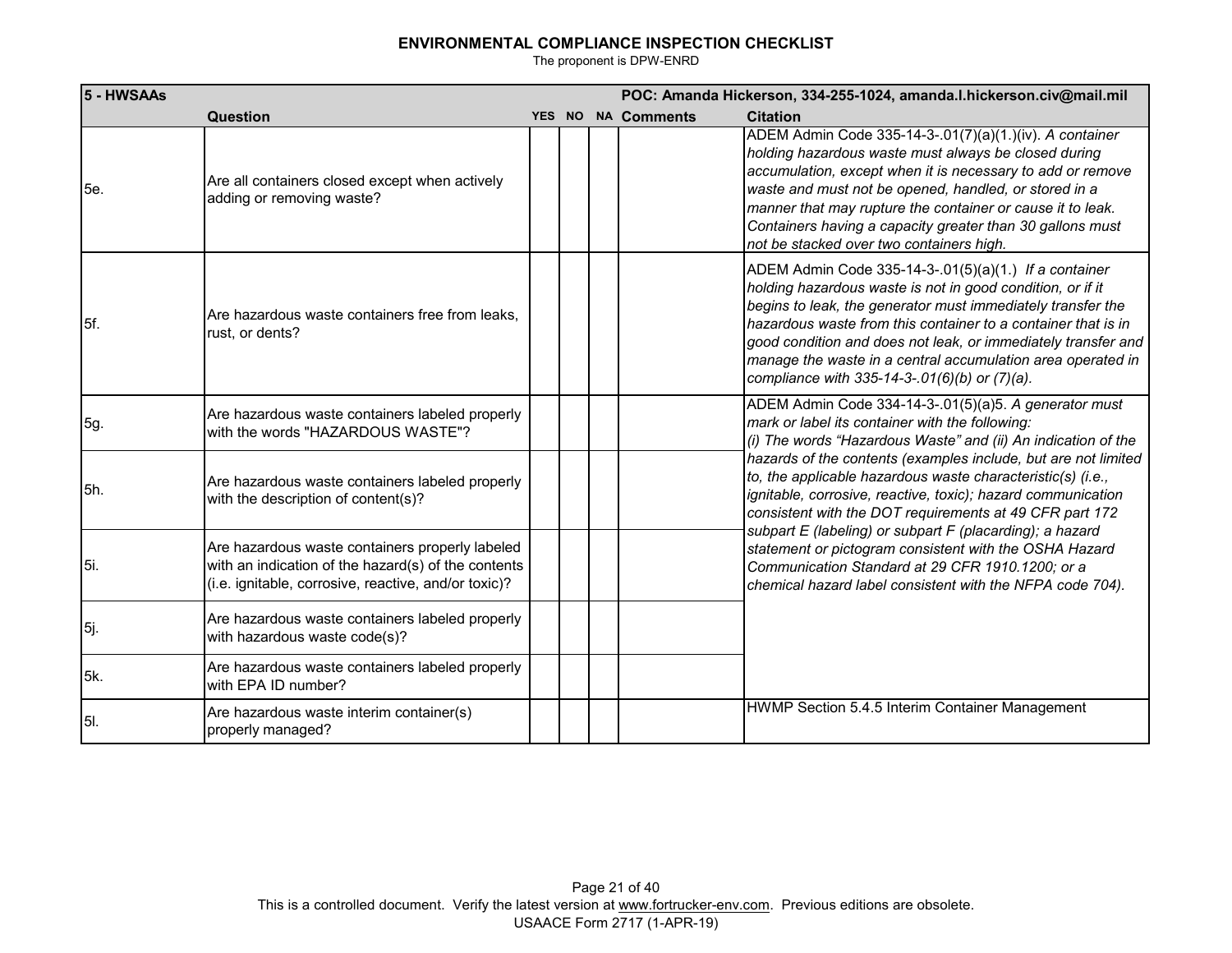| 5 - HWSAAs |                                                                                                                                                                                                         |  |                    | POC: Amanda Hickerson, 334-255-1024, amanda.l.hickerson.civ@mail.mil                                                                                                                                                                                                                                                                                                             |
|------------|---------------------------------------------------------------------------------------------------------------------------------------------------------------------------------------------------------|--|--------------------|----------------------------------------------------------------------------------------------------------------------------------------------------------------------------------------------------------------------------------------------------------------------------------------------------------------------------------------------------------------------------------|
|            | Question                                                                                                                                                                                                |  | YES NO NA Comments | <b>Citation</b>                                                                                                                                                                                                                                                                                                                                                                  |
| 5m.        | Has the HWSAA Manager been formally<br>appointed using the appropriate form (USAACE<br>Form 2733)?                                                                                                      |  |                    | HWMP Section 3.4.b. Appoint in writing military personnel,<br>civilian or contactor supervisors as 90-HWCAA and/or<br>HWSAA managers (whichever is appropriate) using USAACE<br>Form 2733, HWSAA and HWCAA Manager Appointment<br>Memo, for all activities within their area of responsibility that<br>generate, manage, accumulate, store, and/or transport<br>hazardous waste. |
| 5n.        | Are HWSAA areas inspected at a minimum of<br>once every week using the appropriate form<br>(USAACE Form 2725)?                                                                                          |  |                    | HWMP Section 5.7. The HWSAA must be inspected weekly<br>(every 7 days) using USAACE Form 2725, HWSAA<br>Inspection Checklist.                                                                                                                                                                                                                                                    |
| 5o.        | Does the manager of the HWSAA have the<br>required documents available at the HWSAA:<br>USAACE Form 2719, Site-Specific Spill Plan?                                                                     |  |                    | HWMP Section 5.9. Individual activities and tenants will<br>maintain the following records and documents:                                                                                                                                                                                                                                                                        |
| 5p.        | Does the manager of the HWSAA have the<br>required documents available at the HWSAA:<br>HWSAA inspection records (USAACE Form<br>2725)?                                                                 |  |                    | 5.9.1 Records that must be kept in the HWSAA a. Site<br>Specific Spill Plan (USAACE Form 2719) first page with the<br>location of the entire plan noted Plan b. HWSAA inspection<br>records (USAACE Form 2725)                                                                                                                                                                   |
| 5q.        | Does the manager of the HWSAA have the<br>required documents available in an accessible<br>location (not necessarily at the HWSAA): Fort<br>Rucker HWMP?                                                |  |                    | HWMP Section 5.9. Individual activities and tenants will                                                                                                                                                                                                                                                                                                                         |
| 5r.        | Does the manager of the HWSAA have the<br>required documents available in an accessible<br>location (not necessarily at the HWSAA):<br>Hazardous waste training records, including<br>USAACE Form 2735? |  |                    | maintain the following records and documents:<br>5.9.2 Records that may be kept in a separate work area a.<br>Complete Site Specific Spill Plan (USAACE Form 2719)<br>b. Fort Rucker HWMP (this document) c. Hazardous waste<br>training records, including USAACE Form 2735 (maintain for                                                                                       |
| 5s.        | Does the manager of the HWSAA have the<br>required documents available in an accessible<br>location (not necessarily at the HWSAA): Fort<br>Rucker ISCP and SPCC Plan?                                  |  |                    | a minimum of three years from when the employee last<br>worked at the facility) d. Fort Rucker ISCP and SPCC Plan                                                                                                                                                                                                                                                                |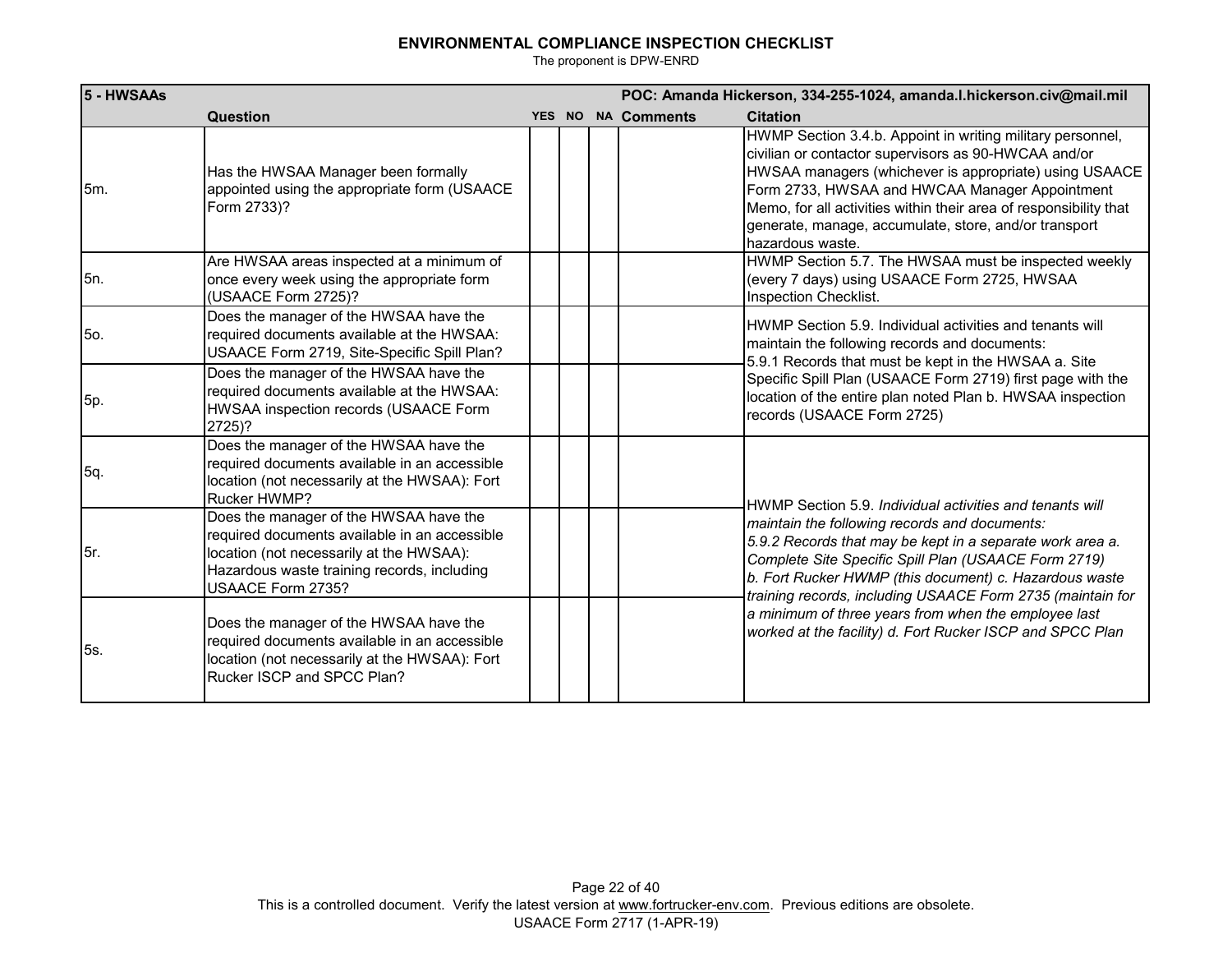The proponent is DPW-ENRD

ORGANIZATION: BUILDING(S): PHONE:<br>POC:

POC: SUPERVISOR / COMMANDER: INSPECTOR:

| 6 - UW |                                                                                                                                                                                  |  | POC: Amanda Hickerson, 334-255-1024, amanda.l.hickerson.civ@mail.mil |                    |                                                                                                                                                                                                                                                                                                                                                                                                                                                                                                                                                                                                                                                                                                             |  |
|--------|----------------------------------------------------------------------------------------------------------------------------------------------------------------------------------|--|----------------------------------------------------------------------|--------------------|-------------------------------------------------------------------------------------------------------------------------------------------------------------------------------------------------------------------------------------------------------------------------------------------------------------------------------------------------------------------------------------------------------------------------------------------------------------------------------------------------------------------------------------------------------------------------------------------------------------------------------------------------------------------------------------------------------------|--|
|        | Question                                                                                                                                                                         |  |                                                                      | YES NO NA Comments | <b>Citation</b>                                                                                                                                                                                                                                                                                                                                                                                                                                                                                                                                                                                                                                                                                             |  |
| l6a.   | Are universal waste containers of batteries<br>(lithium, NiCd, lead acid, mercury) closed,<br>structurally sound, compatible with the contents,<br>and lack evidence of leakage? |  |                                                                      |                    | ADEM Admin Code 335-14-11-.03(4)(a)1. A large quantity<br>handler of universal waste must contain any universal waste<br>battery that shows evidence of leakage, spillage, or damage<br>that could cause leakage under reasonably foreseeable<br>conditions in a container. The container must be closed.<br>structurally sound, compatible with the contents of the<br>battery, and must lack evidence of leakage, spillage, or<br>damage that could cause leakage under reasonably<br>foreseeable conditions.                                                                                                                                                                                             |  |
| l6b.   | Are universal waste containers of pesticides<br>closed, structurally sound, compatible with the<br>contents, and lack evidence of leakage?                                       |  |                                                                      |                    | ADEM Admin Code 335-14-11-.03(4)(b)1. A container that<br>remains closed, structurally sound, compatible with the<br>pesticide, and that lacks evidence of leakage, spillage, or<br>damage that could cause leakage under reasonably<br>foreseeable conditions.                                                                                                                                                                                                                                                                                                                                                                                                                                             |  |
| I6c.   | Are universal waste containers of mercury-<br>containing equipment closed, structurally sound,<br>compatible with the contents, and lack evidence<br>of leakage?                 |  |                                                                      |                    | ADEM Admin Code 335-14-11-.03(4)(c)1. A large quantity<br>handler of universal waste must place in a container any<br>universal waste mercury-containing equipment with non-<br>contained elemental mercury or that shows evidence of<br>leakage, spillage, or damage that could cause leakage under<br>reasonably foreseeable conditions. The container must be<br>closed, structurally sound, compatible with the contents of the<br>device, must lack evidence of leakage, spillage, or damage<br>that could cause leakage under reasonably foreseeable<br>conditions, and must be reasonably designed to prevent the<br>escape of mercury into the environment by volatilization or<br>any other means. |  |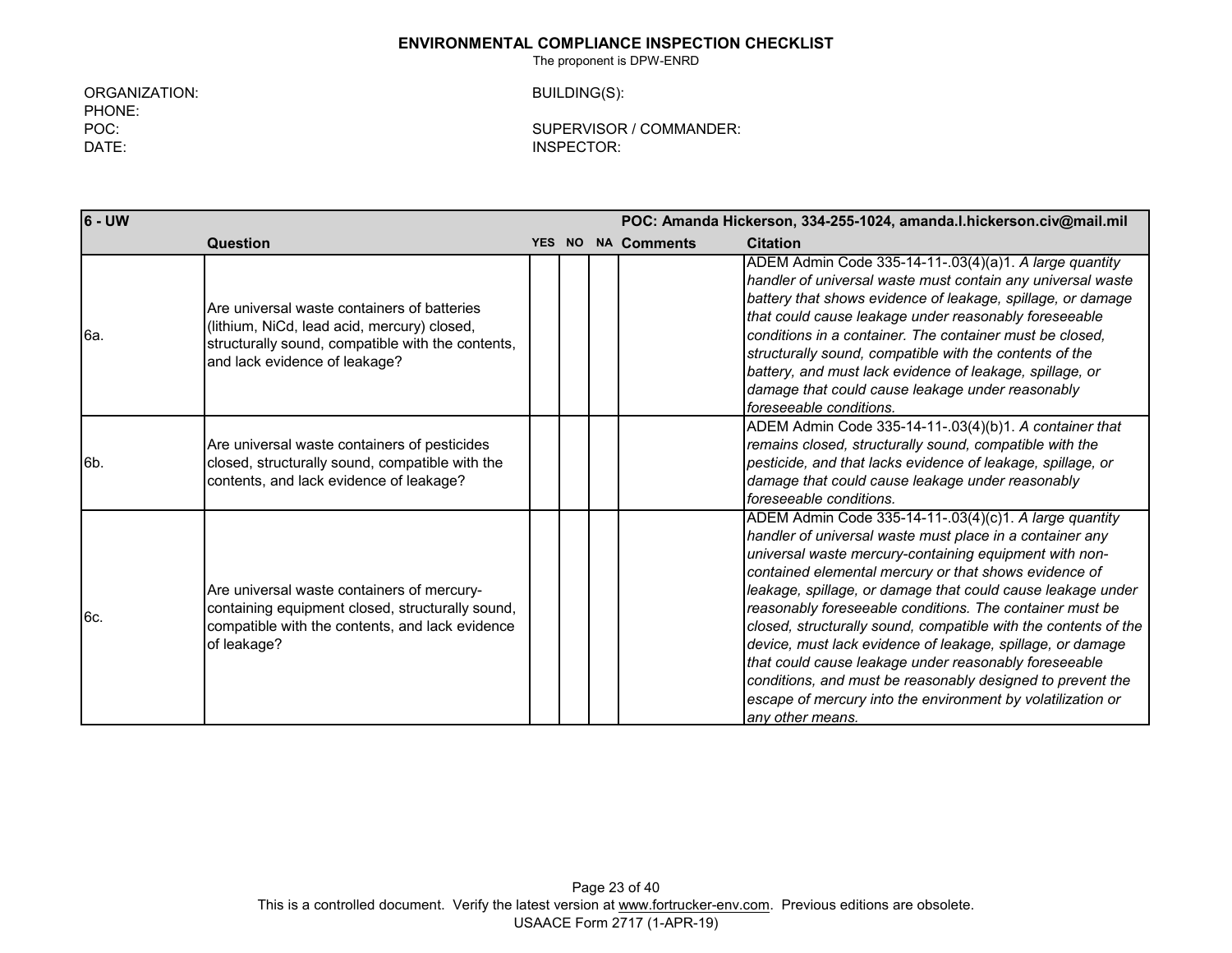| $6 - UW$ |                                                                                                                                                   |  | POC: Amanda Hickerson, 334-255-1024, amanda.l.hickerson.civ@mail.mil |                                                                                                                                                                                                                                                                                                                                                                                                                                                                                                                                                                                                                                                                                                                  |  |  |  |
|----------|---------------------------------------------------------------------------------------------------------------------------------------------------|--|----------------------------------------------------------------------|------------------------------------------------------------------------------------------------------------------------------------------------------------------------------------------------------------------------------------------------------------------------------------------------------------------------------------------------------------------------------------------------------------------------------------------------------------------------------------------------------------------------------------------------------------------------------------------------------------------------------------------------------------------------------------------------------------------|--|--|--|
|          | <b>Question</b>                                                                                                                                   |  | YES NO NA Comments                                                   | <b>Citation</b>                                                                                                                                                                                                                                                                                                                                                                                                                                                                                                                                                                                                                                                                                                  |  |  |  |
| 6d.      | Are universal waste containers of fluorescent<br>bulbs closed, structurally sound, compatible with<br>the contents, and lack evidence of leakage? |  |                                                                      | ADEM Admin Code 335-14-11-.03(4)(d)1. A large quantity<br>handler of universal waste must contain any lamp in<br>containers or packages that are structurally sound, adequate<br>to prevent breakage, and compatible with the contents of the<br>lamps. Such containers must remain closed and must lack<br>evidence of leakage, spillage, or damage that could cause<br>leakage under reasonably foreseeable conditions.                                                                                                                                                                                                                                                                                        |  |  |  |
| 6e.      | Are universal waste batteries stored in containers<br>marked "Universal Waste (with the type of<br>waste)"?                                       |  |                                                                      | ADEM Admin Code 335-14-11.03(5)(a) Universal waste<br>batteries (i.e., each battery), or a container or tank in which<br>the batteries are contained, must be labeled or marked clearly<br>with any one of the following phrases: "Universal Waste<br>Battery(ies)", or "Waste Battery(ies)", or "Used Battery(ies)";                                                                                                                                                                                                                                                                                                                                                                                            |  |  |  |
| 6f.      | Are universal waste pesticides stored in<br>containers marked "Universal Waste (with the<br>type of waste)"?                                      |  |                                                                      | ADEM Admin Code 335-14-11.03(5)(b) A container (or<br>multiple container package unit), tank, transport vehicle or<br>vessel in which recalled universal waste pesticides as<br>described in 335-14-11-.01(3)(a)1. are contained must be<br>labeled or marked clearly with: 1. The label that was on or<br>accompanied the product as sold or distributed; and 2. The<br>words "Universal Waste Pesticide(s)" or "Waste Pesticide(s)".                                                                                                                                                                                                                                                                           |  |  |  |
| 6g.      | Are universal waste mercury-containing<br>equipment stored in containers marked<br>"Universal Waste (with the type of waste)"?                    |  |                                                                      | ADEM Admin Code 335-14-11.03(5)(d)1. Universal waste<br>mercury-containing equipment (i.e., each device), or a<br>container in which the equipment is contained, must be<br>labeled or marked clearly with any one of the following<br>phrases: "Universal Waste-Mercury Containing Equipment",<br>"Waste Mercury-Containing Equipment," or "Used Mercury-<br>Containing Equipment." 2. A universal waste mercury-<br>containing thermostat or container containing only universal<br>waste mercury-containing thermostats may be labeled or<br>marked clearly with any of the following phrases: "Universal<br>Waste-Mercury Thermostat(s)," "Waste Mercury<br>Thermostat(s)," or "Used Mercury Thermostat(s)." |  |  |  |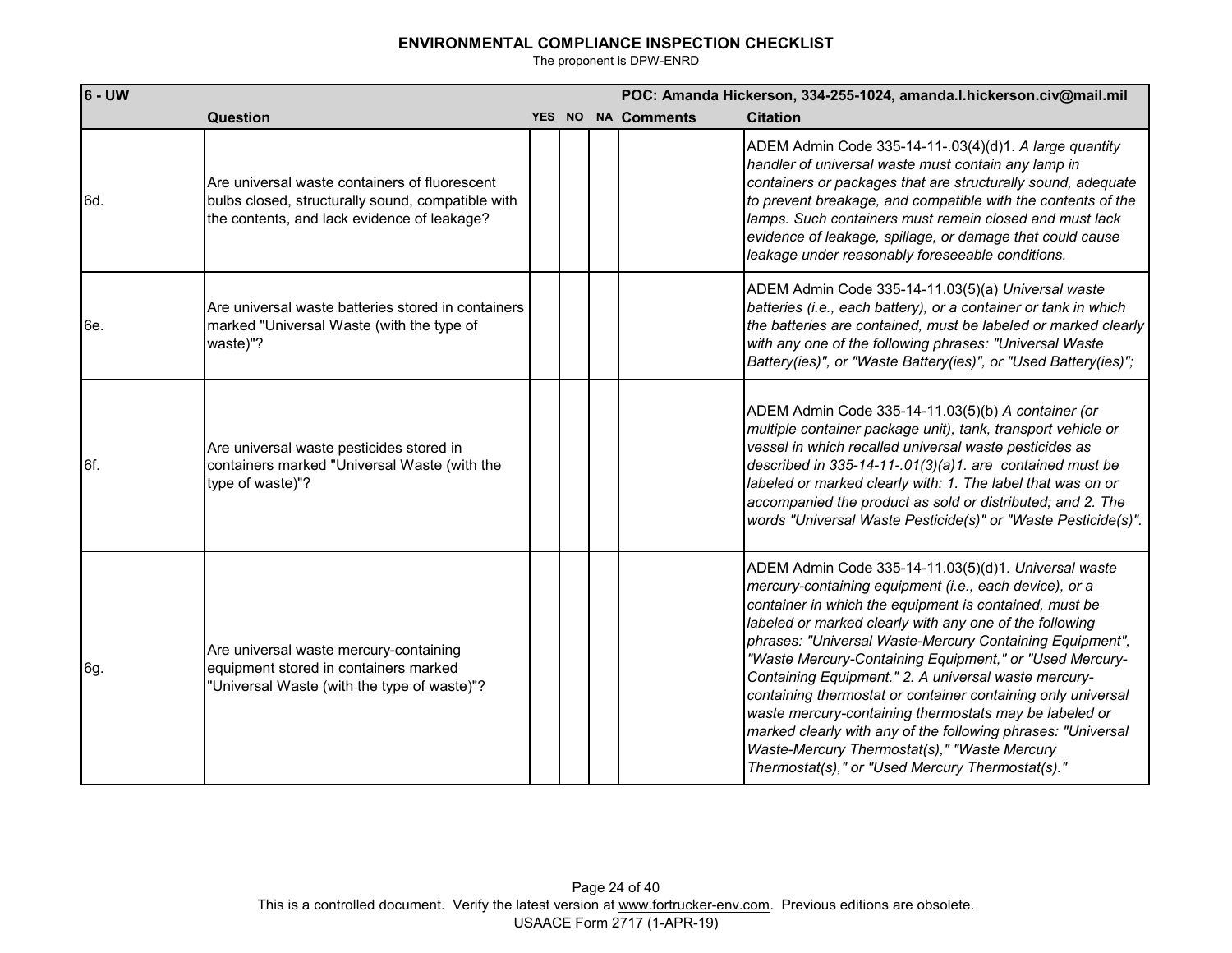| $6 - UW$ |                                                                                                                                                    |  | POC: Amanda Hickerson, 334-255-1024, amanda.l.hickerson.civ@mail.mil |                    |                                                                                                                                                                                                                                                                                                                                                                                                                                                                                                                                                                                                                                       |  |
|----------|----------------------------------------------------------------------------------------------------------------------------------------------------|--|----------------------------------------------------------------------|--------------------|---------------------------------------------------------------------------------------------------------------------------------------------------------------------------------------------------------------------------------------------------------------------------------------------------------------------------------------------------------------------------------------------------------------------------------------------------------------------------------------------------------------------------------------------------------------------------------------------------------------------------------------|--|
|          | Question                                                                                                                                           |  |                                                                      | YES NO NA Comments | <b>Citation</b>                                                                                                                                                                                                                                                                                                                                                                                                                                                                                                                                                                                                                       |  |
| l6h.     | Are universal waste fluorescent bulbs stored in<br>containers marked "Universal Waste (with the<br>type of waste)"?                                |  |                                                                      |                    | ADEM Admin Code 335-14-11.03(5)(e) Each lamp or a<br>container or package in which the lamps are contained must<br>be labeled or marked clearly with any one of the following<br>phrases: "Universal Waste Lamp(s)", or "Waste Lamp(s)", or<br>"Used Lamp(s)".                                                                                                                                                                                                                                                                                                                                                                        |  |
| l6i.     | Its the container dated when the first waste is<br>Iplaced inside the container?                                                                   |  |                                                                      |                    | ADEM Admin Code 335-14-11-.03(6)(c) A large quantity<br>handler of universal waste must be able to demonstrate the<br>length of time that the universal waste has been accumulated<br>from the date it becomes a waste or is received. The handler<br>may make this demonstration by: 1. Placing the universal<br>waste in a container and marking or labeling the container<br>with the earliest date that any universal waste in the container<br>became a waste or was received.                                                                                                                                                   |  |
| Į6j.     | Have batteries been properly packaged to<br>prevent short-circuiting (i.e., in original inner<br>package, taped positive end, in plastic baggies)? |  |                                                                      |                    | Fort Rucker ENV-SW002 Sect 5.2.2.2 Units, organizations or<br>contractors are responsible for ensuring that all used<br>batteries are properly separated by Universal Waste Battery<br>types to prevent short-circuiting during storage and<br>transportation. Universal Waste batteries will be separated by<br>one of the following methods:<br>-placing batteries in the original inner package;<br>taping the positive end of the batteries; or,<br>-by using plastic "baggies" to separate individual batteries.<br>[This includes Lithium, NiCd, Mercuric-Oxide, NiMH, Silver<br>Oxide, Silver-Zinc, Zinc-Carbon, and Zinc Air] |  |
| l6k.     | Are all releases of universal waste and residue<br>immediately contained and cleaned up?                                                           |  |                                                                      |                    | ADEM Admin Code 335-14-11-.03(8)(a). A large quantity<br>handler of universal waste must immediately contain all<br>releases of universal wastes and other residues from<br>universal wastes.                                                                                                                                                                                                                                                                                                                                                                                                                                         |  |
| I6I.     | Is universal waste being accumulated for no more<br>than 6 months from the date received?                                                          |  |                                                                      |                    | HWMP Section 3.5.k. Ensure that universal waste containers<br>are moved to a 90-HWCAA within six months of the start<br>date.                                                                                                                                                                                                                                                                                                                                                                                                                                                                                                         |  |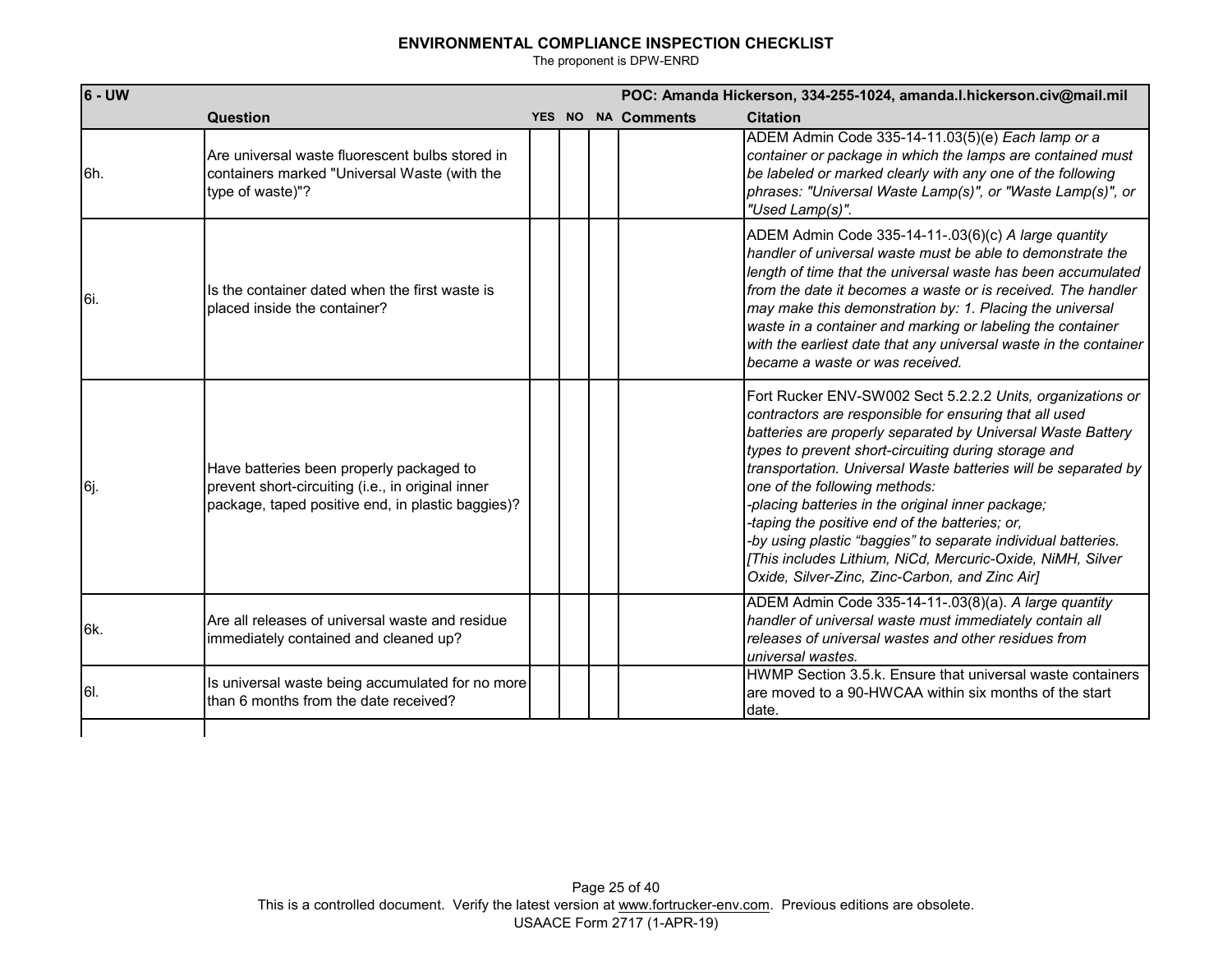The proponent is DPW-ENRD

ORGANIZATION: BUILDING(S): PHONE: DATE: INSPECTOR:

POC: SUPERVISOR / COMMANDER:

**7 - Solid Waste POC: Philip Anderson, 334-255-1658, philip.t.anderson.civ@mail.mil Question YES NO NA Comments Citation** 7a. Is solid waste stored in a manner that does not create a nuisance, health hazard, or food/harborage for vermin and vectors; result in litter or contamination of water? ADPH Admin Code 420-3-5-.10(2). *All solid waste shall be stored in a manner that does not constitute a nuisance or health hazard or provide food or harborage for vermin or vectors, and shall be contained or bundled so as not to result in litter or the contamination of ground or surface water.*  7b. Is the area around the solid waste collection containers maintained in a sanitary manner? ADPH Admin Code 420-3-5-.10(8). *The site where solid waste storage containers are located shall be adequately maintained in a sanitary manner which shall include, but not be limited to, the following: (a) Regular cleaning of the site and containers. (b) The prompt remediation of spillage or leakages of solid, semi-solid, or liquid waste. (c) The control of vegetation on and around the site. (d) Vermin and vector control on the site and in the containers.* 7c. Has the organization reported to the DPW COR any solid waste collection containers that are not available in adequate quantities or are in poor condition? ADPH Admin Code 420-3-5-.10(3). *Storage systems for solid waste shall include containers of adequate size and strength, and in sufficient numbers, to contain all solid waste that each person generates in the period of time between collections or disposal.*  ADPH Admin Code 420-3-5-.10(5). *Garbage or rubbish containing garbage shall be stored in: (a) Rigid containers that are of a size to accommodate the waste generated and that are durable, rust resistant, washable, nonabsorbent, watertight, and vermin proof. The container shall be easy to clean and fixed with close fitting fly-tight lids or covers. The containers shall be constructed in a manner to facilitate handling.* 7d. **In the organization participating in the installation** recycling program? AR 200-1, Sect 10-2.a.(3). *Minimize solid waste generation and disposal, and maximize recovery, recycling, and reuse through pollution prevention actions. General Storage Requirements*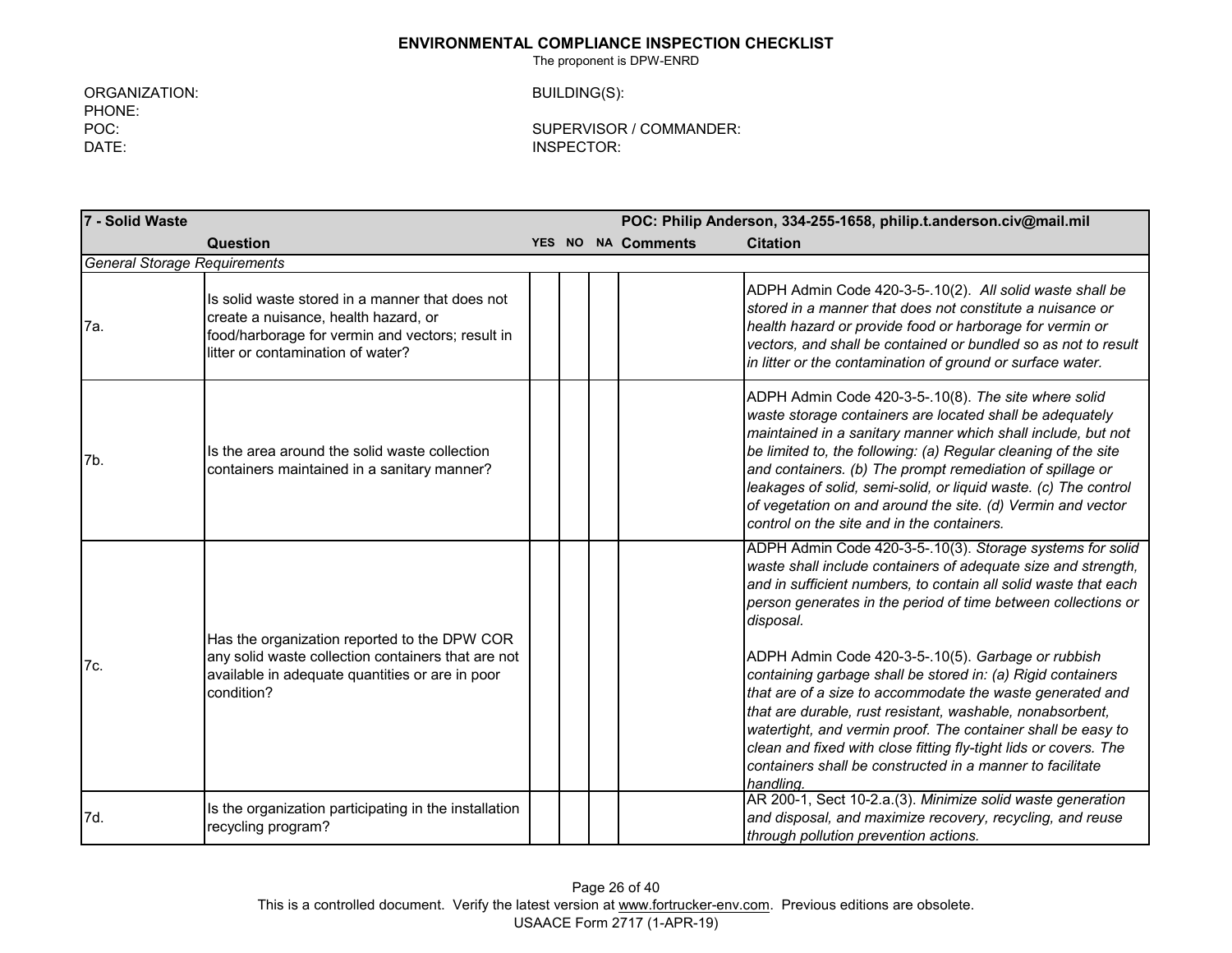| 7 - Solid Waste                |                                                                                                                                                                    |  |                    | POC: Philip Anderson, 334-255-1658, philip.t.anderson.civ@mail.mil                                                                                                                                                                                                                                                                                                                                                                                                                                                                                                                                                                                                                                       |
|--------------------------------|--------------------------------------------------------------------------------------------------------------------------------------------------------------------|--|--------------------|----------------------------------------------------------------------------------------------------------------------------------------------------------------------------------------------------------------------------------------------------------------------------------------------------------------------------------------------------------------------------------------------------------------------------------------------------------------------------------------------------------------------------------------------------------------------------------------------------------------------------------------------------------------------------------------------------------|
|                                | Question                                                                                                                                                           |  | YES NO NA Comments | <b>Citation</b>                                                                                                                                                                                                                                                                                                                                                                                                                                                                                                                                                                                                                                                                                          |
| 7e.                            | Have potentially hazardous waste streams been<br>evaluated to determine if they are a hazardous<br>waste and managed appropriately based on that<br>determination? |  |                    | 40 CFR 262.11. A person who generates a solid waste, as<br>defined in 40 CFR 261.2, must make an accurate<br>determination as to whether that waste is a hazardous waste<br>in order to ensure wastes are properly managed according to<br>applicable RCRA regulations. (e) If the waste is determined to<br>be hazardous, the generator must refer to parts 261, 264,<br>265, 266, 267, 268, and 273 of this chapter for possible<br>exclusions or restrictions pertaining to management of the<br>specific waste.                                                                                                                                                                                      |
| 7f.                            | Are all used materials and non-regulated wastes<br>identified in the Hazardous Waste Management<br>Plan stored in accordance with Fort Rucker<br>procedures?       |  |                    | HWMP Section 11. The following sections describe specific<br>management procedures for hazardous wastes, universal<br>wastes, and non-hazardous wastes that are commonly<br>encountered during daily operations at Fort Rucker. [Refer to<br>HWMP for specific guidelines.]                                                                                                                                                                                                                                                                                                                                                                                                                              |
| 7g.                            | Does the EO have access to the Integrated Solid<br>Waste Management Plan (ISWMP) (either in<br>hard-copy or electronically)?                                       |  |                    | ISWMP Section 4.17. Specific responsibilities [of the EO]<br>include:<br>1. Ensure no prohibited items are placed in the trash<br>containers at assigned facilities. Check daily for improper<br>disposal of prohibited items in all waste containers.<br>2. Emphasize waste reduction, recycling, and green<br>purchasing within each organization. Ensure recyclables are<br>segregated prior to placing trash in dumpsters to ensure<br>maximum recycling potential.<br>3. Act as the organization recycling coordinator to organize<br>recycling efforts and coordinate with the environmental office<br>regarding solid waste management, recycling, green<br>purchasing, and pollution prevention. |
| <b>Scrap Tire Requirements</b> |                                                                                                                                                                    |  |                    |                                                                                                                                                                                                                                                                                                                                                                                                                                                                                                                                                                                                                                                                                                          |
| 7h.                            | If 10 or more scrap tires are generated during the<br>year, does the organization have a copy of their<br>receiver registration?                                   |  |                    | ADEM Admin Code 335-4-3-.01 (2). The following scrap tire<br>facilities are required to register with ADEM using ADEM<br>Form 537: (a) Class One and Class Two Receivers.                                                                                                                                                                                                                                                                                                                                                                                                                                                                                                                                |
| 7i.                            | Are less than 1,500 scrap tires accumulated for<br>Class I receivers and less than 300 scrap tires<br>accumulated for Class II receivers?                          |  |                    | ADEM Admin Code 335-4-4-.01 (2). A Class One Receiver<br>may be registered to accumulate no more than 1,500 scrap<br>tires. (3) A Class Two Receiver may be registered to<br>accumulate no more than 300 scrap tires.                                                                                                                                                                                                                                                                                                                                                                                                                                                                                    |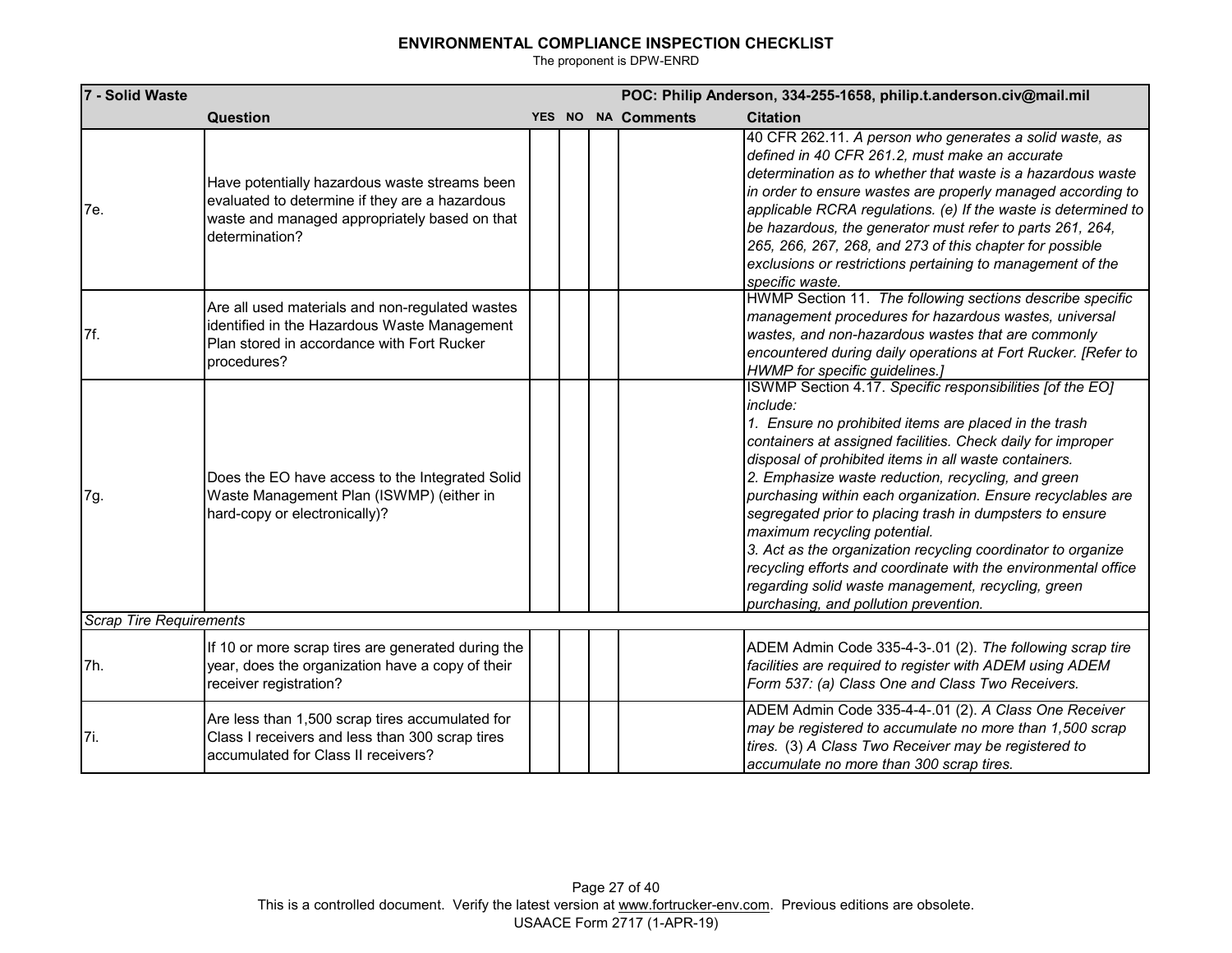| 7 - Solid Waste |                                                                                                           |        |  |  | POC: Philip Anderson, 334-255-1658, philip.t.anderson.civ@mail.mil |                                                                                                                                                                                                                                                                                                                                                                         |  |  |  |
|-----------------|-----------------------------------------------------------------------------------------------------------|--------|--|--|--------------------------------------------------------------------|-------------------------------------------------------------------------------------------------------------------------------------------------------------------------------------------------------------------------------------------------------------------------------------------------------------------------------------------------------------------------|--|--|--|
|                 | Question                                                                                                  | YES NO |  |  | <b>NA Comments</b>                                                 | <b>Citation</b>                                                                                                                                                                                                                                                                                                                                                         |  |  |  |
|                 |                                                                                                           |        |  |  |                                                                    | ADEM Admin Code 335-4-4-.01 (1). No person may expose<br>accumulated scrap tires to the elements for more than thirty<br>(30) days.                                                                                                                                                                                                                                     |  |  |  |
| [7j.            | Have scrap tires been exposed to the elements<br>for less than 7 days?                                    |        |  |  |                                                                    | ADEM Admin Code 335-4-5-.01(2). No receiver may expose<br>scrap tires to the elements for more than thirty (30) days. If<br>scrap tires are exposed to the elements for more than seven<br>(7) days, a Vector Control Plan shall be prepared and<br><i>implemented.</i>                                                                                                 |  |  |  |
| l7k.            | Have all shipments of tires been manifested on<br>ADEM Form 536 and are they<br>available for inspection? |        |  |  |                                                                    | ADEM Admin Code 335-4-4-.05(b). A receiver who<br>transports, or offers for transportation, more than ten (10)<br>scrap tires per year for off-site processing or disposal shall<br>complete a manifest for each shipment.                                                                                                                                              |  |  |  |
| 17I.            | Does the organization have copies of scrap tire<br>quarterly reports submitted on ADEM Form 539?          |        |  |  |                                                                    | ADEM Admin Code 335-4-5-.03. A receiver shall submit a<br>scrap tire quarterly report, utilizing ADEM Form 539, for each<br>quarter of the calendar year (January through March, April<br>through June, July through September, and October through<br>December). All reports shall be submitted to ADEM by the<br>28th day following the end of each reporting period. |  |  |  |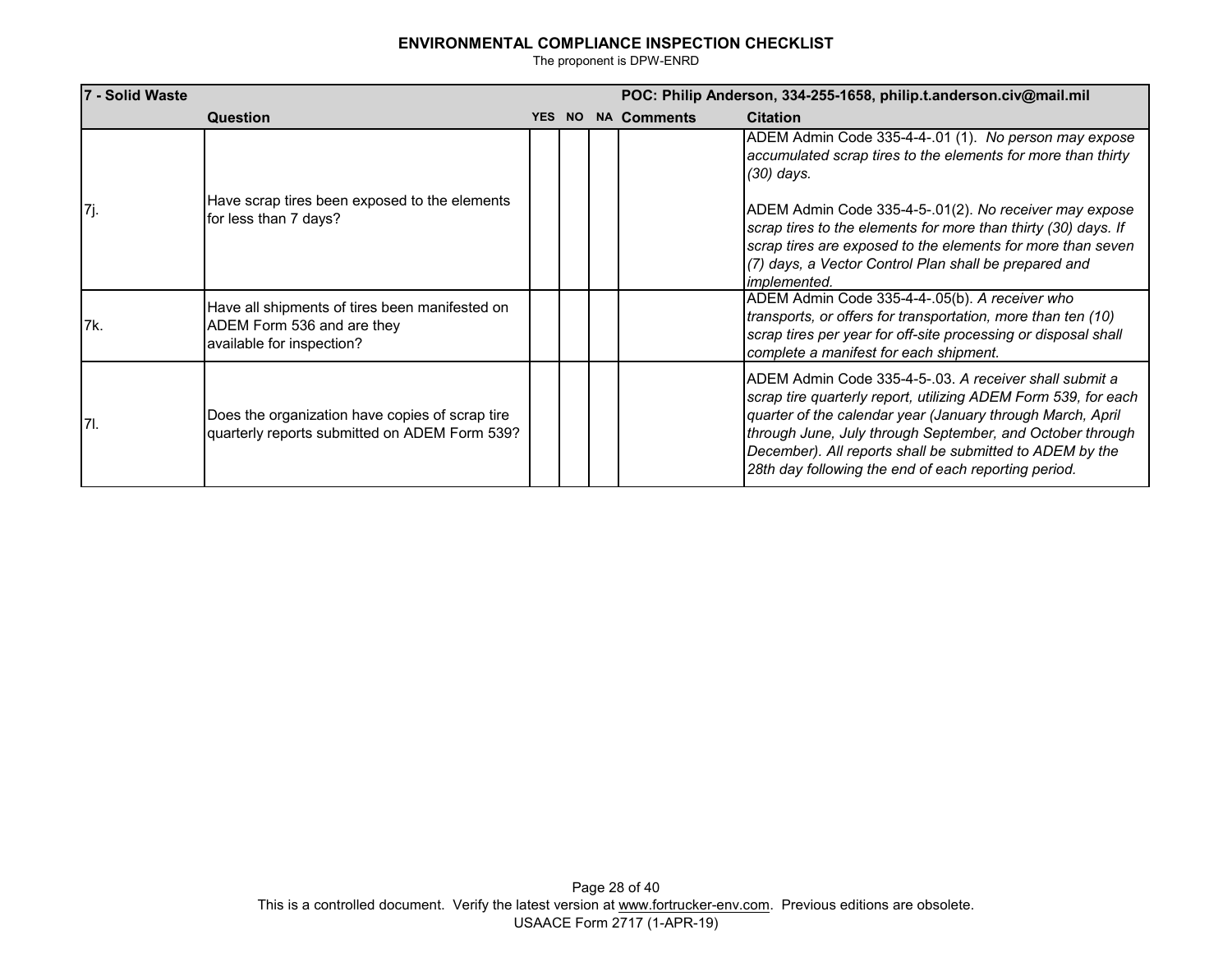| 7 - Solid Waste |                                                                                                                                                           | POC: Philip Anderson, 334-255-1658, philip.t.anderson.civ@mail.mil |  |                    |                                                                                                                                                                                                                                                                                                                                                                                                                                                                                                                                                                                                                                                                                                                                                                                                                                                                                                                                                                                                                                                                                                                                                                                                                                                                                                                     |  |
|-----------------|-----------------------------------------------------------------------------------------------------------------------------------------------------------|--------------------------------------------------------------------|--|--------------------|---------------------------------------------------------------------------------------------------------------------------------------------------------------------------------------------------------------------------------------------------------------------------------------------------------------------------------------------------------------------------------------------------------------------------------------------------------------------------------------------------------------------------------------------------------------------------------------------------------------------------------------------------------------------------------------------------------------------------------------------------------------------------------------------------------------------------------------------------------------------------------------------------------------------------------------------------------------------------------------------------------------------------------------------------------------------------------------------------------------------------------------------------------------------------------------------------------------------------------------------------------------------------------------------------------------------|--|
|                 | Question                                                                                                                                                  | YES NO                                                             |  | <b>NA Comments</b> | <b>Citation</b>                                                                                                                                                                                                                                                                                                                                                                                                                                                                                                                                                                                                                                                                                                                                                                                                                                                                                                                                                                                                                                                                                                                                                                                                                                                                                                     |  |
| 7m.             | Does the organization have all required<br>documents for the scrap tire receiver operating<br>record and maintain the record for at least three<br>years? |                                                                    |  |                    | ADEM Admin Code 335-4-5-.04. An operating record for the<br>receiver shall be maintained at the facility or in an alternate<br>location approved by ADEM. (a) The following information<br>shall be placed in the operating record as it becomes<br>available: 1. Copies of the ADEM registration approval.<br>2. Registration application. 3. Appropriate information on all<br>vehicles transporting tire materials, to include vehicle<br>identification number, make/model, and license number, and<br>decal numbers assigned to those vehicles. 4. Reports or<br>documentation generated during the normal operation of the<br>receiving facility including, but not limited to:<br>(i) Manifests of tires or tire materials received or shipped. (ii)<br>Quarterly Reports utilizing ADEM Form 539.<br>(iii) Arrangement for fire protection services, if applicable.<br>(iv) Vector Control Plan as referenced in 335-4-1-.04(5).<br>$(v)$ Any other report or document generated in the normal<br>operation of the facility that is submitted to ADEM.<br>(b) Information contained in the operating record shall be<br>retained for at least three (3) years. Records relating to a<br>violation or enforcement action shall not be removed from the<br>operating record until these matters are resolved. |  |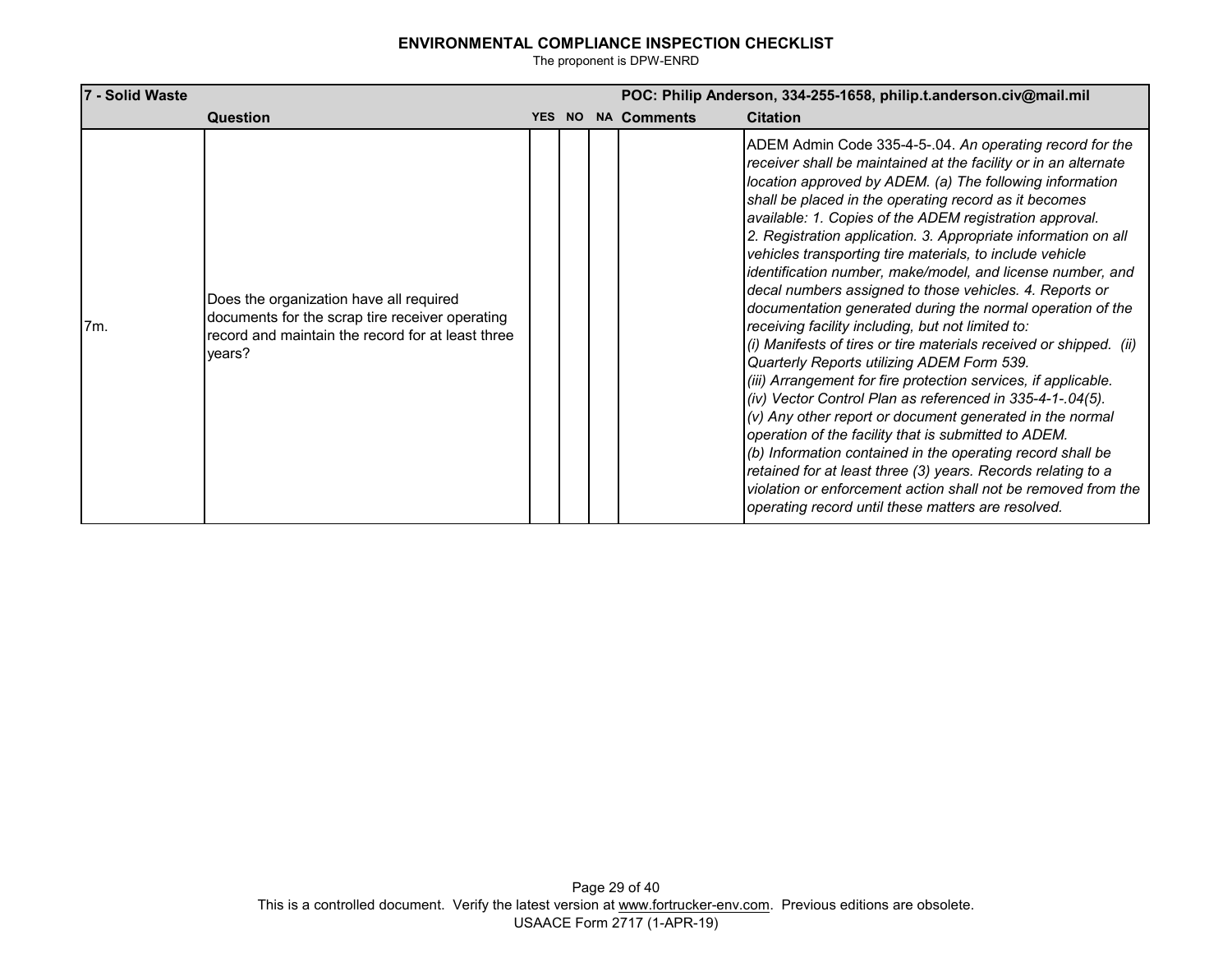The proponent is DPW-ENRD

ORGANIZATION: BUILDING(S): PHONE: DATE: INSPECTOR:

POC: SUPERVISOR / COMMANDER:

**8 - Stormwater - Construction POC: Philip Anderson, 334-255-1658, philip.t.anderson.civ@mail.mil Question YES NO NA Comments Citation** 8a. Do construction projects at this location disturbing 1 acre or more of land have a NPDES Permit Notice of Intent (NOI) from ADEM? NPDES General Permit ALR100000, Part I A. *This permit authorizes, subject to the conditions of this permit, discharges associated with construction activity that will result in land disturbance equal to or greater than one (1) acre or from construction activities involving less than one (1) acre and which are part of a common plan of development or sale equal to or greater than one (1) acre occurring on or before and continuing after the effective date of this permit, except for discharges identified under Part I.C. of the permit.*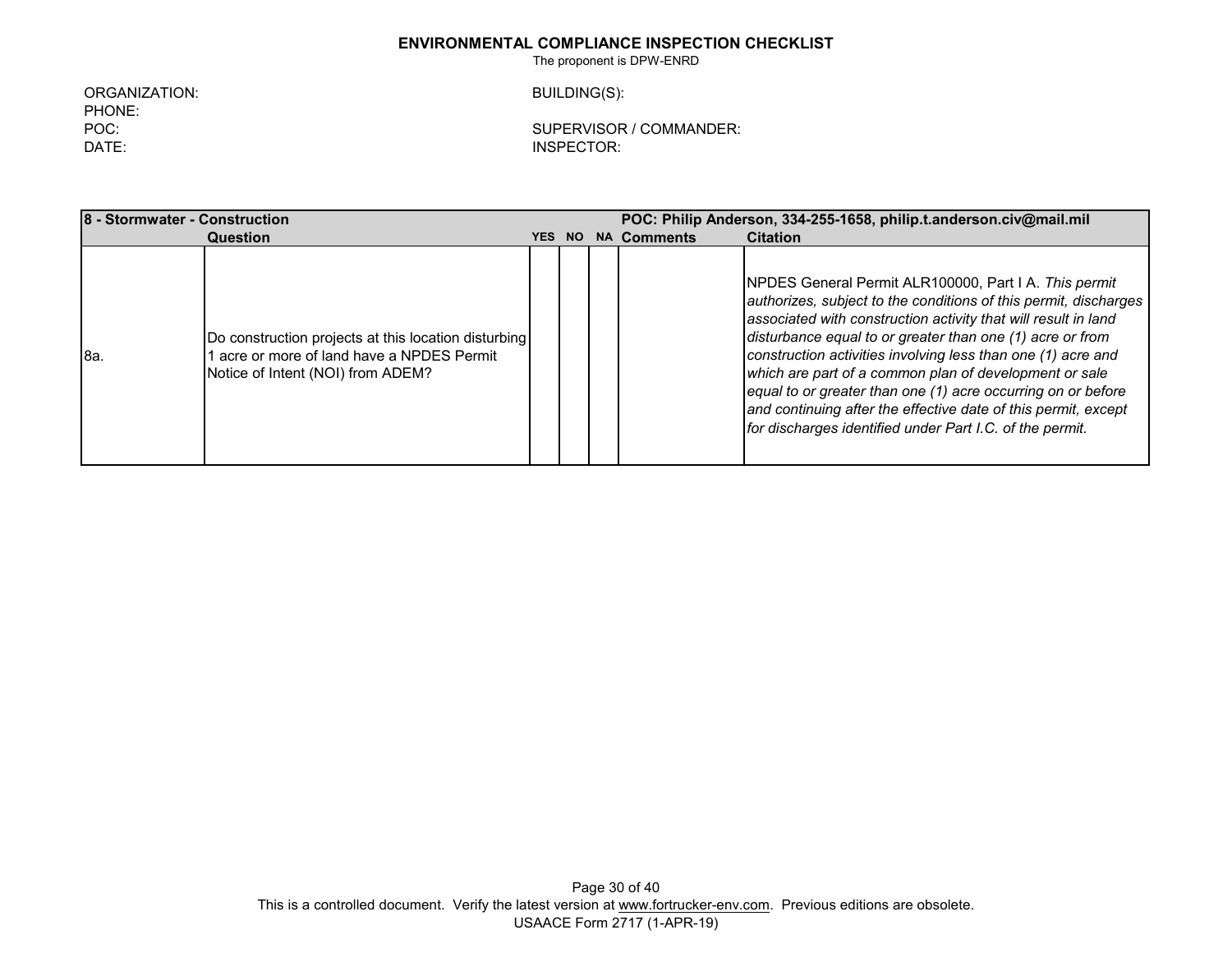| 8 - Stormwater - Construction |                                                                                                                                                                     |  |                    | POC: Philip Anderson, 334-255-1658, philip.t.anderson.civ@mail.mil                                                                                                                                                                                                                                                                                                                                                                                                                                                                                                                                                                                                                                                                                                                                                                                                                                                                                                                                                                                                                                                                                                                                                                                                                                                                                                                                                                                                                                                                                                                                                                                                                                |
|-------------------------------|---------------------------------------------------------------------------------------------------------------------------------------------------------------------|--|--------------------|---------------------------------------------------------------------------------------------------------------------------------------------------------------------------------------------------------------------------------------------------------------------------------------------------------------------------------------------------------------------------------------------------------------------------------------------------------------------------------------------------------------------------------------------------------------------------------------------------------------------------------------------------------------------------------------------------------------------------------------------------------------------------------------------------------------------------------------------------------------------------------------------------------------------------------------------------------------------------------------------------------------------------------------------------------------------------------------------------------------------------------------------------------------------------------------------------------------------------------------------------------------------------------------------------------------------------------------------------------------------------------------------------------------------------------------------------------------------------------------------------------------------------------------------------------------------------------------------------------------------------------------------------------------------------------------------------|
|                               | Question                                                                                                                                                            |  | YES NO NA Comments | <b>Citation</b>                                                                                                                                                                                                                                                                                                                                                                                                                                                                                                                                                                                                                                                                                                                                                                                                                                                                                                                                                                                                                                                                                                                                                                                                                                                                                                                                                                                                                                                                                                                                                                                                                                                                                   |
| 8b.                           | Does the EO have access (electronic or hard-<br>copy) to the Stormwater Pollution Prevention<br>Plan (SWPPP) and Best Management Practices<br>(BMP) Plan available? |  |                    | SWPPP Section 4.7. Specific responsibilities of the EO<br>include, but are not limited to, the following:<br>· Implement organization-specific good housekeeping<br>measures, BMPs, and Standard Operating Procedures<br>(SOPs), as those procedures relate this Plan.<br>· Ensure proper storage and management of organization<br>hazardous materials, excess or expired hazardous materials,<br>and waste streams per the Fort Rucker Hazardous Waste<br>Management Plan (HWMP), Fort Rucker Hazardous Material<br>Control Center (HMCC) SOPs, environmental work<br>instructions, and additional guidance provided by DPW-<br>ENRD.<br>· Ensure proper acquisition, organization, storage and<br>maintenance of supplies/equipment for the cleanup of small<br>spills.<br>· Respond to spills occurring within the organization's area of<br>responsibility, and ensure the most efficient spill<br>diversion/containment possible.<br>· Complete annual spill response training as required by the<br>ISCP and SPCC Plan.<br>· Maintain a working knowledge of this Plan as provided for in<br>the Environmental Officer Course.<br>• Train organization personnel about installation<br>environmental programs, policies, and organization-specific<br>SOPs, as well as any organizational level procedures<br>necessary to comply with installation policies and issues<br>relating to this Plan.<br>· Perform inspections of organization operations to ensure<br>compliance and conformance with environmental plans.<br>· Ensure proper reporting and recordkeeping. Maintain<br>records as listed in Section 6.6 of this Plan.<br>Advise the commander, director, or supervisor of any |
| 8c.                           | Have all personnel received training appropriate<br>to their positions?                                                                                             |  |                    | environmental problems, issues, potential violations, or<br>legalities.                                                                                                                                                                                                                                                                                                                                                                                                                                                                                                                                                                                                                                                                                                                                                                                                                                                                                                                                                                                                                                                                                                                                                                                                                                                                                                                                                                                                                                                                                                                                                                                                                           |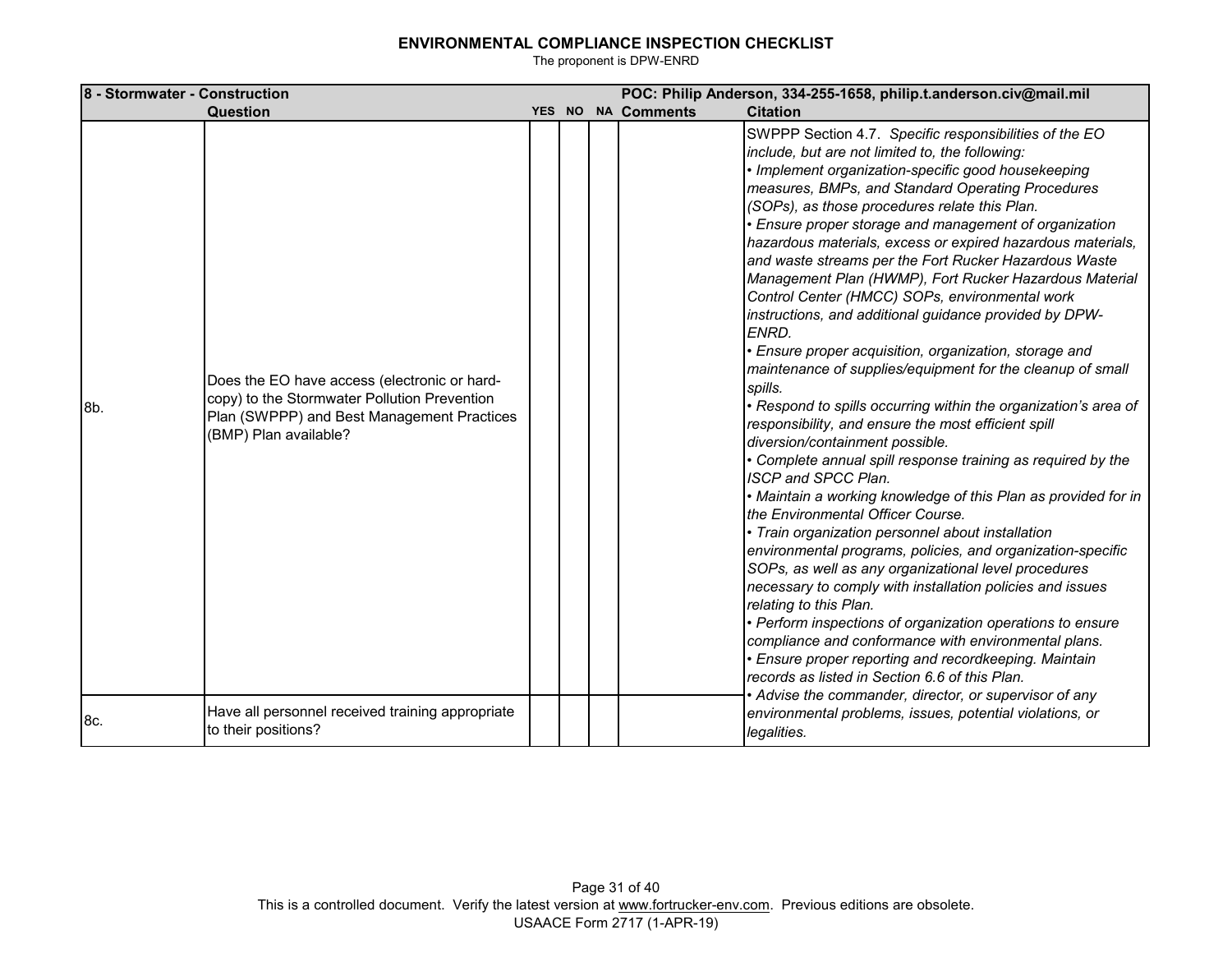| 8 - Stormwater - Construction |                                                                                       |  |                    | POC: Philip Anderson, 334-255-1658, philip.t.anderson.civ@mail.mil                                                                                                                                                                                                                                                                                                                                                                                                                                                                                                                                                                                                                                                                                                                                                                                                                                                                 |
|-------------------------------|---------------------------------------------------------------------------------------|--|--------------------|------------------------------------------------------------------------------------------------------------------------------------------------------------------------------------------------------------------------------------------------------------------------------------------------------------------------------------------------------------------------------------------------------------------------------------------------------------------------------------------------------------------------------------------------------------------------------------------------------------------------------------------------------------------------------------------------------------------------------------------------------------------------------------------------------------------------------------------------------------------------------------------------------------------------------------|
|                               | Question                                                                              |  | YES NO NA Comments | <b>Citation</b>                                                                                                                                                                                                                                                                                                                                                                                                                                                                                                                                                                                                                                                                                                                                                                                                                                                                                                                    |
| 8d.                           | Do permitted activities have a Construction Best<br>Management Practice Plan (CBMPP)? |  |                    | NPDES General Permit ALR100000 Part III E.1. Except as<br>provided by Part II.F.2, construction activity may not<br>commence until a CBMPP has been prepared in a format<br>acceptable to the Department and certified by a QCP as<br>adequate to meet the requirements of this permit.                                                                                                                                                                                                                                                                                                                                                                                                                                                                                                                                                                                                                                            |
| 8e.                           | Are BMPs functioning properly?                                                        |  |                    | NPDES General Permit ALR100000 Part III H 2.(a). Each day<br>there is activity at the site, the Permittee shall visually<br>observe that portion of the construction project where active<br>disturbance, work, or construction occurred to note any<br>rainfall measurements occurring since the previous<br>observation, and any apparent BMP deficiencies in the area<br>of active disturbance.                                                                                                                                                                                                                                                                                                                                                                                                                                                                                                                                 |
| 8f.                           | Are the stormwater outfalls at this location free of<br>silt discharges?              |  |                    | NPDES General Permit ALR100000 Part III H 3(a). A site<br>inspection shall consist of a complete and comprehensive<br>observation of the entire construction site including all areas<br>of land disturbance, areas used for storage of materials that<br>are exposed to precipitation, equipment storage and<br>maintenance areas, affected ditches and other stormwater<br>conveyances, as well as all outfalls, receiving waters and<br>stream banks to determine if, and ensure that: (i) Effective<br>erosion controls and sediment controls have been fully<br>implemented and maintained in accordance with this permit,<br>the site CBMPP, and the Alabama Handbook; (ii) Pollutant<br>discharges are being prevented/minimized, and (iii)<br>Discharges do result in a contravention of applicable State<br>water quality standards for the receiving stream(s) or other<br>waters impacted or affected by the Permittee. |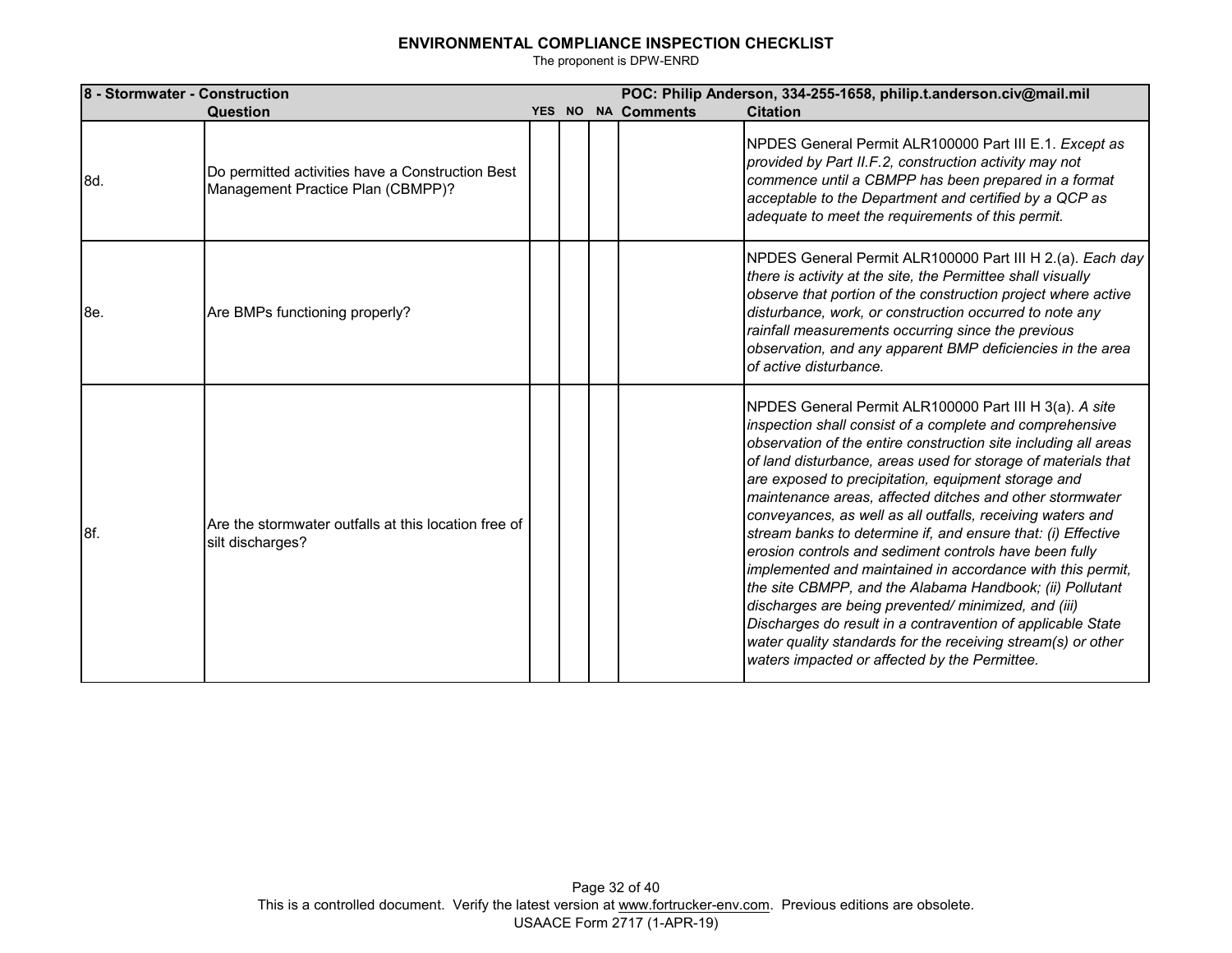| 8 - Stormwater - Construction |                                                                                                                                                                                             |        |                    | POC: Philip Anderson, 334-255-1658, philip.t.anderson.civ@mail.mil                                                                                                                                                                                                                                                                                                                                                                                                                                                                                                                                                                                                                                                                                                                                                                                                                                                                                                                                                                                                  |
|-------------------------------|---------------------------------------------------------------------------------------------------------------------------------------------------------------------------------------------|--------|--------------------|---------------------------------------------------------------------------------------------------------------------------------------------------------------------------------------------------------------------------------------------------------------------------------------------------------------------------------------------------------------------------------------------------------------------------------------------------------------------------------------------------------------------------------------------------------------------------------------------------------------------------------------------------------------------------------------------------------------------------------------------------------------------------------------------------------------------------------------------------------------------------------------------------------------------------------------------------------------------------------------------------------------------------------------------------------------------|
|                               | Question                                                                                                                                                                                    | YES NO | <b>NA Comments</b> | <b>Citation</b>                                                                                                                                                                                                                                                                                                                                                                                                                                                                                                                                                                                                                                                                                                                                                                                                                                                                                                                                                                                                                                                     |
| 8g.                           | Are inspections of the site being performed and<br>documented on a regular basis?                                                                                                           |        |                    | NPDES General Permit ALR100000 Part III H 3(a) - (i). A site<br>inspection shall consist of a complete and comprehensive<br>observation of the entire construction site including all areas<br>of land disturbance, areas used for storage of materials that<br>are exposed to precipitation, equipment storage and<br>maintenance areas, affected ditches and other stormwater<br>conveyances, as well as all outfalls, receiving waters and<br>stream banks to determine if, and ensure that: (i) Effective<br>erosion controls and sediment controls have been fully<br>implemented and maintained in accordance with this permit,<br>the site CBMPP, and the Alabama Handbook; (ii) Pollutant<br>discharges are being prevented/minimized, and (iii)<br>Discharges do result in a contravention of applicable State<br>water quality standards for the receiving stream(s) or other<br>waters impacted or affected by the Permittee.                                                                                                                            |
| 8h.                           | If the construction project requiring an NOI is<br>complete, has a Notice of Termination (NOT)<br>been submitted to ADEM (after review and<br>concurrence from the Environmental Division)? |        |                    | NPDES General Permit ALR100000 Part IV S. 1. The<br>Permittee must submit a Notice of Termination (NOT) in a<br>format acceptable to the Department within thirty (30) days of<br>one of the following conditions: (a) Final stabilization as<br>defined in Part V has been achieved on all portions of the<br>site; (b) Another operator has assumed control over all areas<br>of the site that have not achieved final stabilization and the<br>new operator has submitted an NOI for coverage under this<br>permit; or (c) Coverage under an individual permit or<br>alternative general permit has been obtained. 2. The NOT<br>shall include: (a) The Permittee name, permit number, and<br>location of the site, and (b) Certification by the Permittee and<br>the QCP that all construction activity covered by this permit<br>has been completed and final stabilization has been<br>achieved, or (c) Identification, including complete contact<br>information, of the person that has assumed legal or<br>operational control over the construction site. |
| 8i.                           | Are stormwater outfalls and discharges free from<br>evidence of discharge or oils or other regulated<br>materials/wastes?                                                                   |        |                    | Fort Rucker Permit Number AL0002178. All stormwater<br>discharges must be free of sheen and visible oil, floating<br>solids, or visible foam in other than trace amounts.                                                                                                                                                                                                                                                                                                                                                                                                                                                                                                                                                                                                                                                                                                                                                                                                                                                                                           |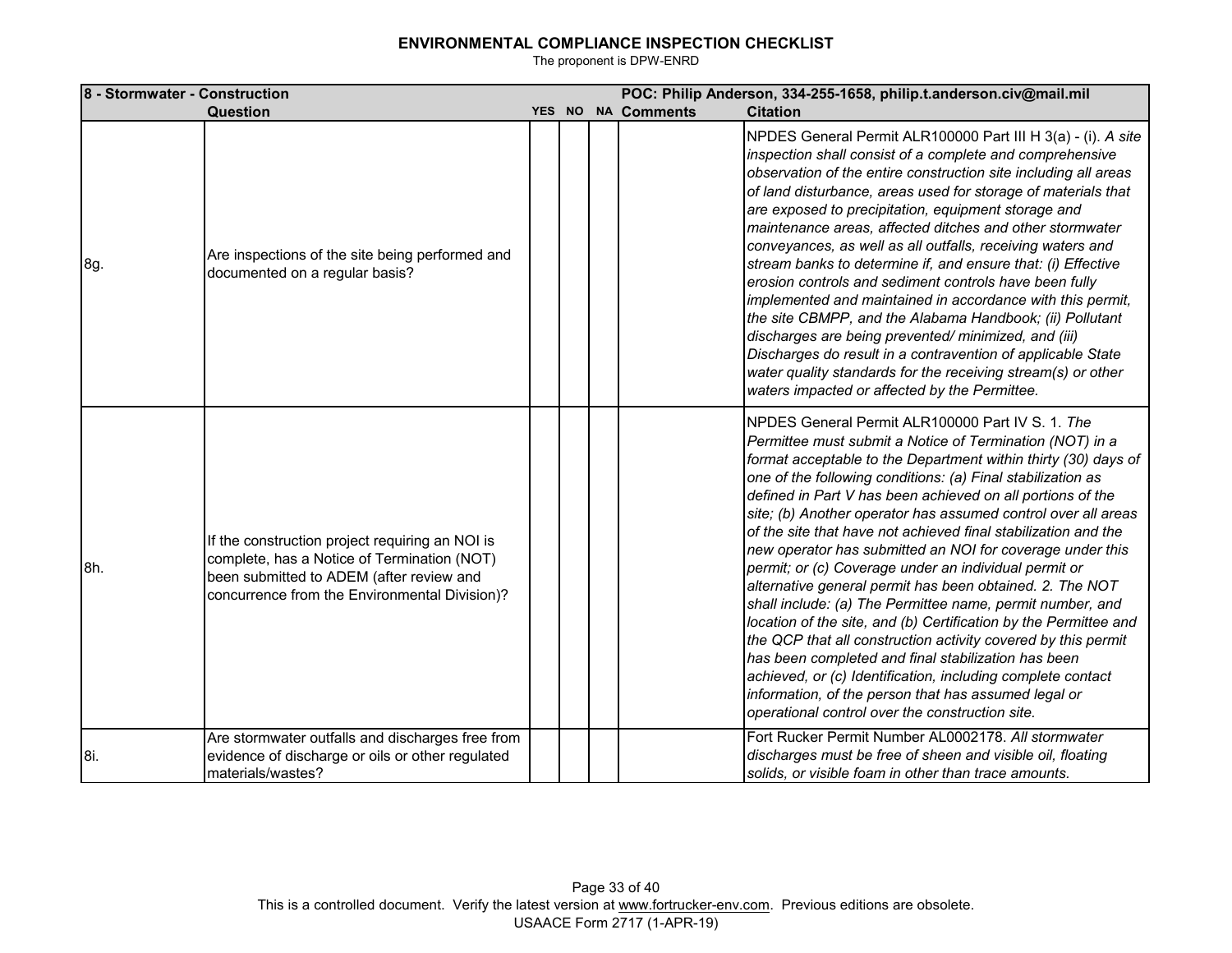The proponent is DPW-ENRD

ORGANIZATION: BUILDING(S): PHONE:<br>POC: DATE: INSPECTOR:

SUPERVISOR / COMMANDER:

| 9 - Stormwater - Industrial |                                                                                                                           | POC: Philip Anderson, 334-255-1658, philip.t.anderson.civ@mail.mil |  |                    |                                                                                                                                                                                                                                                                                                                                                                                                                                                                                                                                                                                                                                                                                                                                                                                                                                       |
|-----------------------------|---------------------------------------------------------------------------------------------------------------------------|--------------------------------------------------------------------|--|--------------------|---------------------------------------------------------------------------------------------------------------------------------------------------------------------------------------------------------------------------------------------------------------------------------------------------------------------------------------------------------------------------------------------------------------------------------------------------------------------------------------------------------------------------------------------------------------------------------------------------------------------------------------------------------------------------------------------------------------------------------------------------------------------------------------------------------------------------------------|
|                             | Question                                                                                                                  | YES NO                                                             |  | <b>NA Comments</b> | <b>Citation</b>                                                                                                                                                                                                                                                                                                                                                                                                                                                                                                                                                                                                                                                                                                                                                                                                                       |
| 9a.                         | Are stormwater outfalls and discharges free from<br>evidence of discharge or oils or other regulated<br>materials/wastes? |                                                                    |  |                    | Fort Rucker Permit Number AL0002178. All stormwater<br>discharges must be free of sheen and visible oil, floating<br>solids, or visible foam in other than trace amounts.                                                                                                                                                                                                                                                                                                                                                                                                                                                                                                                                                                                                                                                             |
| 9b.                         | Is preventive maintenance performed on<br>equipment as specified in the SWPPP and BMP<br>Plan?                            |                                                                    |  |                    | SWPPP and BMP Plan, Section 6.2. Preventive maintenance<br>BMPs include the following activities:<br>• Examine equipment, operational systems and stormwater<br>control devices for proper operation.<br>• Conduct equipment maintenance as prescribed by<br>applicable technical manuals.<br>• Repair or replace damaged, broken, defective, or outdated<br>equipment and systems.<br>• Inspect OWS for build-up of oils, fuels, and sediments. If<br>separators must be cleaned, take the appropriate steps to<br>schedule cleaning as defined in ENV-WA004, Washrack and<br>Oil Water Separator Operation and Maintenance.<br>• Schedule periodic tests of tanks, pumps, and piping at bulk<br>fuel storage areas as specified within the SPCC Plan.<br>• Maintain records on inspections and testing of equipment<br>and systems. |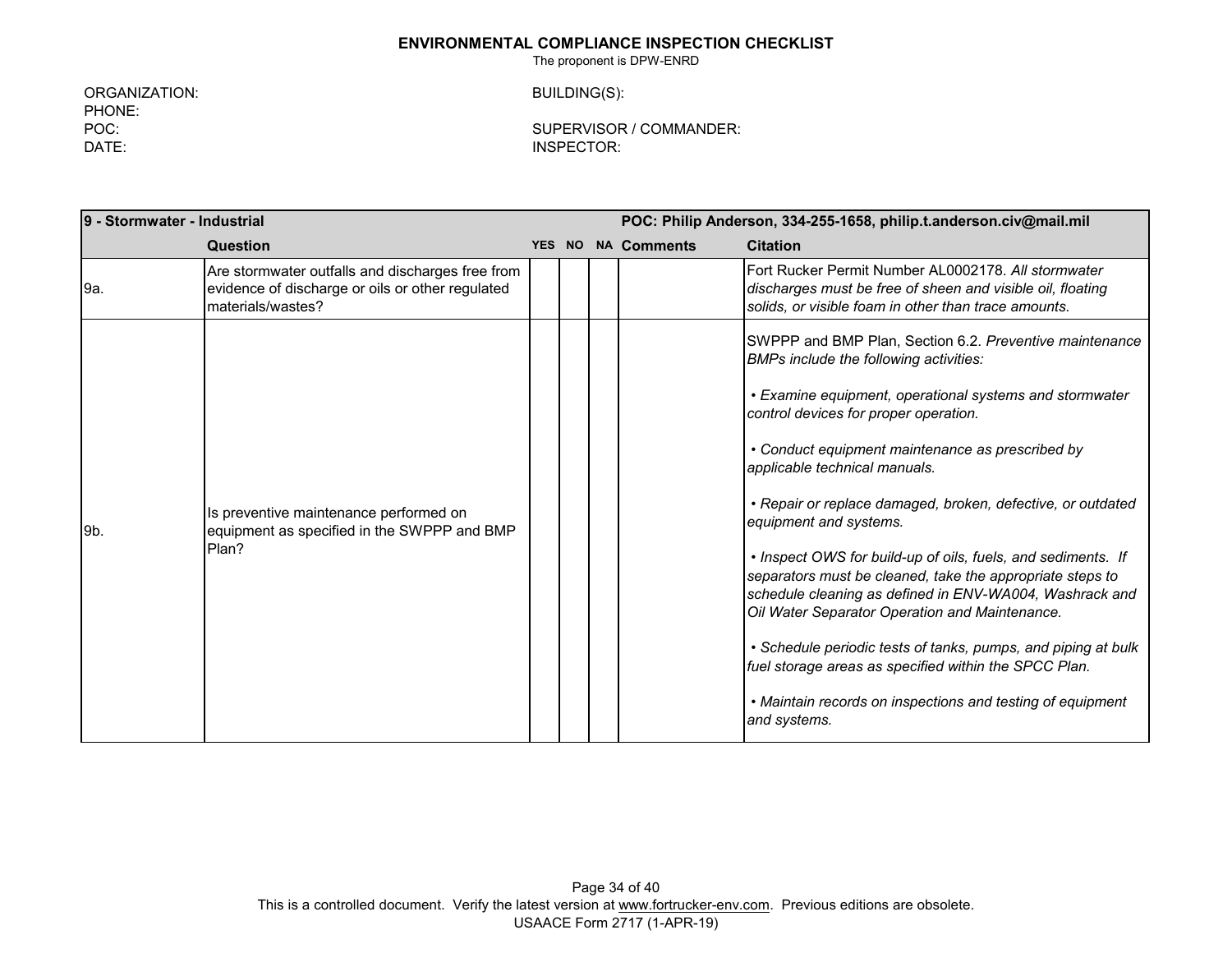| 9 - Stormwater - Industrial |                                                                                                                                                  | POC: Philip Anderson, 334-255-1658, philip.t.anderson.civ@mail.mil |  |                    |                                                                                                                                                                                                                                                                                                                                                                                                                                                                                                                                                                                                                                                                                                                    |
|-----------------------------|--------------------------------------------------------------------------------------------------------------------------------------------------|--------------------------------------------------------------------|--|--------------------|--------------------------------------------------------------------------------------------------------------------------------------------------------------------------------------------------------------------------------------------------------------------------------------------------------------------------------------------------------------------------------------------------------------------------------------------------------------------------------------------------------------------------------------------------------------------------------------------------------------------------------------------------------------------------------------------------------------------|
|                             | Question                                                                                                                                         |                                                                    |  | YES NO NA Comments | <b>Citation</b>                                                                                                                                                                                                                                                                                                                                                                                                                                                                                                                                                                                                                                                                                                    |
| 9c.                         | Are secondary containment areas inspected<br>following each rain event and any discharges of<br>collected water document on USAACE Form<br>2716? |                                                                    |  |                    | SWPPP and BMP Plan, Section 6.3. After each significant<br>rain event, operators inspect secondary containment areas to<br>ensure that no POL or other hazardous materials are<br>released to the environment with the collected stormwater.<br>These inspections are documented on USAACE Form 2716,<br>Secondary Containment Draining Activity Log.                                                                                                                                                                                                                                                                                                                                                              |
| 9d.                         | Are spill prevention and response BMPs<br>implemented in a manner to be protective of<br>stormwater?                                             |                                                                    |  |                    | SWPPP and BMP Plan, Section 6.4. The following spill<br>prevention and response BMPs are required to be<br>implemented to identify, reduce, and eliminate spills.<br>• Provide leak detection devices and overflow controls as<br>specified in the SPCC Plan;<br>• Store all containers of oil 55-gallons or larger and all<br>containers of liquid hazardous waste with adequate<br>secondary containment;<br>• Use material transfer procedures that reduce the chance of<br>leaks or spills;<br>Ensure spill response equipment is easily accessible and all<br>personnel are familiar with its location; and<br>• Inspect containers as specified within the SPCC Plan and<br>Hazardous Waste Management Plan. |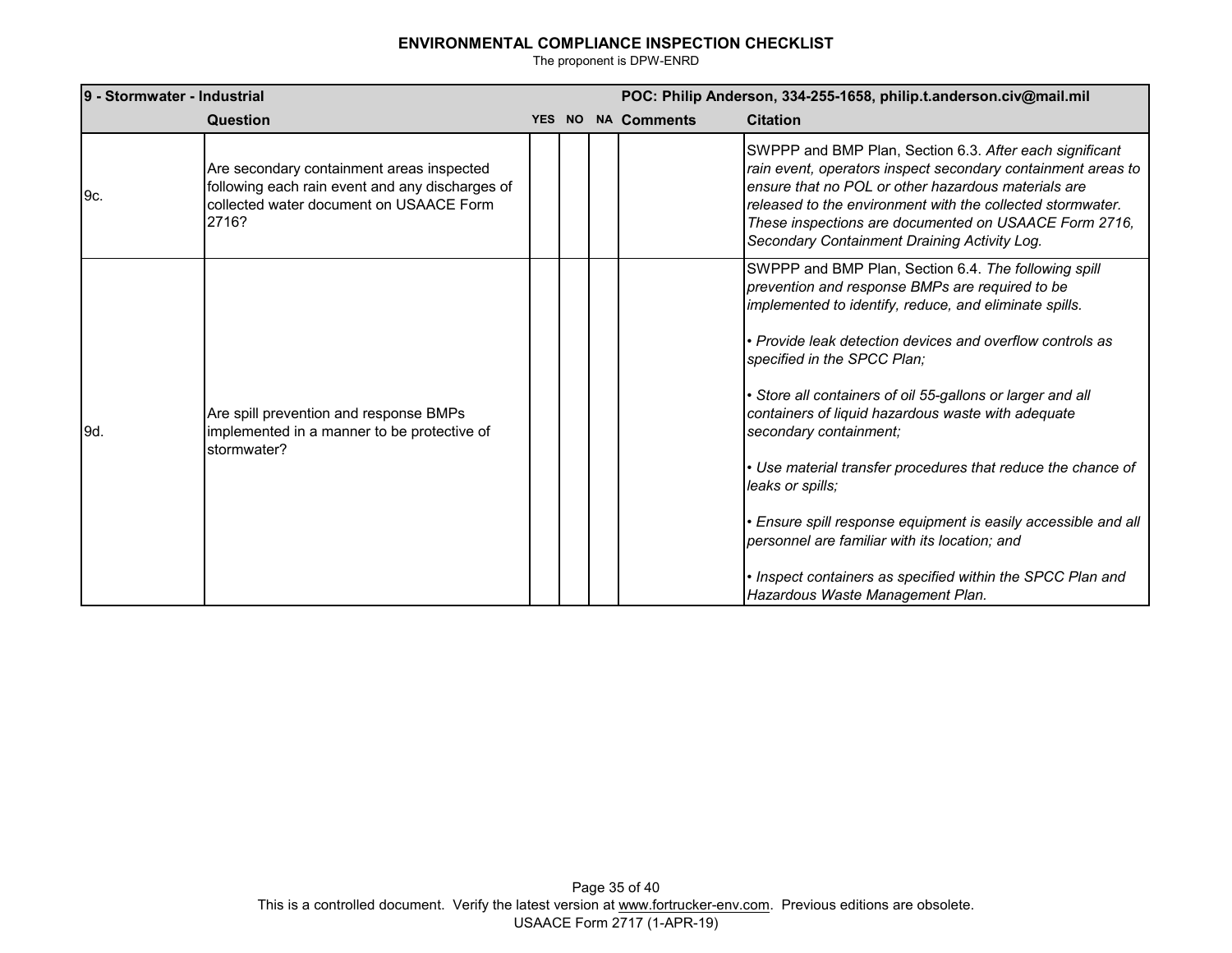The proponent is DPW-ENRD

ORGANIZATION: BUILDING(S): PHONE:<br>POC:

POC:<br>DATE: DATE: DATE: INSPECTOR:

| <b>Air Quality</b> |                                                                                        | POC: Al Townsend, 334-255-1659, alfred.t.townsend.civ@mail.mil |  |                    |                                                                                                                                                                                                                                                                                                                                                                                                                                                                                                                                                                                                                                                                                                                                                                                                                                                                                               |
|--------------------|----------------------------------------------------------------------------------------|----------------------------------------------------------------|--|--------------------|-----------------------------------------------------------------------------------------------------------------------------------------------------------------------------------------------------------------------------------------------------------------------------------------------------------------------------------------------------------------------------------------------------------------------------------------------------------------------------------------------------------------------------------------------------------------------------------------------------------------------------------------------------------------------------------------------------------------------------------------------------------------------------------------------------------------------------------------------------------------------------------------------|
|                    | <b>Question</b>                                                                        |                                                                |  | YES NO NA Comments | <b>Citation</b>                                                                                                                                                                                                                                                                                                                                                                                                                                                                                                                                                                                                                                                                                                                                                                                                                                                                               |
| 10a.               | Are all aerospace paint booth manometers<br>currently in good working order?           |                                                                |  |                    | 40 CFR 63.751 (c). Dry particulate filter, HEPA filter, and<br>waterwash systems - primer, topcoat, and specialty coating<br>application operations. (1) Each owner or operator using a dry<br>particulate filter system to meet the requirements of 40 CFR                                                                                                                                                                                                                                                                                                                                                                                                                                                                                                                                                                                                                                   |
| 10b.               | Is there a log for recording daily pressure<br>readings at each aerospace paint booth? |                                                                |  |                    | $63.745(g)(2)$ shall, while primer, topcoat, and specialty coating<br>application operations are occurring, continuously monitor the<br>pressure drop across the system and read and record the<br>pressure drop once per shift following the recordkeeping<br>requirements of 40 CFR 63.752(d), or install an interlock<br>system as specified in 40 CFR 63.745 $(g)(2)(iv)(C)$ .                                                                                                                                                                                                                                                                                                                                                                                                                                                                                                            |
|                    |                                                                                        |                                                                |  |                    | 40 CFR 63.752 (c) (2). For uncontrolled primers, topcoats,<br>and specialty coatings that meet the organic HAP and VOC<br>content limits in 40 CFR 63.745(c)(1) through (c)(6) without<br>averaging:<br>(i) The mass of organic HAP emitted per unit volume of<br>coating as applied (less water) (Hi) and the mass of VOC<br>emitted per unit volume of coating as applied (less water and<br>exempt solvents) (Gi) for each coating formulation within each<br>coating category used each month (as calculated using the<br>procedures specified in 40 CFR 63.750(c) and (e));<br>(ii) All data, calculations, and test results (including EPA<br>Method 24 results) used in determining the values of Hi and<br>Gi: and<br>(iii) The volume (gal) of each coating formulation within each<br>coating category used each month.<br>10 CED 22 750 (a) (2) Ear "low UAD contant" uncontrolled |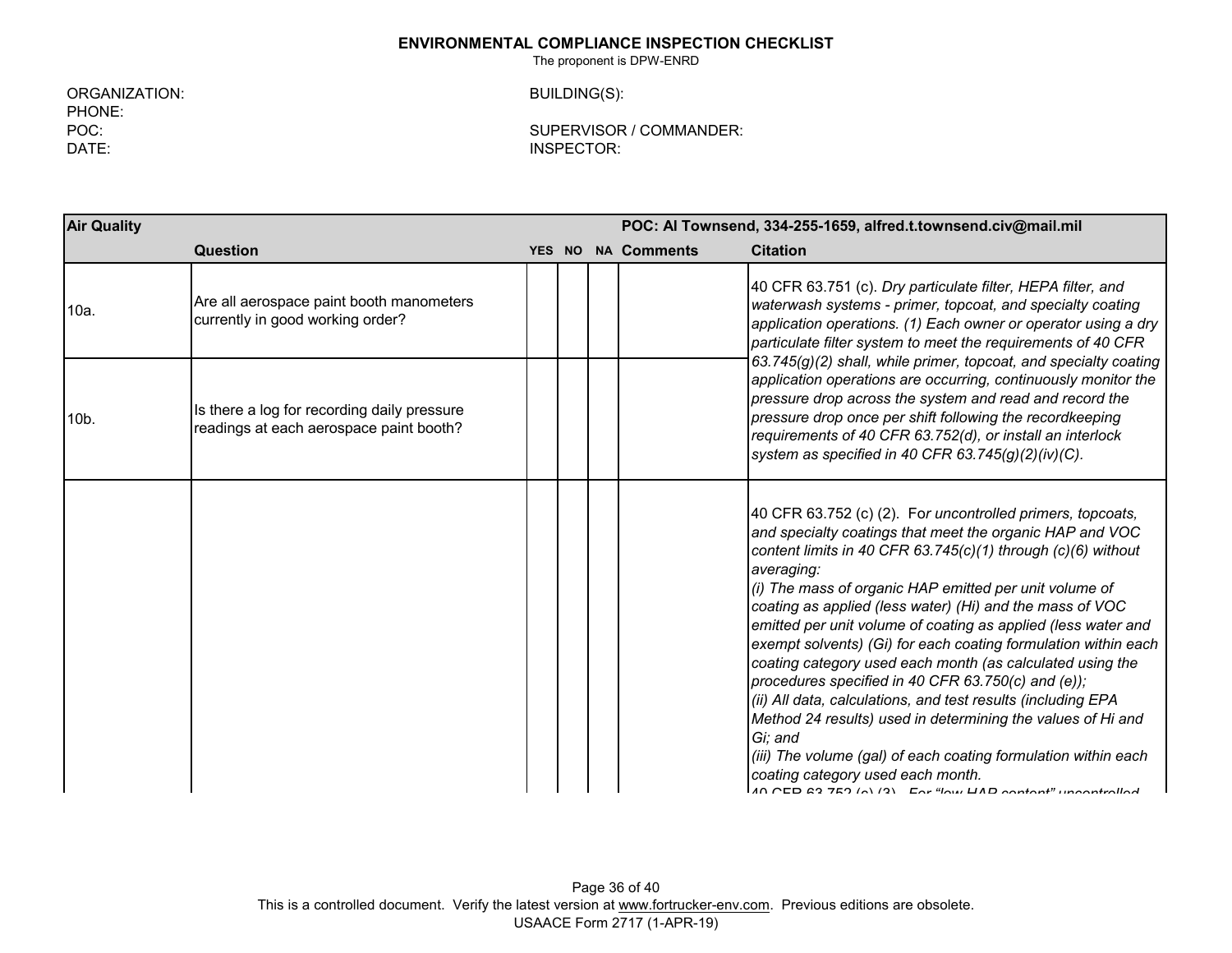| <b>Air Quality</b> |                                                                                                                                                     |        |  |                    | POC: Al Townsend, 334-255-1659, alfred.t.townsend.civ@mail.mil                                                                                                                                                                                                                                                                                                                                                                                                                                                                                                                                                                                                                                                                                                                                                                                                                                                                                                                                                                                                                                                                                                                                                                                                                                                                                                                 |
|--------------------|-----------------------------------------------------------------------------------------------------------------------------------------------------|--------|--|--------------------|--------------------------------------------------------------------------------------------------------------------------------------------------------------------------------------------------------------------------------------------------------------------------------------------------------------------------------------------------------------------------------------------------------------------------------------------------------------------------------------------------------------------------------------------------------------------------------------------------------------------------------------------------------------------------------------------------------------------------------------------------------------------------------------------------------------------------------------------------------------------------------------------------------------------------------------------------------------------------------------------------------------------------------------------------------------------------------------------------------------------------------------------------------------------------------------------------------------------------------------------------------------------------------------------------------------------------------------------------------------------------------|
|                    | <b>Question</b>                                                                                                                                     | YES NO |  | <b>NA Comments</b> | <b>Citation</b>                                                                                                                                                                                                                                                                                                                                                                                                                                                                                                                                                                                                                                                                                                                                                                                                                                                                                                                                                                                                                                                                                                                                                                                                                                                                                                                                                                |
| 10c.               | For each aerospace paintbooth, Is there a log for<br>recording daily use of all specialty coatings,<br>including top coats, primers, and strippers? |        |  |                    | <del>40 טרא סט.בער נטן נטן. רטו וואז וואר כטוונפוונ עווכטוונטוופט</del><br>primers with organic HAP content less than or equal to 250 g/l<br>(2.1 lb/gal) less water as applied and VOC content less than<br>or equal to 250 g/l (2.1 lb/gal) less water and exempt solvents<br>as applied:<br>(i) Annual purchase records of the total volume of each primer<br>purchased; and<br>(ii) All data, calculations, and test results (including EPA<br>Method 24 results) used in determining the organic HAP and<br>VOC content as applied. These records shall consist of the<br>manufacturer's certification when the primer is applied as<br>received, or the data and calculations used to determine Hi if<br>not applied as received.<br>40 CFR 63.752 (c) (4). (4) For primers, topcoats, and<br>specialty coatings complying with the organic HAP or VOC<br>content level by averaging:<br>(i) The monthly volume-weighted average masses of organic<br>HAP emitted per unit volume of coating as applied (less water)<br>(Ha) and of VOC emitted per unit volume of coating as applied<br>(less water and exempt solvents) (Ga) for all coatings (as<br>determined by the procedures specified in 40 CFR 63.750(d)<br>and $(f)$ ; and<br>(ii) All data, calculations, and test results (including EPA<br>Method 24 results) used to determine the values of Ha and<br>Ga. |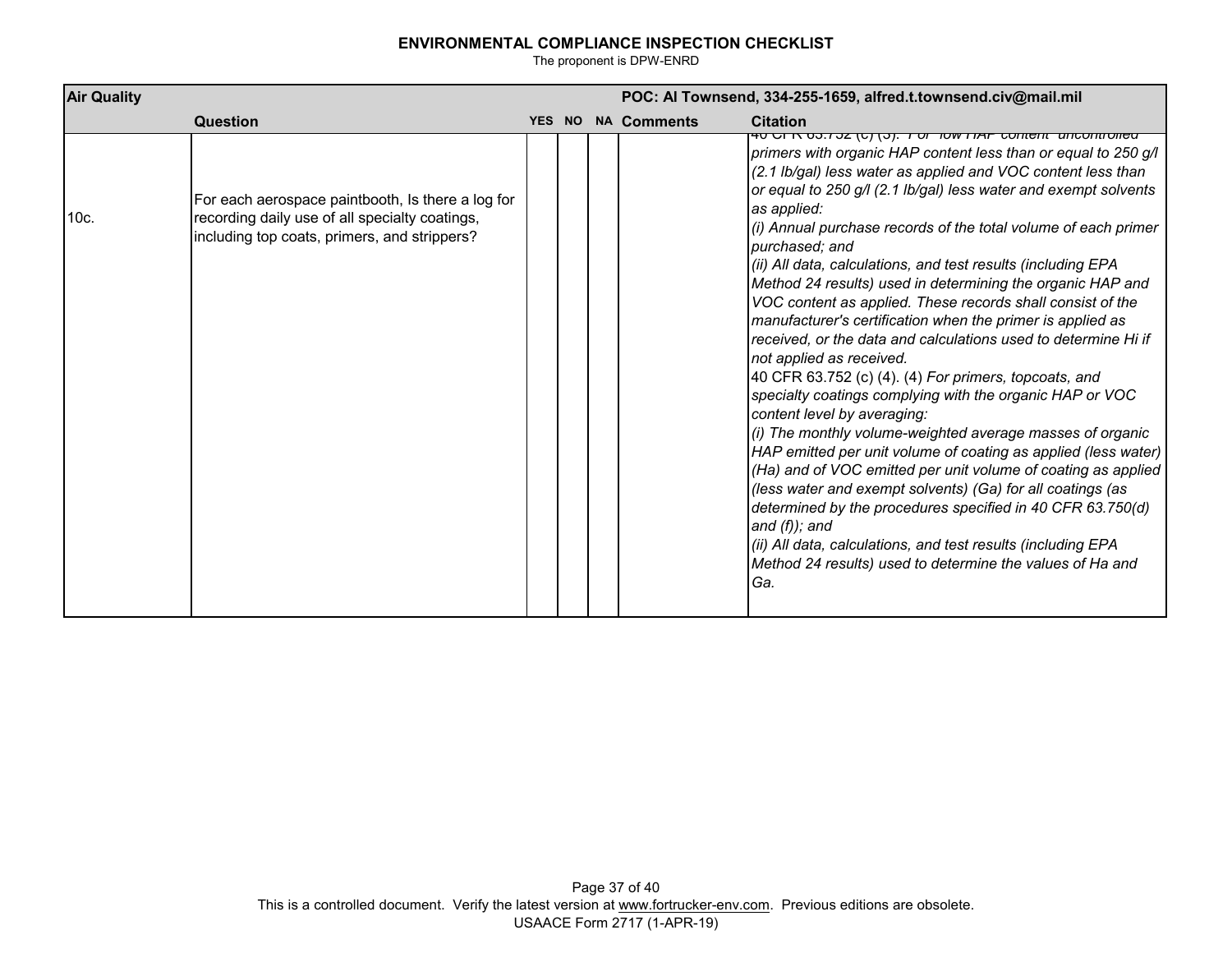| <b>Air Quality</b> |                                                                                                                                     |  | POC: Al Townsend, 334-255-1659, alfred.t.townsend.civ@mail.mil |                    |                                                                                                                                                                                                                                                                                                                                                                                                                                                                                                                                                                                                                                                                                                                                                                                                                                                                                                                                                                                                                                                                                                                                                                                                                                                                                                                                                                                                                                                                                                                                                                                                                                   |  |  |  |
|--------------------|-------------------------------------------------------------------------------------------------------------------------------------|--|----------------------------------------------------------------|--------------------|-----------------------------------------------------------------------------------------------------------------------------------------------------------------------------------------------------------------------------------------------------------------------------------------------------------------------------------------------------------------------------------------------------------------------------------------------------------------------------------------------------------------------------------------------------------------------------------------------------------------------------------------------------------------------------------------------------------------------------------------------------------------------------------------------------------------------------------------------------------------------------------------------------------------------------------------------------------------------------------------------------------------------------------------------------------------------------------------------------------------------------------------------------------------------------------------------------------------------------------------------------------------------------------------------------------------------------------------------------------------------------------------------------------------------------------------------------------------------------------------------------------------------------------------------------------------------------------------------------------------------------------|--|--|--|
|                    | Question                                                                                                                            |  |                                                                | YES NO NA Comments | <b>Citation</b>                                                                                                                                                                                                                                                                                                                                                                                                                                                                                                                                                                                                                                                                                                                                                                                                                                                                                                                                                                                                                                                                                                                                                                                                                                                                                                                                                                                                                                                                                                                                                                                                                   |  |  |  |
| 10d.               | Are solvent containers, including parts washers,<br>BECCA cleaners, and original product containers,<br>kept close when not in use? |  |                                                                |                    | 40 CFR 63.751 (a): Enclosed spray gun cleaners. Each owner<br>or operator using an enclosed spray gun cleaner under 40<br>CFR 63.744(c)(1) shall visually inspect the seals and all other<br>potential sources of leaks associated with each enclosed gun<br>spray cleaner system at least once per month. Each<br>inspection shall occur while the system is in operation.<br>40 CFR 63.744 Standards: Cleaning operations.<br>(a) Housekeeping measures. Each owner or operator of a new<br>or existing cleaning operation subject to this subpart shall<br>comply with the requirements in these paragraphs unless the<br>cleaning solvent used is identified in Table 1 of this section or<br>or meets the definition of "Non-HAP material" in 40 CFR<br>63.742.<br>$(1)$ Unless the owner or operator satisfies the requirements in<br>paragraph (a)(4) of this section, place used solvent-laden<br>cloth, paper, or any other absorbent applicators used for<br>cleaning in bags or other closed containers. Ensure that these<br>bags and containers are kept closed at all times except when<br>depositing or removing these materials from the container.<br>Use bags and containers of such design so as to contain the<br>vapors of the cleaning solvent. Cotton-tipped swabs used for<br>very small cleaning operations are exempt from this<br>requirement. (2) Unless the owner or operator satisfies the<br>requirements in paragraph (a)(4) of this section, store fresh<br>and spent cleaning solvents, except semi-aqueous solvent<br>cleaners, used in aerospace cleaning operations in closed<br>containers. |  |  |  |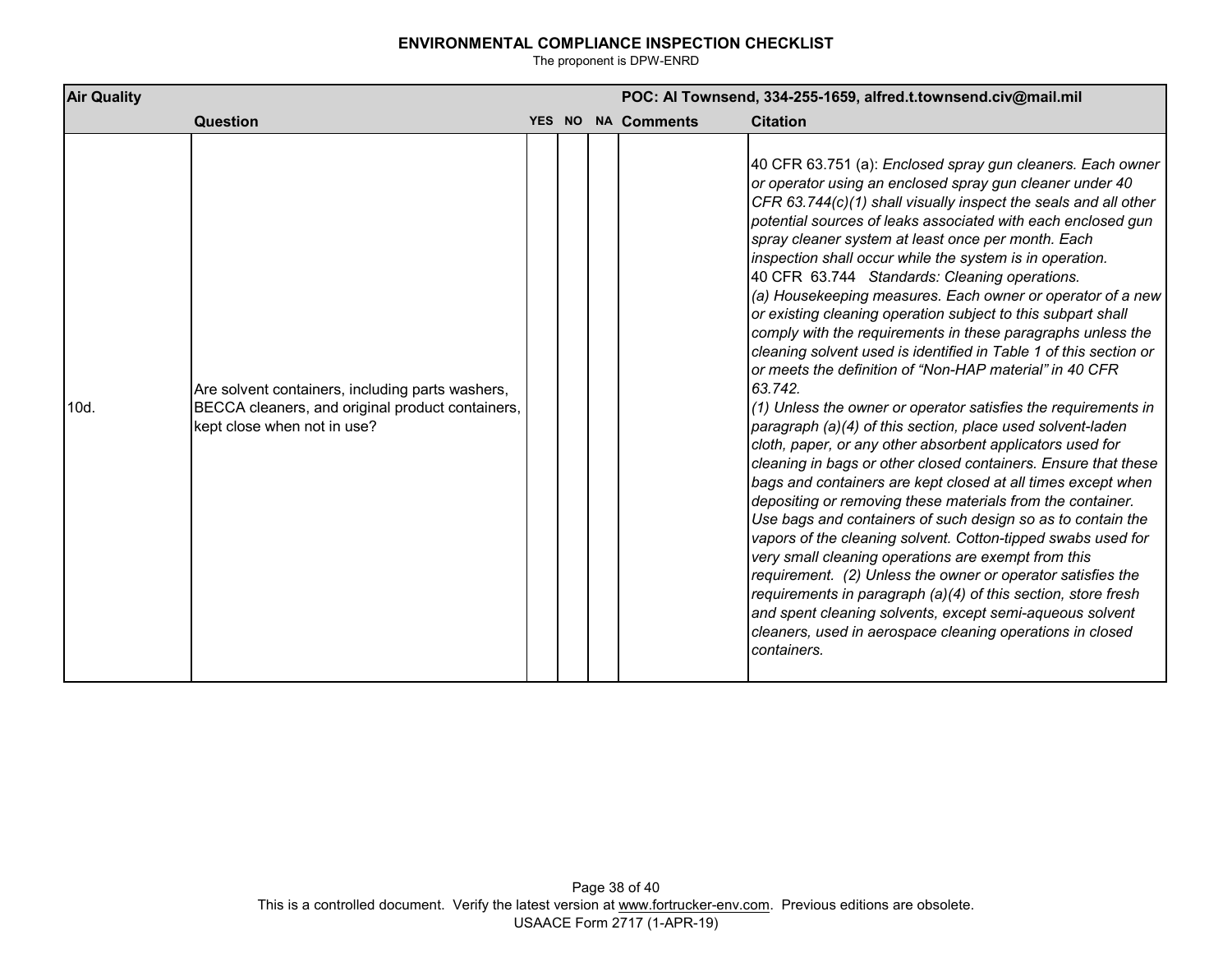The proponent is DPW-ENRD

ORGANIZATION: BUILDING(S): PHONE:<br>POC:

POC: SUPERVISOR / COMMANDER:

INSPECTOR:

| <b>Observations</b> |                                      | POC: Melissa Lowlavar, 334-255-1653, melissa.g.lowlavar3.civ@mail.mil |  |                    |                                                                           |
|---------------------|--------------------------------------|-----------------------------------------------------------------------|--|--------------------|---------------------------------------------------------------------------|
|                     | <b>Question</b>                      |                                                                       |  | YES NO NA Comments | <b>Citation</b>                                                           |
| '11a.               | Observations during this inspection. |                                                                       |  |                    | Please contact DPW-ENRD with any questions regarding this<br>linspection. |